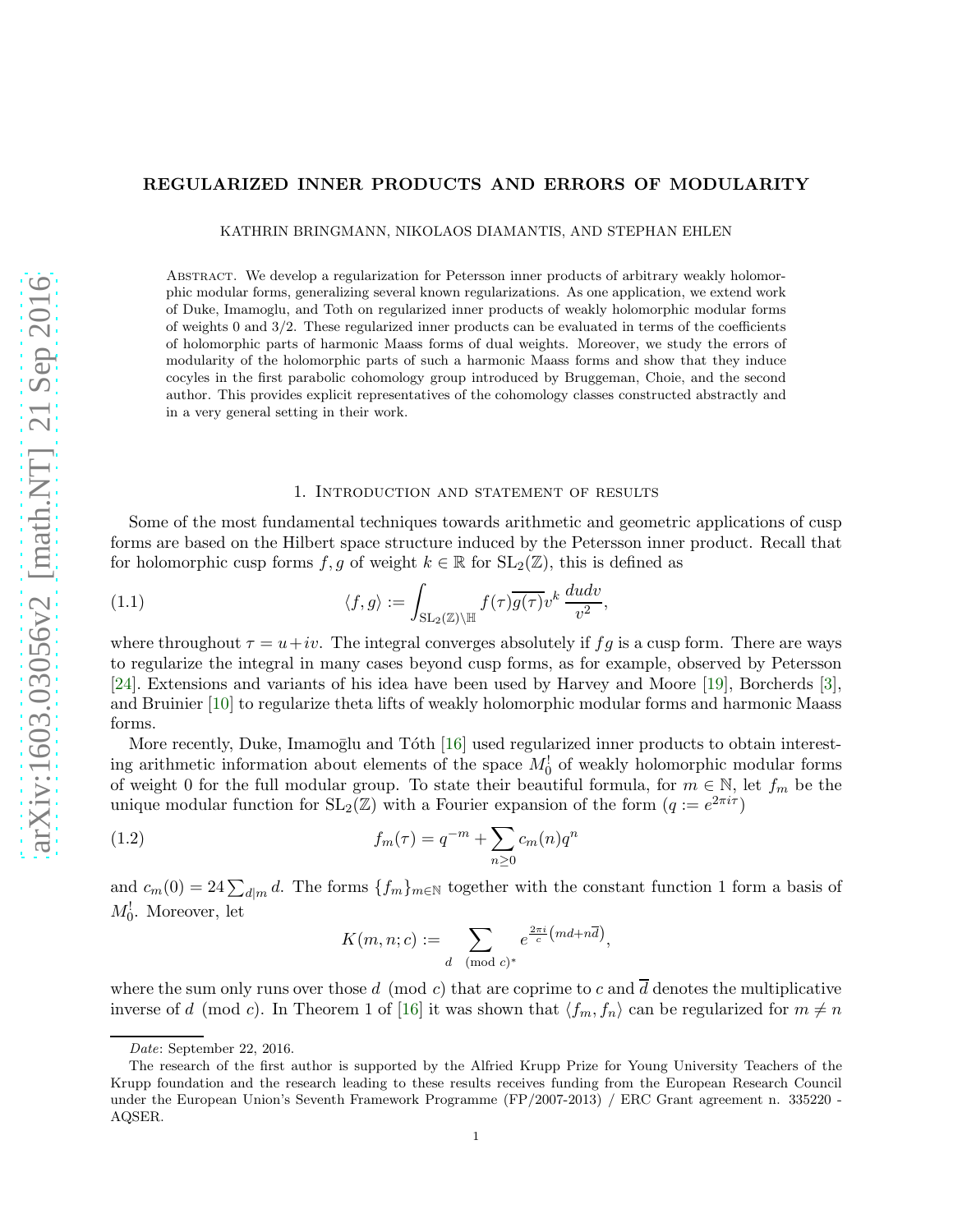such that the regularized value equals

<span id="page-1-1"></span>(1.3) 
$$
\langle f_m, f_n \rangle = -8\pi^2 \sqrt{mn} \sum_{c \ge 1} \frac{K(m, n; c)}{c} F\left(\frac{4\pi \sqrt{mn}}{c}\right)
$$

Here,  $F(x) := \pi Y_1(x) + \frac{2}{x} J_0(x)$  with  $J_s$  the Bessel function of the first kind and  $Y_s$  the Bessel function of the second kind.

.

In this paper we answer an open problem from [\[16](#page-25-3)], namely to regularize  $\langle f_m, f_n \rangle$  in the case if  $m = n$  and to find a closed formula for this quantity. To achieve this goal, we find a general regularization which works for all half-integral weight weakly holomorphic modular forms. To explain this, recall that for every weakly holomorphic modular form  $f \in M_k^!$ , there exists a harmonic Maass form F of weight  $2 - k$  with  $\xi_{2-k}(F) = f$ , where  $\xi_{2-k}$  is the differential operator introduced by Bruinier and Funke [\[13](#page-25-4)]

(1.4) 
$$
\xi_{2-k}(f)(\tau) := 2iv^{2-k}\overline{\frac{\partial}{\partial \overline{\tau}}f(\tau)}.
$$

The Fourier expansion of a harmonic Maass form can be decomposed into a holomorphic and a non-holomorphic part. We write  $c_f(n)$  for the *n*-th Fourier coefficient of f and  $c_F^+$  $^{\dagger}_{F}(n)$  for the *n*-th Fourier coefficient of the holomorphic part of  $F$ . The following theorem summarizes our first main result in the case of the full modular group. It is a generalization of Proposition 3.5 in [\[13](#page-25-4)] to the space of weakly holomorphic modular forms. Note that we work with vector-valued modular forms of integral and half-integral weight in the main body of the paper (see Theorems [3.2](#page-11-0) and [4.1](#page-13-0) for the general results).

<span id="page-1-0"></span>**Theorem 1.1.** For  $k \in 2\mathbb{Z}$ , the Petersson inner product extends to a hermitian sesquilinear form on  $M_k^!$ . If  $f, g \in M_k^!$  and G is a harmonic Maass form of weight  $2-k$  such that  $\xi_{2-k}(G) = g$ , then we have

<span id="page-1-3"></span>
$$
\langle f, g \rangle = \sum_{n \in \mathbb{Z}} c_f(n) c_G^+(-n).
$$

Remark. The extension of the Petersson inner product is often degenerate and also not positive in general. Thus, strictly speaking, it is not an inner product. Nevertheless, as is common in the literature (see e.g. [\[16\]](#page-25-3)), we refer to it as a regularized inner product. It follows from Theorem [1.1](#page-1-0) that the subspace of weakly holomorphic forms  $f \in M_k^!$  with  $\langle f, g \rangle = 0$  for all  $g \in M_k^!$  is given by all  $\xi_{2-k}(F)$ , where F is a harmonic Maass form of weight  $2-k$  with vanishing holomorphic part  $F^+$ .

A first application of Theorem [1.1](#page-1-0) is

<span id="page-1-2"></span>**Theorem 1.2.** Equation [\(1.3\)](#page-1-1) also holds for  $m = n$ .

A second application of our regularization concerns the case of weight 3/2 modular forms discussed in [\[15](#page-25-5)]. For every  $d \in \mathbb{N}$  there exists a unique form  $g_d \in M_{3/2}^!$ , the space of weakly holomorphic weight 3/2 modular forms satisfying Kohnen's plus space condition, with Fourier expansion

$$
g_d(\tau) = q^{-d} + \sum_{\substack{n \ge 0 \\ n \equiv 0,3 \pmod{4}}} B_d(n)q^n.
$$

It was shown by Zagier [\[26](#page-26-1)] that the coefficients  $B_d(n)$  are integers given by (twisted) traces of singular moduli. Duke, Imamoglu, and Tóth proved in Theorem 2 of  $[15]$  that for positive fundamental discriminants  $d \neq d'$ , the regularized inner product  $\langle g_d, g_{d'} \rangle$  can be expressed in terms of certain cycle integrals of the j-invariant. As a consequence of our regularization, we are able to include the case  $d = d'$ , which was not covered in [\[15\]](#page-25-5). In particular, we obtain the following result.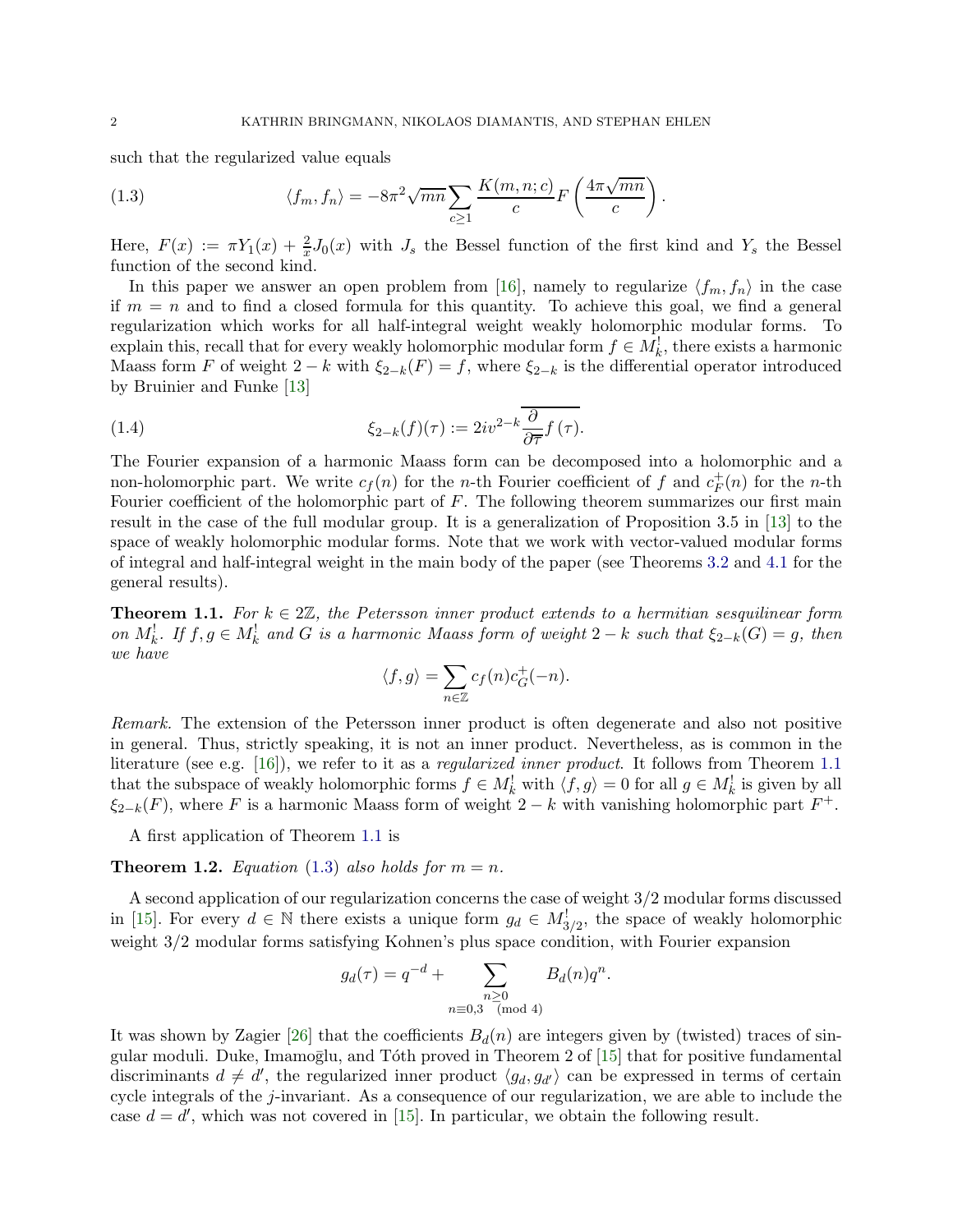<span id="page-2-0"></span>Theorem 1.3. We have

$$
\langle g_1, g_1 \rangle = -\frac{3}{2\pi} \text{Re} \left( \int_i^{i+1} J(\tau) \psi(\tau) d\tau \right),
$$

where  $\psi(\tau) := \Gamma'(\tau)/\Gamma(\tau)$  denotes the Digamma function and  $J := f_1 - 24$ .

## Remarks.

- (i) The proof uses our extension of the regularization, the relation to Fourier coefficients of harmonic Maass forms as explained below, and Theorem 1.2 of [\[11\]](#page-25-6).
- (ii) In Section [6,](#page-23-0) we recall the definition of L-functions for weakly holomorphic modular forms. Theorem [1.3](#page-2-0) can also be stated as the identity  $\langle g_1, g_1 \rangle = \frac{3}{4\pi} L_{f_1}^*(0)$ , which is quite striking.
- (iii) A generalization of Theorem [1.3](#page-2-0) to all  $d \in \mathbb{N}$  can be obtained by an extension of Theorem 1.2 in [\[11\]](#page-25-6) to twisted cycle integrals (which can be treated in a similar way as in [\[1](#page-25-7)]).

We next further understand the role of the holomorphic part  $F^+$  of a harmonic Maass form F of weight  $2 - k$  by providing a cohomological interpretation for its error of modularity

$$
F_S := F^+|_{2-k}(S - I).
$$

Here,  $k \in -\frac{1}{2}N_0$ ,  $S := \begin{pmatrix} 0 & -1 \\ 1 & 0 \end{pmatrix}$ ,  $I := \begin{pmatrix} 1 & 0 \\ 0 & 1 \end{pmatrix}$ , and  $|_{2-k}$  is the usual action of  $SL_2(\mathbb{Z})$  which we extend linearly to  $\mathbb{C}[\mathrm{SL}_2(\mathbb{Z})]$  (see also Section [2\)](#page-3-0). Note that for these considerations we concentrate on weakly holomorphic forms of non-positive weight. Such forms have been studied less than their positive weight counterparts.

The error of modularity induces a cocycle in the cohomology group  $H^1_{\text{par}}(SL_2(\mathbb{Z}), D)$  studied in [\[7\]](#page-25-8). This cohomology group characterizes the space  $A_k(SL_2(\mathbb{Z}))$  of all holomorphic functions on  $\mathbb{H}$ , without any growth conditions, that are invariant under the  $|k|$ -action of  $SL_2(\mathbb{Z})$ . This characterization (cf. Theorem E of [\[7](#page-25-8)]) is encoded in an isomorphism

$$
\mathcal{E}_k : A_k(\mathop{\mathrm{SL}}\nolimits_2(\mathbb{Z})) \longrightarrow H^1_{\text{par}}(\mathop{\mathrm{SL}}\nolimits_2(\mathbb{Z}), D)
$$

and it fits into a program begun by Bruggeman, Lewis, and Zagier [\[8,](#page-25-9) [9](#page-25-10)] concerned with Eichler-Shimura-type theorems for very broad classes of automorphic objects. Furthermore, we show that the cohomology class induced by the error of modularity is a much more central object than one might think at first; in fact, it coincides with  $\mathcal{E}_k(\xi_{2-k}(F))$ . In the special case of integral weight, the result is

**Theorem 1.4.** For  $k \in \mathbb{N}$  let  $f \in M_k^!$  and let F be a weight  $2-k$  harmonic Maass form such that  $\xi_{2-k}(F) = f$ . The cohomology class of  $\mathcal{E}_k(f)$  in  $H^1_{\text{par}}(\text{SL}_2(\mathbb{Z}), D)$  equals the cohomology class of the cocycle induced by the error of modularity  $F_S$ .

Theorem 1.3 also shows that  $F<sub>S</sub>$  provides explicit representatives of the cohomology classes constructed abstractly and in a very general setting in [\[7](#page-25-8)]. How to find examples of such explicit representatives was an interesting open question once the general results of [\[7\]](#page-25-8) were established.

Finally, we prove that the non-singular part  $\mathcal{G}_k(\tau)$  (defined by [\(6.2\)](#page-23-1)) of the cocycle induced by  $F_S$  encodes further arithmetic information.

**Theorem 1.5.** For  $k \in -2\mathbb{N}$ , the n-th "Taylor coefficient" of  $\mathcal{G}_k(\tau)$ , i.e.,  $\mathcal{G}_k^{(n)}$  $\binom{n}{k}(0)/n!$  is (up to an explicit factor) equal to

<span id="page-2-1"></span> $(1.5)$  $f(r+1) + explicit\ linear\ combination\ of\ c_f(0), \ldots, c_f(m_0)$ 

where  $L_f^*(s)$  is the L-function of  $f \in M_k^!$  (defined in Section [6\)](#page-23-0) and  $m_0 \in \mathbb{Z}$  is minimal such that  $c_f(m) \neq 0.$ 

Remarks.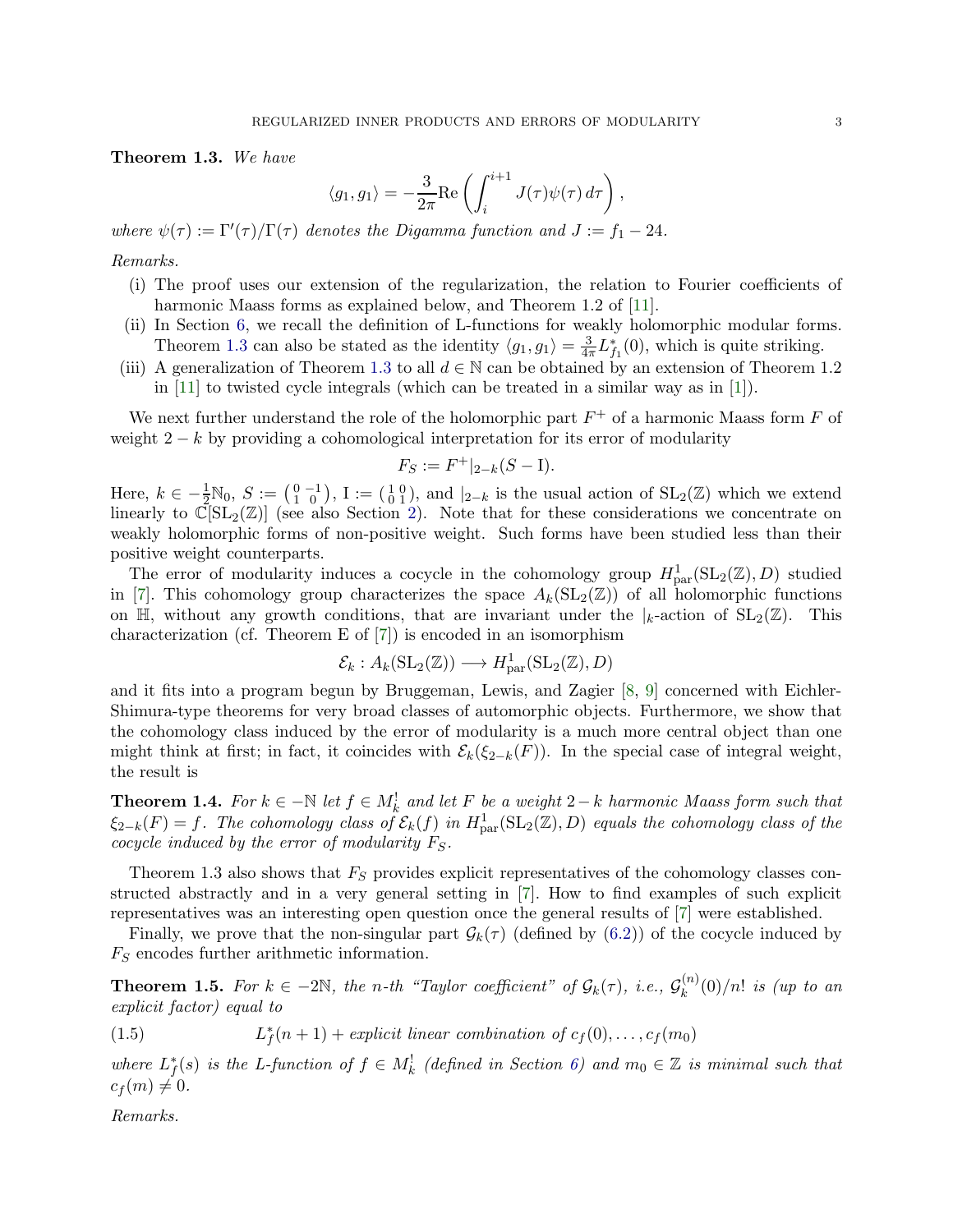- (i) It is of interest to compare this result with those of [\[5\]](#page-25-11). In both cases we characterize values of L-functions as "Taylor coefficients" of functions with cohomological interpretations. Also, in both papers the cocycles are errors of modularity of the holomorphic (resp. harmonic) part of explicit harmonic (resp. sesquiharmonic) forms. However, in [\[5](#page-25-11)], the L-values are associated to cusp forms, whereas here they are L-values of weakly holomorphic modular forms. Another difference is that the relevant coefficient module in [\[5](#page-25-11)] is characterized by the action of the ξ-operator, whereas the coefficient module here is defined by geometric means. Specifically, it is characterized by functions which are defined on a special type of domain. In this sense, the constructions here can be seen as a generalization of [\[5](#page-25-11)].
- (ii) Finally, we note that Theorem [6.2](#page-24-0) is reminiscent of the main result of [\[12](#page-25-12)]. In [\[12](#page-25-12)], a harmonic Maass form is shown to be a "generating function" of (in their case) central values and derivatives of quadratic twists of weight 2 modular L-functions.

The paper is organized as follows. In the next section we recall the definitions of and basic facts about the main objects which we study in the paper: vector-valued modular forms, harmonic Maass forms and also the special functions we require. In Section [3,](#page-10-0) we define the extension of the regularization of the Petersson inner product, and in Section [4](#page-13-1) we prove some of its fundamental properties. In particular, we prove Theorem [4.1](#page-13-0) and deduce several applications, including Theorems [1.2](#page-1-2) and [1.3.](#page-2-0) In Section [5,](#page-16-0) we give a cohomological interpretation of the error of modularity of the holomorphic part of a harmonic Maass form. Finally, in Section [6,](#page-23-0) we give an extended version of the definition of L-functions of weakly holomorphic modular forms given in [\[6,](#page-25-13) [18](#page-25-14)] and prove Theorem [1.5](#page-2-1) about special values of such L-functions.

### **ACKNOWLEDGEMENTS**

The authors thank Roelof Bruggeman and Jan Bruinier for many enlightening conversations. The authors also thank Claudia Alfes, Ben Kane, Arpád Tóth, and Mike Woodbury for providing comments on an earlier version of the paper. The third author thanks the Max Planck Institute in Bonn, where he carried out most of the research related to this project, for providing an excellent and inspiring research environment during his visit  $(09-12/2015)$ . Moreover we thank the referees for many helpful comments.

# 2. Preliminaries

<span id="page-3-0"></span>Unless stated otherwise, we have  $k \in \frac{1}{2}$  $\frac{1}{2}\mathbb{Z}$  throughout. Also, we use the principal branch (denoted by Log) of the complex logarithm with the convention that, for  $x > 0$ ,

$$
Log(-x) = log(x) + \pi i,
$$

where  $\log : \mathbb{R}^+ \to \mathbb{R}$  is the natural logarithm. This convention extends to all (complex and real) powers, so that e.g.

$$
\sqrt{-1} = (-1)^{\frac{1}{2}} = e^{\frac{1}{2} \operatorname{Log}(-1)} = e^{\frac{\pi i}{2}} = i.
$$

2.1. Vector-valued modular forms and harmonic Maass forms. We write  $\Gamma := \text{Mp}_2(\mathbb{Z})$  for the metaplectic extension of  $SL_2(\mathbb{Z})$ , realized as the group of pairs  $(M, \varphi(\tau))$ , where  $M = \begin{pmatrix} a & b \\ c & d \end{pmatrix} \in$  $SL_2(\mathbb{Z})$  and  $\varphi$  is a holomorphic function on the complex upper half-plane  $\mathbb{H}$  with  $\varphi(\tau)^2 = c\tau + d$  (see e. g. [\[3,](#page-25-1) [10](#page-25-2)]). It is well known that  $Mp_2(\mathbb{Z})$  is generated by  $T := (\begin{pmatrix} 1 & 1 \\ 0 & 1 \end{pmatrix}, 1)$  and  $S := (\begin{pmatrix} 0 & -1 \\ 1 & 0 \end{pmatrix}, \sqrt{\tau})$ . We have the relations  $S^2 = (ST)^3 = Z$ , where  $Z := \left( \begin{pmatrix} -1 & 0 \\ 0 & -1 \end{pmatrix}, i \right)$  is the standard generator of the center of  $Mp_2(\mathbb{Z})$ . Let  $\rho : \Gamma \to Aut(V)$  be a unitary, finite dimensional representation factoring through a quotient by a finite index subgroup of  $\widetilde{\Gamma}$  on a complex vector space V with hermitian inner product  $(v_1, v_2)_V$  which we denote by  $v_1 \cdot \overline{v_2} := (v_1, v_2)_V$  for  $v_1, v_2 \in V$ . We write  $\overline{V}$  for the complex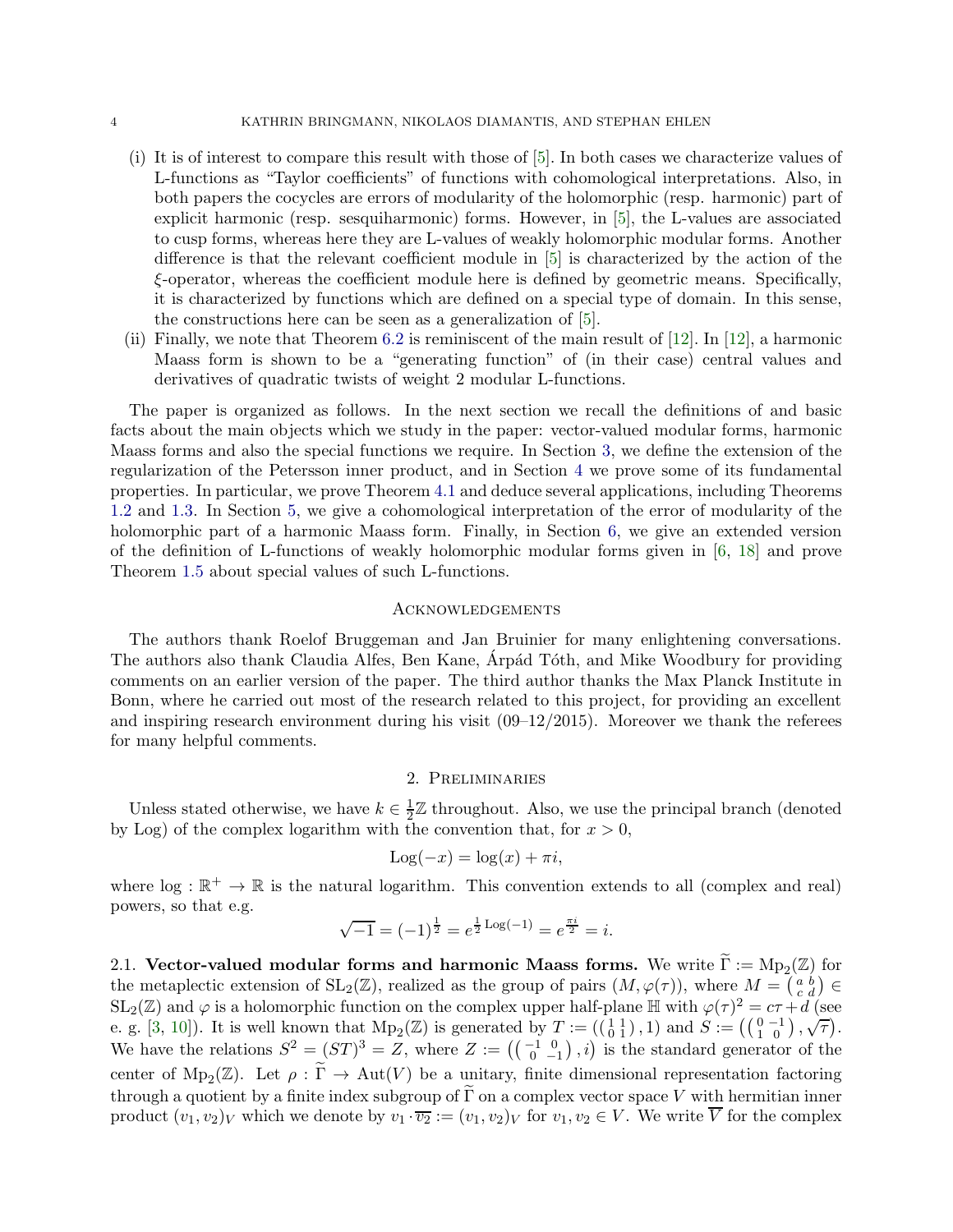conjugate of V and let  $\overline{\rho}$  be the complex conjugate of  $\rho$ , which acts on  $\overline{V}$  via  $\overline{\rho(A)}\overline{v} = \overline{\rho(A)v}$ . Note that we obtain a C-bilinear pairing  $V \times \overline{V} \to \mathbb{C}$  via  $(v_1, \overline{v_2}) \mapsto (v_1, v_2)_V$ , which we simply denote by  $v_1 \cdot v_2$ . We let  $N_{\rho}$  be the smallest positive integer, such that  $\rho(T)^{N_{\rho}}$  acts trivially on V.

For  $(M, \varphi) \in \widetilde{\Gamma}$ , we define the *Petersson slash operator* on functions  $f : \mathbb{H} \to V$  by

$$
(f |_{k,\rho} (M,\varphi))(\tau) := \varphi(\tau)^{-2k} \rho((M,\varphi))^{-1} f(M\tau).
$$

As usual, we extend the action linearly to  $\mathbb{C}[\mathrm{Mp}_2(\mathbb{Z})]$ , e.g.  $f|_{k,\rho}(A+B) = f|_{k,\rho}A+f|_{k,\rho}B$ .

**Definition 2.1.** A twice continuously differentiable function  $F : \mathbb{H} \to V$  is called a *harmonic Maass form* of weight k for  $\rho$  if it satisfies:

- (i)  $F |_{k,\rho} M = F$  for all  $M \in \widetilde{\Gamma}$ ;
- (ii) there exists a  $C > 0$  such that  $F(\tau) = O(e^{Cv})$  as  $v \to \infty$  (uniformly in u);
- (iii)  $\Delta_k(F) = 0$ , with  $\Delta_k$  the hyperbolic Laplace operator

$$
\Delta_k := -v^2 \left( \frac{\partial^2}{\partial u^2} + \frac{\partial^2}{\partial v^2} \right) + ikv \left( \frac{\partial}{\partial u} + i \frac{\partial}{\partial v} \right).
$$

Remark.

Here and throughout, we use the notation  $a(x) = O(\phi(x))$  for functions  $a : \mathbb{R} \to V$  and  $\phi : \mathbb{R} \to \mathbb{R}$ , if  $a(x) \cdot \overline{w} = O(\phi(x))$  for every fixed  $w \in V$ .

We denote the space of harmonic Maass forms of weight k for  $\rho$  by  $\mathcal{H}_{k,\rho}$ . An element  $F \in \mathcal{H}_{k,\rho}$ has a Fourier expansion,

(2.1) 
$$
F(\tau) = \sum_{n \in \mathbb{Q}} c_F(n, v) q^n,
$$

with  $c_F(n, v) \in V$ . The right hand side of [\(2.1\)](#page-4-0) decomposes into a holomorphic and a nonholomorphic part. To accomplish this, for  $x \in \mathbb{R}$ , set

<span id="page-4-0"></span>
$$
W_k(x) := (-2x)^{1-k} \text{Re}(E_k(-2x))
$$

with  $E_k$  the generalized exponential integral defined in Section [2.2.](#page-7-0) Note that our definition of  $W_k$ slightly differs from the one made in [\[13](#page-25-4)], but this is only relevant for  $n > 0$ , which is not the main focus of their paper. In Section [2.2](#page-7-0) we determine the exact difference and also clarify the relation to the choice made in [\[16\]](#page-25-3) in the specific case of weight 2. Now the decomposition  $F = F^+ + F^$ for  $k \neq 1$  is given by

(2.2) 
$$
F^+(\tau) = \sum_{\substack{n \in \mathbb{Q} \\ n \gg -\infty}} c_F^+(n) q^n,
$$

<span id="page-4-1"></span>(2.3) 
$$
F^{-}(\tau) = c_F^{-}(0)v^{1-k} + \sum_{\substack{n \in \mathbb{Q} \setminus \{0\} \\ n \ll \infty}} c_F^{-}(n)W_k(2\pi nv)q^n.
$$

For  $k = 1$ ,  $F^-$  has to be replaced by

(2.4) 
$$
F^{-}(\tau) = c_F^{-}(0) \log(v) + \sum_{\substack{n \in \mathbb{Q} \setminus \{0\} \\ n \ll \infty}} c_F^{-}(n) W_k(2\pi n v) q^n.
$$

The function  $F^+$  is called the *holomorphic part* and  $F^-$  the non-holomorphic part of the harmonic Maass form  $F$ . We call the Fourier polynomial

$$
P_F(q) = P_F^+(q) = \sum_{n < 0} c_F^+(n) q^n
$$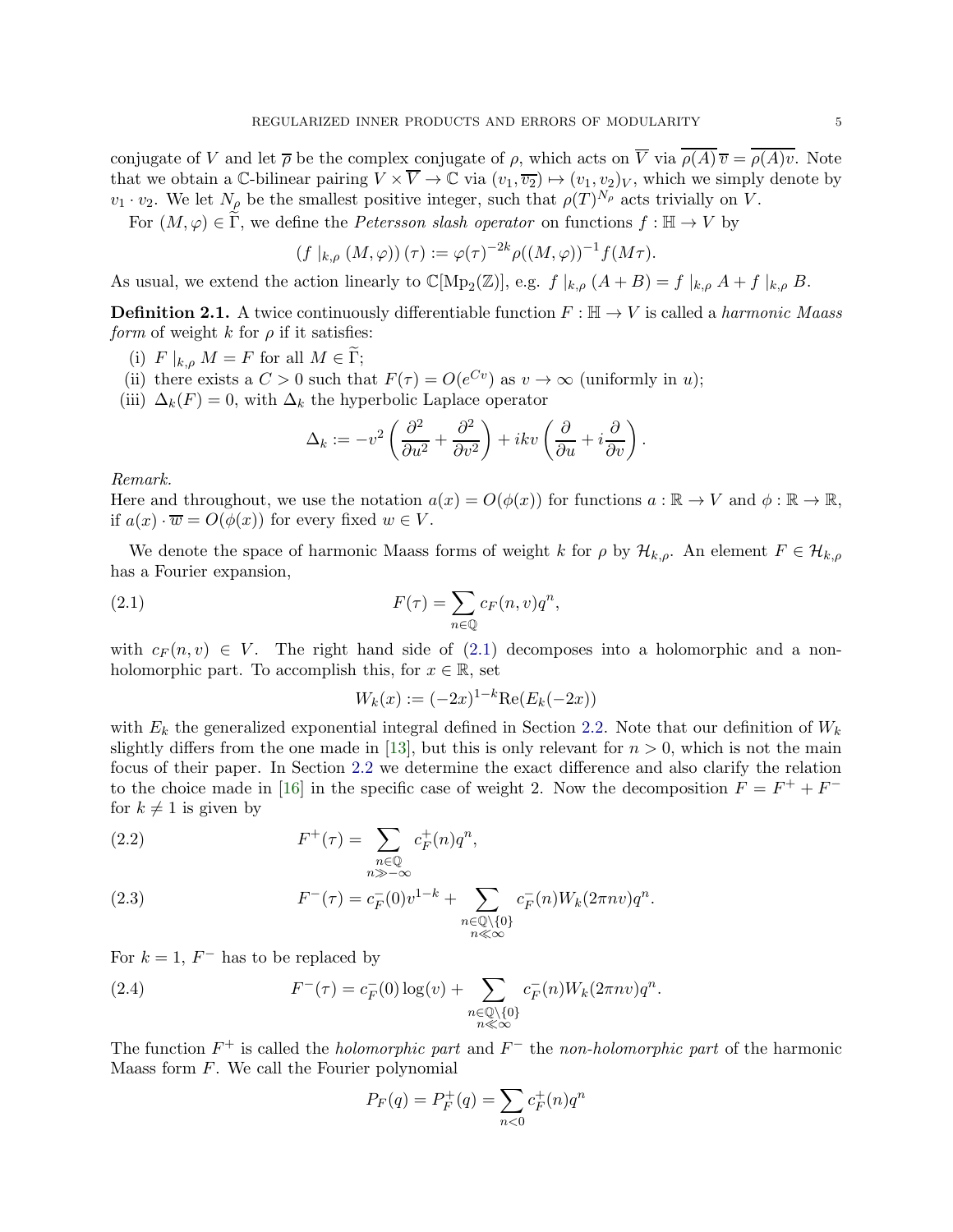the (holomorphic) principal part of F.

If  $F^-$  is identically zero, then F is weakly holomorphic. The subspace of weakly holomorphic modular forms is denoted by  $M_{k,\rho}^!$  and we write  $M_{k,\rho}$  and  $S_{k,\rho}$  for the spaces of holomorphic modular forms and cusp forms, respectively. If  $F \in M^!_{k,\rho}$ , we simply write  $c_F(n)$  for  $c_F^+$  $_F^+(n)$ .

Recall the antilinear differential operator  $\xi_k : \mathcal{H}_{k,\rho} \to M^!_{2-k,\overline{\rho}}$ , defined in [\(1.4\)](#page-1-3). Here  $M^!_{2-k,\overline{\rho}}$  is the space of weakly holomorphic modular forms of weight  $2 - k$  with respect to the complex conjugate  $\overline{\rho}$  of  $\rho$ . The kernel of  $\xi_k$  equals  $M^!_{k,\rho}$  and by Corollary 3.8 of [\[13](#page-25-4)], the sequence

<span id="page-5-3"></span>(2.5) 
$$
0 \longrightarrow M_{k,\rho}^{!} \longrightarrow \mathcal{H}_{k,\rho} \xrightarrow{\xi_{k}} M_{2-k,\overline{\rho}}^{!} \longrightarrow 0
$$

is exact (note that in [\[13](#page-25-4)],  $\rho$  is the Weil representation but the proof easily generalizes).

**Lemma 2.2.** (Lemma 3.1 of [\[13](#page-25-4)]) For  $k \neq 1$ , the Fourier expansion of  $\xi_k(F) \in M^!_{2-k,\overline{\rho}}$  for any  $F \in \mathcal{H}_{k,\rho}$  is given by

<span id="page-5-1"></span>(2.6) 
$$
\overline{c_F^-(0)}(1-k) - \sum_{n \in \mathbb{Q}\backslash \{0\}} \text{sgn}(n)^{k-1} \overline{c_F^-(n)} (4\pi |n|)^{1-k} q^n.
$$

For  $k = 1$ , the first term is replaced by  $-c_F^-(0)$ .

From [\(2.6\)](#page-5-1) we deduce two identities that we frequently use. Namely, for  $f \in M_k^!$  and  $F \in \mathcal{H}_{2-k}$ with  $\xi_{2-k}(F) = f$ , we have, for  $n \neq 0$ ,

(2.7) 
$$
c_F^-(n)(-4\pi n)^{k-1} = -\overline{c_f(-n)} \quad \text{and} \quad c_F^-(0)(k-1) = \overline{c_f(0)}.
$$

The following well known growth estimates for the Fourier coefficients of harmonic Maass forms can be proven as in Lemma 3.4. of [\[13](#page-25-4)].

<span id="page-5-2"></span>**Lemma 2.3.** If  $F \in \mathcal{H}_{k,o}$ , then there exists a constant  $C > 0$ , such that

<span id="page-5-4"></span>
$$
c_F^{\pm}(n) = O\left(e^{C\sqrt{|n|}}\right) \qquad \text{as } n \to \pm \infty.
$$

Moreover, if  $\xi_k(F)$  is cuspidal, then we have the stronger estimate

$$
c_F^-(n) = O\left(|n|^{\frac{k}{2}}\right) \text{ as } n \to -\infty.
$$

We next recall an important family of representations given by the Weil representation associated with a finite quadratic module. Let  $(A, Q)$  be a finite quadratic module (also called a finite quadratic form or discriminant form), that is, a pair consisting of a finite abelian group A together with a  $\mathbb{Q}/\mathbb{Z}$ -valued non-degenerate quadratic form Q on A. We denote the bilinear form corresponding to  $Q$  by  $(x, y) := Q(x+y) - Q(x) - Q(y)$ . Recall that  $Q$  is called *degenerate* if there exists  $x \in A \setminus \{0\}$ , with  $(x, y) = 0$  for all  $y \in A$ . Otherwise, Q is non-degenerate. If the quadratic form is clear from the context, then we simply write A for the pair  $(A, Q)$ . If L is an even lattice, then the quadratic form Q on L induces a  $\mathbb{Q}/\mathbb{Z}$ -valued quadratic form on the discriminant group  $L'/L$  of L. Here  $L'$  is the dual lattice of L, given by

$$
L':=\big\{x\in L\otimes_{\mathbb{Z}}\mathbb{Q}\ |\ (x,\lambda)\in\mathbb{Z}\text{ for all }\lambda\in L\big\}.
$$

The pair  $(L'/L, Q)$  defines a finite quadratic module, the *discriminant module* of L. According to Theorem 1.3.2 of [\[21](#page-26-2)], any finite quadratic module can be obtained as the discriminant module of

<span id="page-5-0"></span><sup>&</sup>lt;sup>1</sup>Note that there is a minor typo in [\[13](#page-25-4)].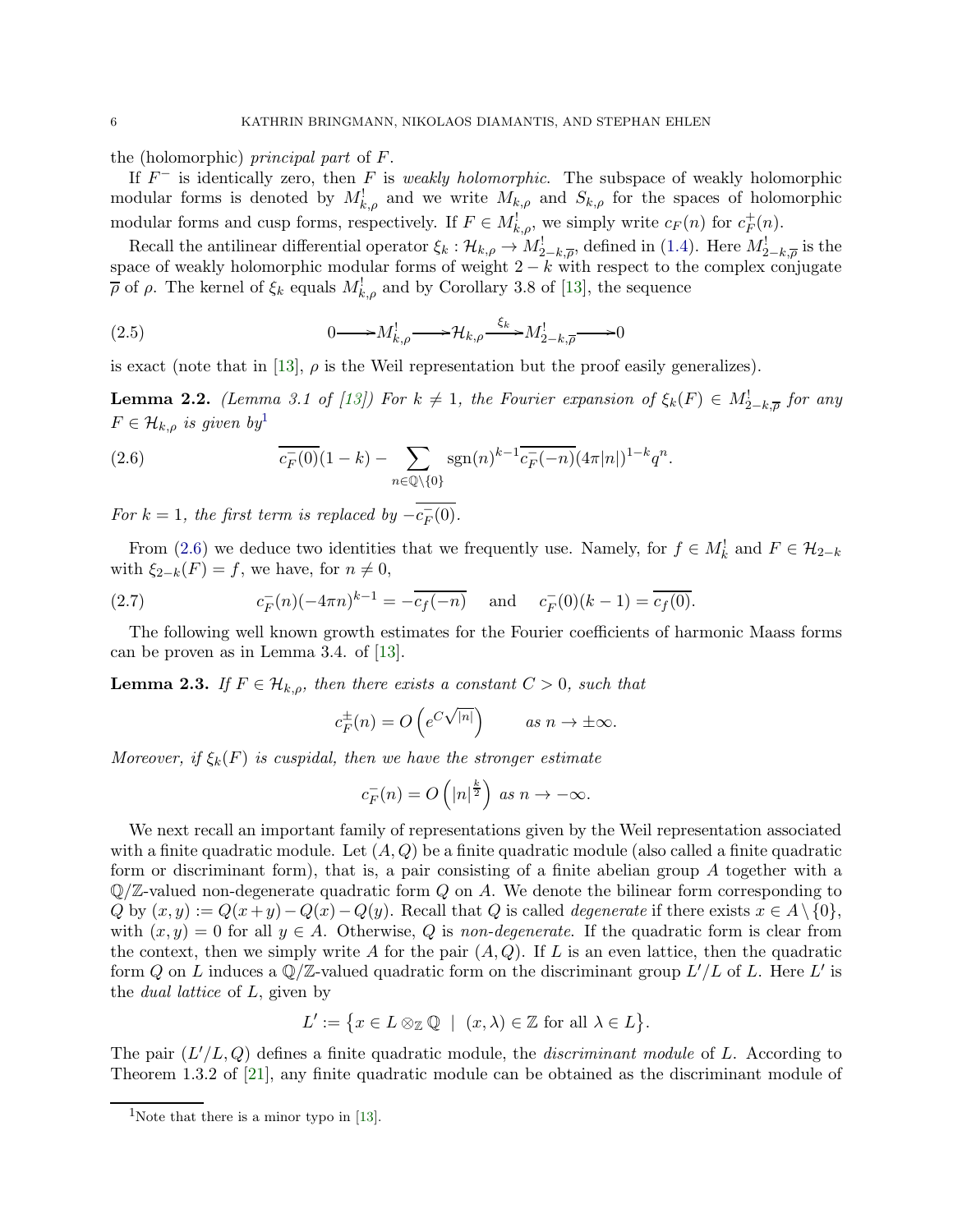an even lattice. If  $(b^+, b^-)$  denotes the real signature of L, then the difference  $b^+ - b^-$  is determined by its discriminant module  $A := L'/L$  modulo 8 by Milgram's formula (Appendix 4 of [\[20](#page-26-3)])

$$
\frac{1}{\sqrt{|A|}}\sum_{a\in A}e(Q(a)) = e\left(\frac{b^+ - b^-}{8}\right),\,
$$

where we set  $e(x) := e^{2\pi ix}$ . We call  $sig(A) := b^+ - b^- \in \mathbb{Z}/8\mathbb{Z}$  the *signature* of A. We also let N be the level of A defined by

$$
N := \min\{n \in \mathbb{N} \mid nQ(x) \in \mathbb{Z} \text{ for all } x \in A\}.
$$

The Weil representation  $\rho_A$  associated with A is a unitary representation of  $Mp_2(\mathbb{Z})$  on the group algebra C[A]. If we denote the standard basis of C[A] by  $(\mathfrak{e}_a)_{a\in A}$ , then  $\rho_A$  can be defined by the action of the generators  $S, T \in \text{Mp}_2(\mathbb{Z})$  as follows (see also [\[3](#page-25-1), [10,](#page-25-2) [25](#page-26-4)]):

(2.8) 
$$
\rho_A(T)\mathfrak{e}_a := e(Q(\gamma))\mathfrak{e}_a,
$$

(2.9) 
$$
\rho_A(S)\mathfrak{e}_a := \frac{e\left(\frac{-\operatorname{sig}(A)}{8}\right)}{\sqrt{|A|}} \sum_{b \in A} e(-(a, b))\mathfrak{e}_b.
$$

We write  $a \cdot \overline{w}$  to denote the standard hermitian inner product on  $\mathbb{C}[A]$  given by  $\mathfrak{e}_a \cdot \overline{\mathfrak{e}_b} = \delta_{a,b}$  for  $a, b \in A$ .

We next give some examples that relate vector-valued and scalar-valued harmonic Maass forms in important cases.

**Example 1.** If  $(A, Q)$  is the trivial module  $A = \{0\}$ , then the representation  $\rho_A$  is the trivial representation and modular forms (and harmonic Maass forms) of weight k for  $\rho_A$  coincide with scalar-valued modular forms (resp. harmonic Maass forms) for  $SL_2(\mathbb{Z})$ . We write  $S_k \subset M_k \subset M_k^! \subset$  $\mathcal{H}_k$  to denote the corresponding spaces of scalar-valued forms.

Under the assumptions made, the components of a vector-valued modular form are modular forms for a finite index subgroup of  $Mp_2(\mathbb{Z})$ . Thus, we can obtain such scalar-valued modular forms from a vector-valued form in various ways.

**Example 2.** For any  $\mathbf{F} \in \mathcal{H}_{k,\rho_A}$ , the function

<span id="page-6-0"></span>(2.10) 
$$
F(\tau) := \sum_{a \in A} \mathbf{F}_a(N\tau)
$$

is a scalar-valued harmonic Maass form of level N, weight k, and certain character  $\chi_A$ . The map  $\mathbf{F} \mapsto F$  is often neither injective nor surjective. However, it respects all analytic conditions, i.e., it preserves subspaces of cusp forms, modular forms, and weakly holomorphic modular forms.

We next give a concrete example of this correspondence.

<span id="page-6-1"></span>**Example 3.** Let  $M \in \mathbb{N}$  and  $A := \mathbb{Z}/2M\mathbb{Z}$  with quadratic form  $Q(x) := \frac{x^2}{4M}$ . Then, for  $\mathbf{F} \in \mathcal{H}_{k,\rho_A}$ , the function F defined in [\(2.10\)](#page-6-0) is a harmonic Maass form for  $\Gamma_0(4M)$  in Kohnen's plus-space, i.e.,  $c_F(n) = 0$  unless n is a square modulo 4M. For  $M = 1$  or  $M = p$  prime and  $k = 2k' + 1/2$  with  $k' \in \mathbb{Z}$ , this map gives an isomorphism between the space  $\mathcal{H}_{k,\rho_A}$  and the space of scalar-valued harmonic Maass forms satisfying the plus-space condition. For  $k = 2k' - 1/2$ , the same statement holds for  $\bar{p}$ . In this case  $c_F(n) = 0$  unless  $-n$  is a square modulo  $4p$  (and the space  $M_{k,\bar{p}}$  is isomorphic to the space of Jacobi forms of weight  $2k'$  and index M). See e.g. Example 2.4 of [\[3](#page-25-1)] and  $\S5$  of [\[17](#page-25-15)].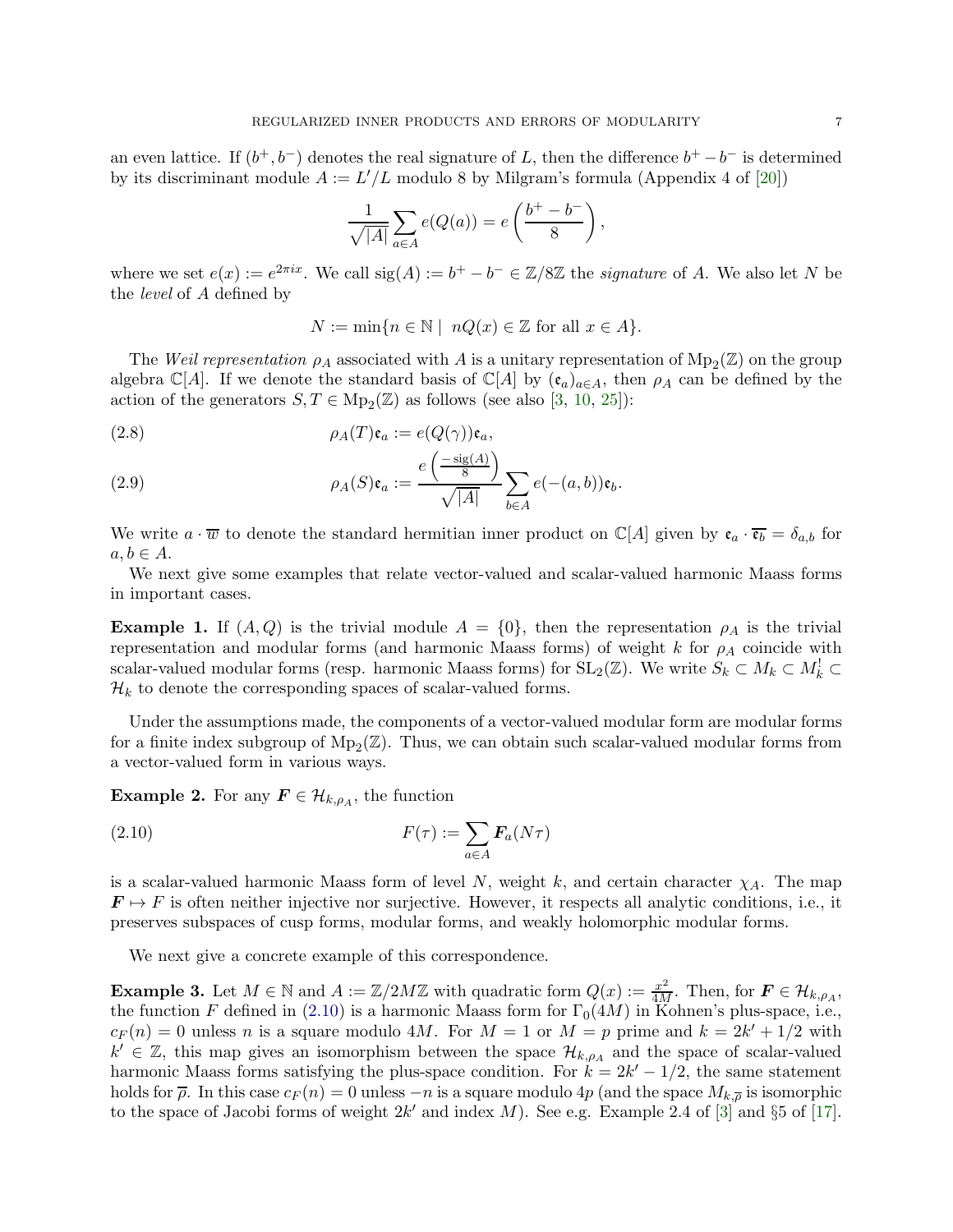<span id="page-7-0"></span>2.2. Some special functions. An important role in the construction of the regularized inner product is played by generalized exponential integrals and related functions. In this section, we recall their definitions and carefully consider the choices of their branches.

Recall the definition of the incomplete Gamma function

$$
\Gamma(r,z) := \int_z^{\infty} e^{-t} t^r \, \frac{dt}{t},
$$

initially given for  $\text{Re}(r) > 0$  and  $z \in \mathbb{C}$ . For  $r \in \mathbb{C}$  and  $z \in \mathbb{C}$  with  $\text{Re}(z) > 0$ , we define the generalized exponential integral  $E_r$  (see [\[22](#page-26-5)], 8.19.3) by

$$
E_r(z) := \int_1^\infty e^{-zt} t^{-r} dt.
$$

This function is related to the incomplete Gamma function via (8.19.1) of [\[22](#page-26-5)]:

(2.11) 
$$
\Gamma(r,z) = z^r E_{1-r}(z),
$$

which can be used to continue  $E_r(z)$  analytically. In particular, for  $r \in \frac{1}{2}$  $\frac{1}{2}\mathbb{Z}$  or  $r \in \mathbb{N}$ , this can be done using the relation (see [\[22](#page-26-5)], 8.19.12)

(2.12) 
$$
rE_{r+1}(z) + zE_r(z) = e^{-z}.
$$

Indeed, for  $m \in \mathbb{Z}$  and  $c \in \mathbb{R}^+$ , we obtain with  $\nu := \text{sgn}(m)$  and  $\mu := (1 + \nu)/2$ 

<span id="page-7-3"></span>(2.13) 
$$
E_{m+c}(z) = \frac{e^{-z}z^{\mu-1}}{\Gamma(c+m)} \sum_{\ell=0}^{|m|-1} (-z)^{\nu\ell} \Gamma(c+m-\nu\ell-\mu) + \frac{\Gamma(c)(-z)^m}{\Gamma(c+m)} E_c(z).
$$

Here, the right-hand side should be interpreted as its analytic continuation, so that for negative  $m+c$  the poles of the Gamma function cancel or give zeroes. Thus, for  $c=1$  or  $c=1/2$ , continuing  $E_{m+c}$  is equivalent to analytically continuing  $E_1$  and  $E_{1/2}$ . We may do this for  $E_1$  by the identity (see [\[22\]](#page-26-5),  $6.2.4$ ):

(2.14) 
$$
E_1(z) = \text{Ein}(z) - \text{Log}(z) - \gamma,
$$

where  $\gamma$  is the Euler-Mascheroni constant and Ein is the entire function given by

<span id="page-7-4"></span><span id="page-7-1"></span>
$$
\operatorname{Ein}(z) := \int_0^z \left(1 - e^{-t}\right) \frac{dt}{t} = \sum_{n=1}^\infty \frac{(-1)^{n+1}}{n! n} z^n.
$$

To continue  $E_{1/2}$ , we use identity 7.11.3 of [\[22](#page-26-5)]

<span id="page-7-2"></span>(2.15) 
$$
E_{\frac{1}{2}}(z) := \frac{\sqrt{\pi}}{\sqrt{z}} \operatorname{erfc}(\sqrt{z}) := \frac{2}{\sqrt{z}} \int_{\sqrt{z}}^{\infty} e^{-t^2} dt = \frac{\sqrt{\pi}}{\sqrt{z}} - \frac{2}{\sqrt{z}} \int_{0}^{\sqrt{z}} e^{-t^2} dt.
$$

More generally, by selecting another branch of the logarithm in [\(2.14\)](#page-7-1) (resp. of  $\sqrt{z}$  in [\(2.15\)](#page-7-2)), we may obtain a different analytic continuation of  $E_r$  for  $r \in \mathbb{N}$  (resp.  $r \in \frac{1}{2}$ )  $\frac{1}{2}\mathbb{Z}$ ). If the branch cut is given by the ray  $\{xe^{i\varphi}|x \in \mathbb{R}_0^+\}$ , then we denote the corresponding continuation by  $E_{r,\varphi}$ . We throughout use the abbreviation  $E_r$  if  $\varphi \in \pi \mathbb{Z} \setminus 2\pi \mathbb{Z}$ , in which case the corresponding branch is the principal branch. We also require (see [\[22\]](#page-26-5), 8.19.6), that for  $\sigma := \text{Re}(s) > 1$ 

(2.16) 
$$
E_s(0) = \frac{1}{s-1}.
$$

With the above notation, we can relate the functions  $W_k$  in [\(2.3\)](#page-4-1) to the special functions used in Section 3 of [\[13](#page-25-4)].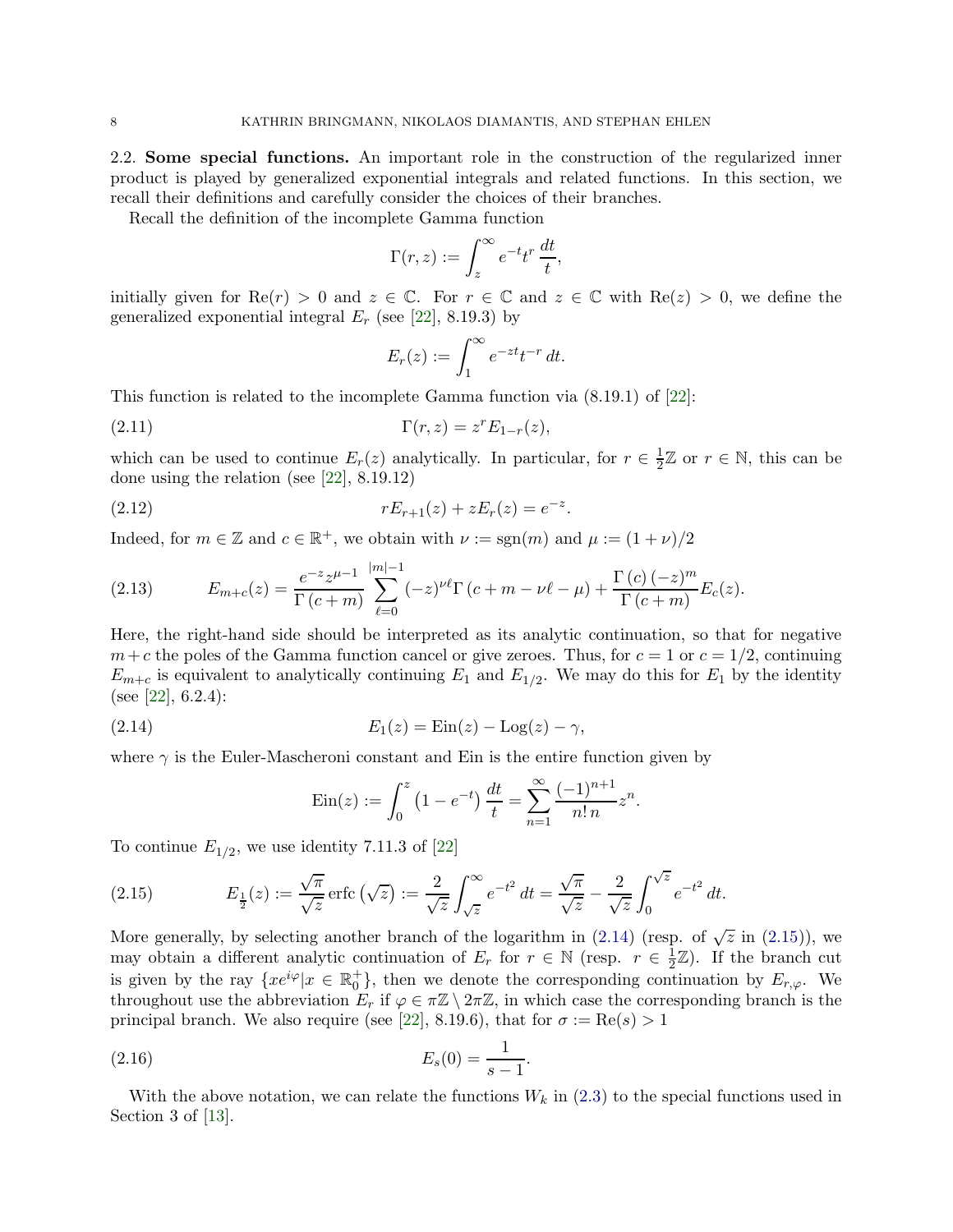<span id="page-8-0"></span>**Lemma 2.4.** For  $x > 0$ , we have

(2.17) 
$$
W_k(x) = (-1)^{1-k} \left( (2x)^{1-k} E_k(-2x) + \frac{\pi i}{\Gamma(k)} \right) = \Gamma(1-k, -2x) + \frac{(-1)^{1-k} \pi i}{\Gamma(k)}.
$$

Remark. Bruinier and Funke [\[13](#page-25-4)] used the function  $(-2x)^{1-k}E_k(-2x)$  instead of  $W_k$ . Lemma [2.4](#page-8-0) shows that these two choices differ by an additive constant for  $x > 0$ . For  $x < 0$ , they agree since  $E_k(-2x)$  is real in that case.

*Proof.* With the choices made above, [\(2.14\)](#page-7-1) implies that  $\text{Im}(E_1(-x)) = -\pi$ . Similarly, by [\(2.15\)](#page-7-2), we obtain

(2.18) 
$$
\operatorname{Im}\left(E_{\frac{1}{2}}(-x)\right) = -\sqrt{\frac{\pi}{x}}.
$$

Using [\(2.13\)](#page-7-3), this easily generalizes for  $m \in \mathbb{Z}$  and  $c \in \{1/2, 1\}$  to

<span id="page-8-1"></span>(2.19) 
$$
\operatorname{Im}(E_{m+c}(-x)) = -\frac{\pi x^{m+c-1}}{\Gamma(c+m)}.
$$

Finally, [\(2.19\)](#page-8-1) implies that Im( $E_{-m}(-x)$ ) = 0 for all  $m \in \mathbb{N}_0$ . Substituting these identities into the formula of  $W_k$ , we deduce the lemma. formula of  $W_k$ , we deduce the lemma.

Remark. We also note that

(2.20) 
$$
\operatorname{Re}\left(E_{\frac{1}{2}}(-x)\right) = -2 \int_0^1 e^{xt^2} dt.
$$

<span id="page-8-7"></span><span id="page-8-5"></span>It is convenient to also use the W-notation for some complex arguments setting, for  $z \in \mathbb{C} \setminus \mathbb{R}_0^-$ ,

(2.21) 
$$
W_k(z) := \Gamma(1 - k, -2z) + \frac{(-1)^{1-k}\pi i}{\Gamma(k)}.
$$

Furthermore, in order to relate our results to [\[16](#page-25-3)], we compare  $W_k(v)$  to the function  $e^{2\pi nv}\mathcal{M}_n(v)$ used in [\[16](#page-25-3)] for  $k = 2$ . Recall the definition

<span id="page-8-3"></span>(2.22) 
$$
\mathfrak{M}(v) := \frac{d}{ds} \left[ M_{1,s-\frac{1}{2}}(v) - W_{1,s-\frac{1}{2}}(v) \right]_{s=1},
$$

where  $M_{a,b}$  and  $W_{a,b}$  are the standard Whittaker functions given, for  $\text{Re}(b \pm a + 1/2) > 0$  and  $v > 0$ , by

<span id="page-8-4"></span>
$$
(2.23) \tM_{a,b}(v) = v^{b+\frac{1}{2}} e^{\frac{v}{2}} \frac{\Gamma(1+2b)}{\Gamma(b+a+\frac{1}{2})\Gamma(b-a+\frac{1}{2})} \int_0^1 t^{b+a-\frac{1}{2}} (1-t)^{b-a-\frac{1}{2}} e^{-vt} dt,
$$

$$
(2.24) \t W_{a,b}(v) = v^{b+\frac{1}{2}} e^{\frac{v}{2}} \frac{1}{\Gamma\left(b+a+\frac{1}{2}\right)} \int_1^{\infty} t^{b+a-\frac{1}{2}} (t-1)^{b-a-\frac{1}{2}} e^{-vt} dt.
$$

Then, for  $n \in \mathbb{N}$ , set

(2.25) 
$$
\mathcal{M}_n(v) = \frac{1}{4\pi v} \mathfrak{M}(4\pi nv) - (1 - \gamma) n e^{-2\pi nv}.
$$

<span id="page-8-6"></span>**Proposition 2.5.** For  $n \in \mathbb{N}$ , we have

<span id="page-8-2"></span>
$$
e^{2\pi nv} \mathcal{M}_n(v) = -\frac{1}{4\pi v} E_2(-4\pi nv) - \pi in = nW_2(2\pi nv).
$$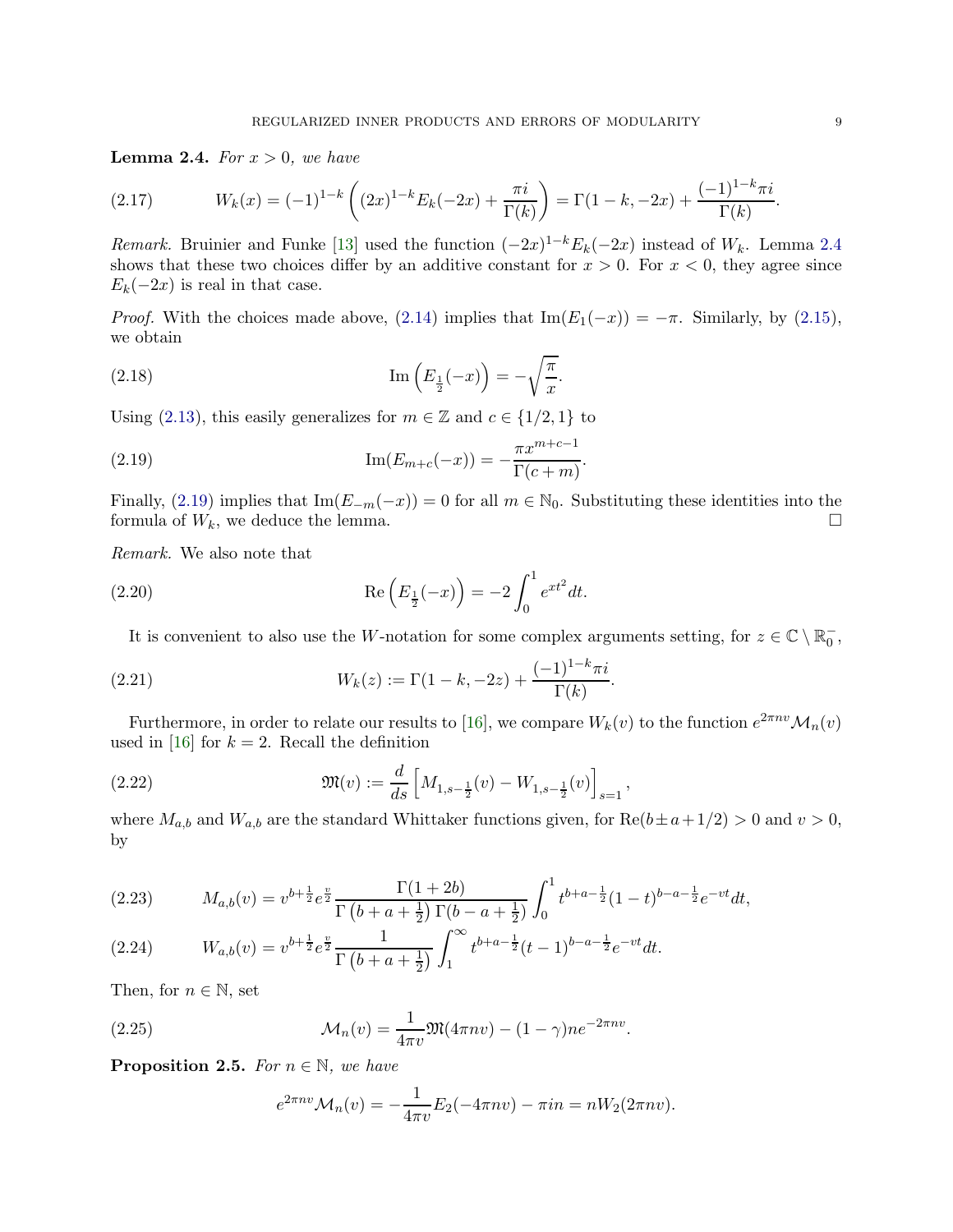*Proof.* For the first term of [\(2.25\)](#page-8-2), we use the definition [\(2.22\)](#page-8-3) of  $\mathfrak{M}(v)$ . Following the proof of Proposition 1 of [\[16](#page-25-3)], we employ [\(2.23\)](#page-8-4) to write, for  $Z \in \{M, W\}$ ,

$$
Z_{1,s-\frac{1}{2}}(v) = g_Z(s)h_Z(s), \text{ where}
$$

$$
g_M(s) := v^s e^{\frac{v}{2}} \frac{\Gamma(2s)}{\Gamma(s+1)\Gamma(s)}, \quad g_W(s) := \frac{v^s e^{\frac{v}{2}}}{\Gamma(s)},
$$
  

$$
h_M(s) := (s-1) \int_0^1 t^s (1-t)^{s-2} e^{-vt} dt, \quad h_W(s) := (s-1) \int_1^\infty t^s (t-1)^{s-2} e^{-vt} dt.
$$

Then we have

(2.26) 
$$
\frac{d}{ds} \left[ Z_{1,s-\frac{1}{2}}(v) \right]_{s=1} = g'_Z(1) h_Z(1) + g_Z(1) h'_Z(1).
$$

We evaluate

$$
g_M(1) = g_W(1) = v e^{\frac{v}{2}}, \quad g'_M(1) = v e^{\frac{v}{2}} (1 + \log(v)), \quad g'_W(1) = v e^{\frac{v}{2}} (\gamma + \log(v)).
$$

To compute  $h_M$  and  $h'_M$ , we use integration by parts to obtain for  $\sigma \gg 0$ 

$$
h_M(s) = \int_0^1 (1-t)^{s-1} \frac{d}{dt} (t^s e^{-vt}) dt.
$$

From this we obtain, via analytic continuation,  $h_M(1) = e^{-v}$ . Similarly, we determine that

$$
h_W(s) = -\int_1^{\infty} (t-1)^{s-1} \frac{d}{dt} (t^s e^{-vt}) dt,
$$

and therefore  $h_W(1) = e^{-v}$ . Thus the contribution to [\(2.22\)](#page-8-3) from these terms is  $ve^{-\frac{v}{2}}(1-\gamma)$ , which cancels the second term from [\(2.25\)](#page-8-2) after making the required change of variables.

We next turn to the terms involving the derivatives  $h'_M$  and  $h'_W$ . We have

$$
h'_M(s) = \int_0^1 \log(1-t)(1-t)^{s-1} \frac{d}{dt} \left(t^s e^{-vt}\right) dt + \int_0^1 (1-t)^{s-1} \frac{d}{dt} \left(\log(t)t^s e^{-vt}\right) dt.
$$

This yields

$$
h'_M(1) = \int_0^1 \log(1-t) \frac{d}{dt} \left( t e^{-vt} \right) dt.
$$

Similarly,

$$
h'_W(s) = -\int_1^\infty \log(t-1)(t-1)^{s-1}\frac{d}{dt}\left(t^s e^{-vt}\right)dt - \int_1^\infty (t-1)^{s-1}\frac{d}{dt}\left(\log(t)t^s e^{-vt}\right)dt,
$$

which implies that

$$
h'_{W}(1) = -\int_{1}^{\infty} \log(t-1) \frac{d}{dt} \left( t e^{-vt} \right) dt.
$$

This shows that the contribution from the derivatives of  $h'_M$  and  $h'_W$  to [\(2.22\)](#page-8-3) is given by

$$
ve^{\frac{v}{2}}\left(\int_0^1 \log(1-t)\frac{d}{dt}\left(te^{-vt}\right)dt + \int_1^\infty \log(t-1)\frac{d}{dt}\left(te^{-vt}\right)dt\right).
$$

Combining the above yields

<span id="page-9-0"></span>
$$
(2.27) \qquad \mathcal{M}_n(v) = n e^{2\pi n v} \int_0^1 \log\left(1 - t\right) \frac{d}{dt} \left( t e^{-4\pi n v t} \right) dt + n e^{2\pi n v} \int_1^\infty \log(t - 1) \frac{d}{dt} \left( t e^{-4\pi n v t} \right) dt.
$$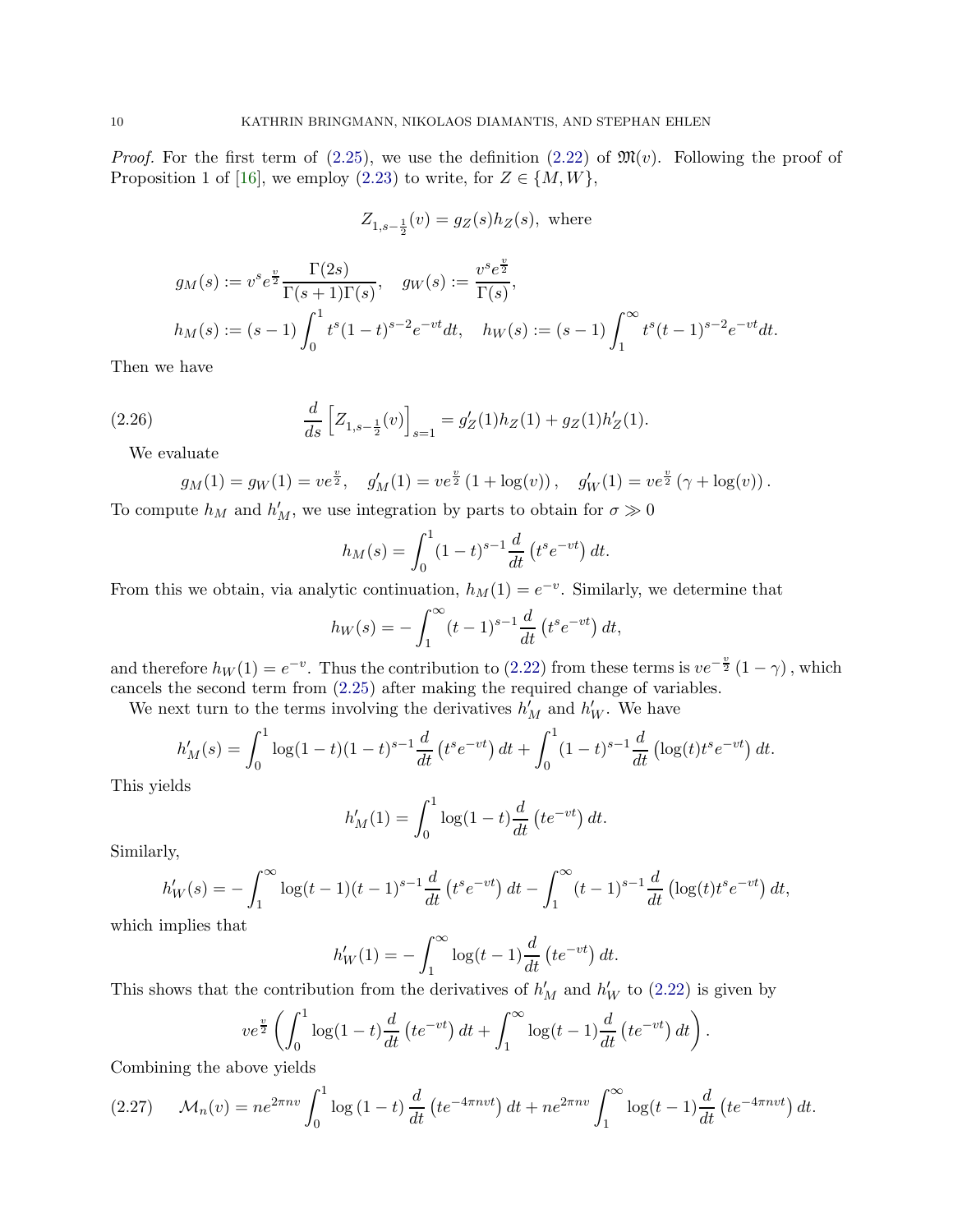We rewrite each integral by viewing it as limit of integrals we may identify. First,

(2.28) 
$$
\int_0^1 \log(1-t) \frac{d}{dt} \left( t e^{-4\pi n v t} \right) dt = \lim_{a \to 1^-} \int_0^a \log(1-t) \frac{d}{dt} \left( t e^{-4\pi n v t} \right) dt.
$$

Integration by parts yields for the integral on the right-hand side

(2.29) 
$$
\log(1-a)e^{-4\pi nv}(ae^{-4\pi nv(a-1)}-1)+\frac{e^{-4\pi nv}-1}{4\pi nv}+e^{-4\pi nv}\int_1^{1-a}\frac{1-e^{4\pi nv}}{t}dt.
$$

Upon taking the limit as  $a \to 1^-$ , this gives

(2.30) 
$$
\int_0^1 \log(1-t) \frac{d}{dt} \left( t e^{-4\pi n v t} \right) dt = \frac{e^{-4\pi n v} - 1}{4\pi n v} - e^{-4\pi n v} \text{Ein}(-4\pi n v).
$$

<span id="page-10-2"></span><span id="page-10-1"></span>In the same way,

$$
(2.31) \quad \int_{a}^{\infty} \log(t-1) \frac{d}{dt} \left( t e^{-4\pi n v t} \right) dt = -\log(a-1) a e^{-4\pi n v a} - \frac{e^{-4\pi n v a}}{4\pi n v} - e^{-4\pi n v} \int_{a-1}^{\infty} \frac{e^{-4\pi n v t}}{t} dt.
$$

The last integral may be decomposed as

$$
-\int_{a-1}^{1} \frac{1-e^{-4\pi nvt}}{t} dt - \log(a-1) + E_1(4\pi nv).
$$

Thus [\(2.31\)](#page-10-1) equals

$$
-\log(a-1)e^{-4\pi nv}(ae^{-4\pi nv(a-1)}-1)-\frac{e^{-4\pi nv}}{4\pi nv}+e^{-4\pi nv}\int_{a-1}^{1}\frac{1-e^{-4\pi nv}}{t}dt-e^{-4\pi nv}E_1(4\pi nv),
$$

which, upon taking  $a \to 1^+$ , gives by  $(2.14)$ 

<span id="page-10-3"></span>(2.32) 
$$
\int_{1}^{\infty} \log(t-1) \frac{d}{dt} \left( t e^{-4\pi n v t} \right) dt = -\frac{e^{-4\pi n v}}{4\pi n v} + e^{-4\pi n v} \left( \log(4\pi n v) + \gamma \right).
$$

Thus, adding  $(2.30)$  and  $(2.32)$ , we obtain by  $(2.14)$  the contribution to  $(2.27)$  as claimed.

$$
\Box
$$

We require another special function, defined in equation (2.4) of [\[16\]](#page-25-3) for  $v > 0$  and  $n \in -\mathbb{N}$ :

(2.33) 
$$
\mathcal{W}_n(v) := (-4\pi nv)^{-1} W_{-1,\frac{1}{2}}(-4\pi nv) = e^{-2\pi nv} W_2(2\pi nv),
$$

where the second equality follows by 13.18.5 of [\[22](#page-26-5)] and Lemma [2.4.](#page-8-0)

Finally, a straightforward calculation relates  $E_{1/2}$  to the  $\beta$ -functions.

<span id="page-10-5"></span>**Lemma 2.6.** We have, for  $x > 0$ , that

<span id="page-10-4"></span>
$$
\beta_{\frac{1}{2}}(x) := \int_{1}^{\infty} e^{-xt} t^{\frac{1}{2}} dt = E_{\frac{1}{2}}(x),
$$
  

$$
\beta_{\frac{1}{2}}^{c}(-2x) := \int_{0}^{1} e^{2xt} t^{-\frac{1}{2}} dt = -(-2x)^{\frac{1}{2}} W_{\frac{1}{2}}(x).
$$

# 3. Regularized Petersson inner products

<span id="page-10-0"></span>There are various ways to define regularized inner products. For instance, if  $f, g \in M_k^!$  satisfy  $c_f(n)c_g(n) = 0$  for  $n \leq 0$ , then the inner product used in [\[16](#page-25-3)] is given by

$$
\langle f, g \rangle := \lim_{t \to \infty} \int_{\mathcal{F}_t} f(\tau) \overline{g(\tau)} v^k \, \frac{du dv}{v^2},
$$

where  $\mathcal{F}_t := \{ \tau \in \mathcal{F} \mid v \leq t \}$  is the fundamental domain truncated at height t with  $\mathcal{F}$  the standard fundamental domain for  $SL_2(\mathbb{Z})$  on  $\mathbb{H}$ . However, this definition does not include all cases, such as  $\langle f, f \rangle$ .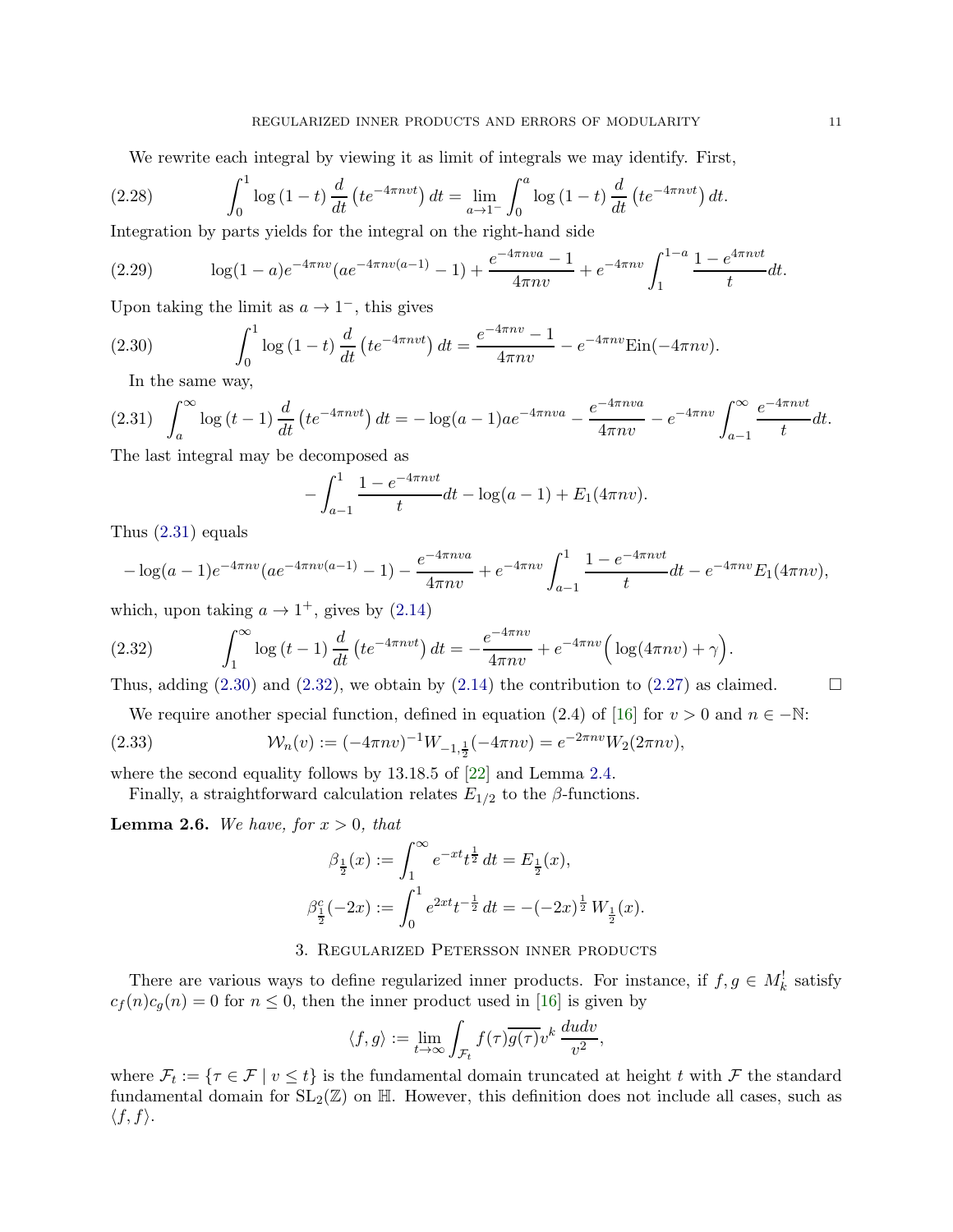In this paper, we define a generalization of the regularization that was used in [14]. Our generalization covers all weakly holomorphic forms. It builds upon the previously known methods but also deals with the cases where these fail.

In the following, we let  $k \in \frac{1}{2}$  $\frac{1}{2}\mathbb{Z}, f, g \in M^!_{k,\rho}$ , and  $s, w \in \mathbb{C}$ . We set  $\zeta := \text{Re}(w)$  and  $\sigma := \text{Re}(s)$ and define

<span id="page-11-2"></span>(3.1) 
$$
I(f,g;w,s) := \int_{\mathcal{F}} f(\tau) \cdot \overline{g(\tau)} v^{k-s} e^{-wv} \frac{du dv}{v^2},
$$

which certainly converges absolutely if  $\zeta \gg 0$ . The aim of this section is to show that, for every  $\varphi \in (\pi/2, 3\pi/2) \setminus {\pi}$ , the integral  $I(f, g; w, s)$  has an analytic continuation  $I_{\varphi}(f, g; w, s)$  to  $U_{\varphi} \times \mathbb{C}$ , where  $U_{\varphi} \subset \mathbb{C}$  is a certain open set described below. It seems then natural to define the regularized Petersson inner product as the value of  $I_{\varphi}(f, g; w, s)$  at  $w = s = 0$ . However, we want the inner product to be hermitian, so that  $\langle f, f \rangle$  is real. The problem now is that  $I(f, f; 0, 0)$  is not real in general because of the presence of the generalized exponential integrals in [\(3.2\)](#page-11-1) below. To overcome this, we take the real part of this expression as a definition, which turns out to be natural. For instance, it is independent of the choice of the analytic continuation. Another difficulty is that  $I_{\varphi}(f,g;w,s)$  is not analytic in  $(0,0)$  if  $f\cdot\overline{g}$  has a constant term. In this case we show that there is a natural way to define  $I_{\varphi}(f,g; 0, s)$  and this function can be continued to a meromorphic function in  $s \in \mathbb{C}$ . We then denote by  $\mathcal{C}\mathcal{T}(I_{\varphi}(f,g;0,s))$  the constant term in the Laurent expansion of  $I_{\varphi}(f, g; 0, s)$  at  $s = 0$ .

<span id="page-11-5"></span>**Definition 3.1.** For  $\varphi \in (\pi/2, 3\pi/2) \setminus {\pi}$ , define

$$
\langle f, g \rangle_{\varphi} := \mathop{\mathrm{CT}}_{s=0} (I_{\varphi}(f, g; 0, s)) - i \sum_{n>0} c_f(-n) \cdot \overline{c_g(-n)} \text{Im}(E_{2-k,\varphi}(-4\pi n)).
$$

The main result of this section is the following.

<span id="page-11-0"></span>**Theorem 3.2.** For each  $f, g \in M^!_{k,\rho}$  the value  $\langle f, g \rangle := \langle f, g \rangle_{\varphi}$  is independent of the choice of  $\varphi$ . It satisfies  $\langle f, g \rangle = \langle g, f \rangle$  and, in particular,  $\langle f, f \rangle \in \mathbb{R}$ .

To prove Theorem [3.2,](#page-11-0)  $\varphi \in \mathbb{R}$ , we define

$$
R_{f,g}(\varphi) := \left\{ 4\pi n + e^{i\varphi} x \middle| x \in \mathbb{R}_0^+, n > 0 \text{ such that } c_f(-n) \cdot \overline{c_g(-n)} \neq 0 \right\}.
$$

<span id="page-11-4"></span>**Proposition 3.3.** For  $f, g \in M_{k,\rho}^!$  and  $\sigma \gg 0$ , the integral  $I(f, g; w, s)$  defines a holomorphic function in a half-plane  $\zeta \gg 0$ . It can be analytically continued to a holomorphic function in any domain of the form  $\{w \in \mathbb{C} \mid \zeta > -\varepsilon\} \setminus R_{f,g}(\varphi)$ , where  $\varepsilon > 0$  depends on  $f, g$  and  $\varphi \in \mathbb{C}$  $(\pi/2, 3\pi/2) \setminus {\pi}$ . This continuation is given by

<span id="page-11-1"></span>
$$
(3.2) \quad I_{\varphi}(f,g;w,s) = \lim_{t \to \infty} \left( \int_{\mathcal{F}_t} f(\tau) \cdot \overline{g(\tau)} v^{k-s} e^{-wv} \frac{du dv}{v^2} \right)
$$

$$
- \sum_{n \ge 0} c_f(-n) \cdot \overline{c_g(-n)} \int_1^t v^{k-2-s} e^{(4\pi n - w)v} dv \right) + \sum_{n \ge 0} c_f(-n) \cdot \overline{c_g(-n)} E_{2-k+s,\varphi}(w - 4\pi n).
$$

*Proof.* The integral [\(3.1\)](#page-11-2) converges absolutely for  $\sigma$ ,  $\zeta \gg 0$ , and thus defines a holomorphic function. In the region of convergence we have

<span id="page-11-3"></span>
$$
(3.3) \quad I(f,g;w,s) = \lim_{t \to \infty} \left( \int_{\mathcal{F}_1} f(\tau) \cdot \overline{g(\tau)} v^{k-s} e^{-wv} \frac{du dv}{v^2} + \int_{v=1}^t \int_{u=0}^1 f(\tau) \cdot \overline{g(\tau)} v^{k-s} e^{-wv} \frac{du dv}{v^2} \right).
$$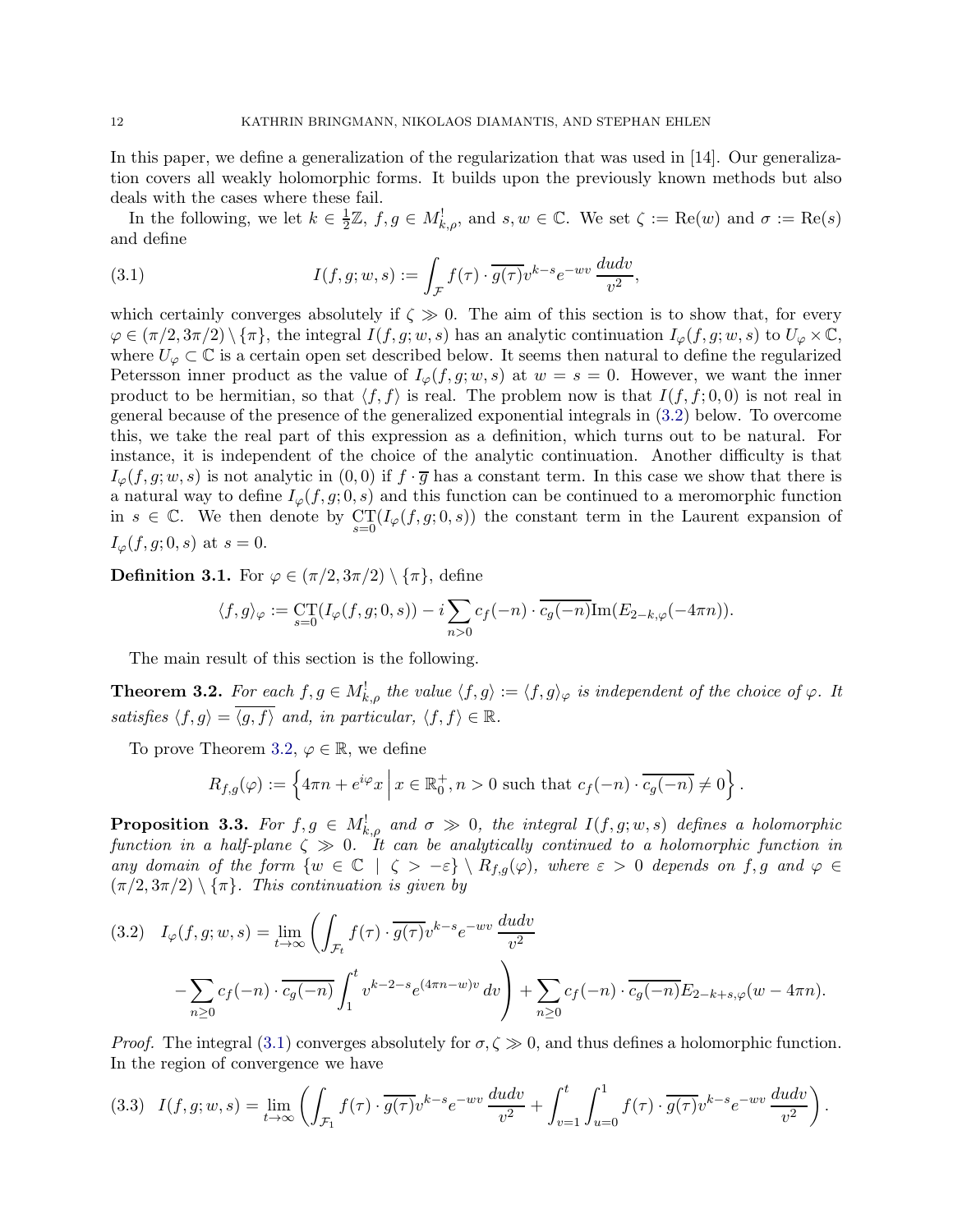We insert the Fourier expansions of f and g and carry out the integration on  $u$  to obtain

$$
\int_{u=0}^{1} \int_{v=1}^{t} f(\tau) \cdot \overline{g(\tau)} v^{k-s} e^{-wv} \frac{du dv}{v^2}
$$
\n
$$
= \sum_{n>0} c_f(n) \cdot \overline{c_g(n)} \int_{1}^{t} e^{-(w+4\pi n)v} v^{k-2-s} dv + \sum_{n\geq 0} c_f(-n) \cdot \overline{c_g(-n)} \int_{1}^{t} e^{(4\pi n - w)v} v^{k-2-s} dv.
$$

Using Lemma [2.3](#page-5-2) and the asymptotic behavior of the incomplete Gamma function, we deduce that the limit of the second summand as  $t \to \infty$  converges absolutely and uniformly in w for  $\zeta > -\varepsilon$  for some  $\varepsilon > 0$ . Since, in addition, the integral over  $\mathcal{F}_1$  in [\(3.3\)](#page-11-3) defines an entire function in w, this implies that

$$
(3.4) \quad \lim_{t \to \infty} \left( \int_{\mathcal{F}_t} f(\tau) \cdot \overline{g(\tau)} v^{k-s} e^{-wv} \frac{du dv}{v^2} - \sum_{n \ge 0} c_f(-n) \cdot \overline{c_g(-n)} \int_1^t v^{k-2-s} e^{(4\pi n - w)v} dv \right)
$$

$$
= \int_{\mathcal{F}_1} f(\tau) \cdot \overline{g(\tau)} v^{k-s} e^{-wv} \frac{du dv}{v^2} + \sum_{n > 0} c_f(n) \cdot \overline{c_g(n)} \int_1^\infty e^{-(4\pi n + w)v} v^{k-2-s} dv
$$

defines a holomorphic function for  $\zeta > -\varepsilon$ .

On the other hand, for  $\sigma,\zeta\gg0$ 

$$
\lim_{t \to \infty} \left( \sum_{n \ge 0} c_f(-n) \cdot \overline{c_g(-n)} \int_1^t e^{(4\pi n - w)v} v^{k-2-s} dv \right) = \sum_{n \ge 0} c_f(-n) \cdot \overline{c_g(-n)} E_{2-k+s}(w - 4\pi n).
$$

This is a finite sum and, for  $\varphi \in (\pi/2, 3\pi/2) \setminus {\pi}$ , can be analytically continued to  $\mathbb{C} \setminus R_{f,g}(\varphi)$  to give the function  $\sum_{n\geq 0} c_f(-n) \cdot \overline{c_g(-n)} E_{2-k+s,\varphi}(w-4\pi n)$ , implying the claim.

Remark. For  $\sigma \gg 0$ , the only term in [\(3.2\)](#page-11-1) which is not analytic at  $w = 0$  is

 $c_f (0) \cdot \overline{c_g (0)} E_{2-k+s,\varphi}(w).$ 

It has, however, a well-defined value at  $w = 0$  as given in [\(2.16\)](#page-7-4) which we use to define  $I_{\varphi}(f, g; 0, s)$ . The function  $s \mapsto I_{\varphi}(f, g; 0, s)$  then has a meromorphic continuation to C since the first line in [\(3.2\)](#page-11-1) (for  $w = 0$ ) is entire and the function  $s \mapsto E_{2-k+s}(-4\pi n)$  is entire for  $n \neq 0$ . For  $n = 0$  it has a simple pole at  $s = k - 1$ .

*Remark.* Proposition [3.3](#page-11-4) together with [\(2.16\)](#page-7-4) shows that, for  $k \neq 1$ , we have

(3.5) 
$$
\langle f, g \rangle_{\varphi} = \lim_{t \to \infty} \left( \int_{\mathcal{F}_t} f(\tau) \cdot \overline{g(\tau)} v^k \frac{du dv}{v^2} - \sum_{n \ge 0} c_f(-n) \cdot \overline{c_g(-n)} \int_1^t v^{k-2} e^{4\pi n v} dv \right) + c_f(0) \cdot \overline{c_g(0)} \frac{1}{1-k} + \sum_{n > 0} c_f(-n) \cdot \overline{c_g(-n)} \text{Re}(E_{2-k,\varphi}(-4\pi n)).
$$

<span id="page-12-0"></span>For  $k = 1$  the term involving  $c_f(0) \cdot \overline{c_g(0)}$  is not present since  $CT_{s=0} s^{-1} = 0$ .

*Proof of Theorem [3.2.](#page-11-0)* The claim that  $\langle f, g \rangle$  is well-defined follows by Proposition [3.3.](#page-11-4) The independence comes from the fact that the different branches of the generalized exponential integral differ by a real multiple of  $2\pi i$  at the point  $-4\pi n$ . For  $k \in \mathbb{Z}$ , this follows from [\(2.13\)](#page-7-3) and [\(2.14\)](#page-7-1) and for  $k \in 1/2 + \mathbb{Z}$  it is a consequence of (2.13) and (2.20). and for  $k \in 1/2 + \mathbb{Z}$  it is a consequence of  $(2.13)$  and  $(2.20)$ .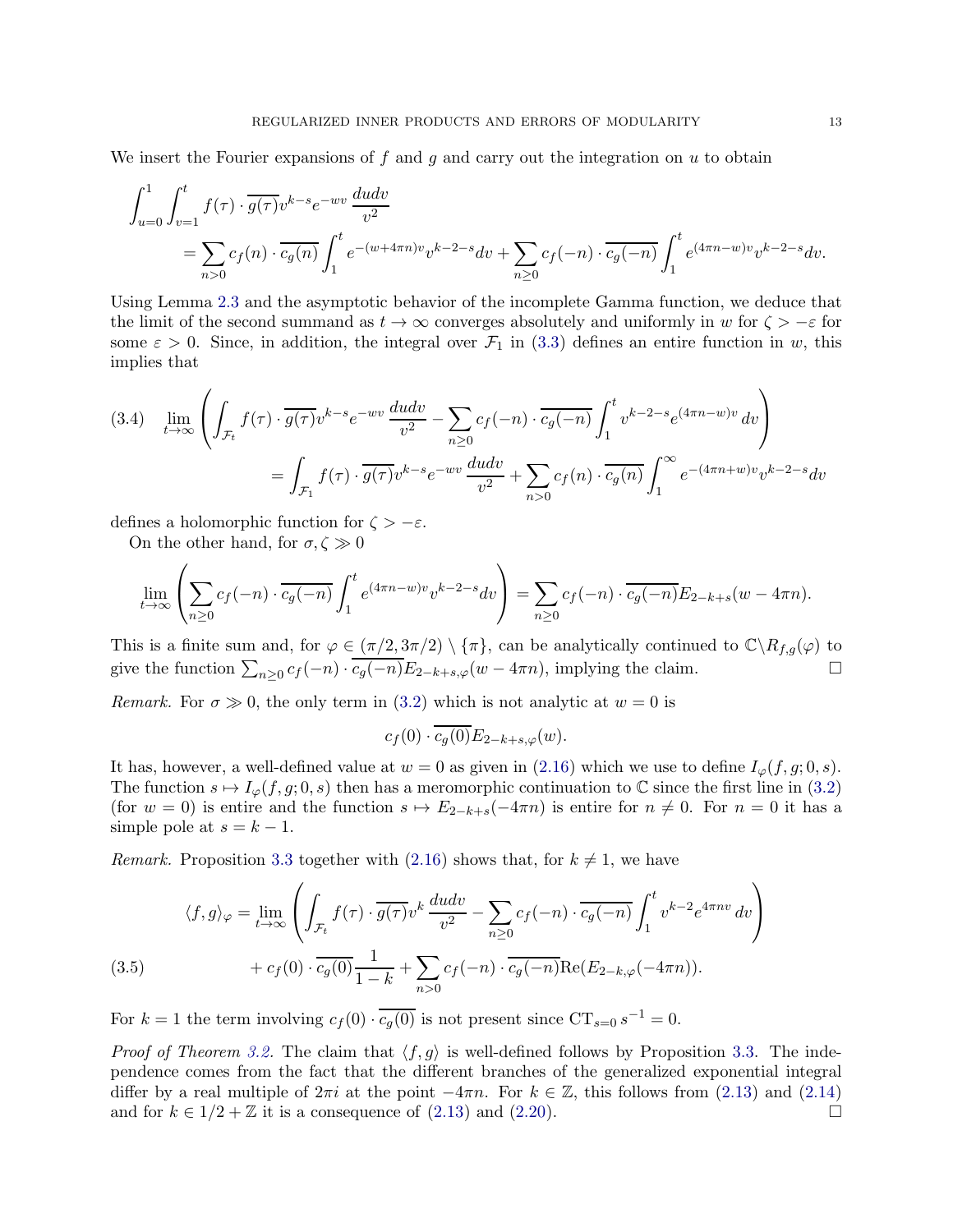<span id="page-13-2"></span><span id="page-13-1"></span>4. Relation to Fourier coefficients of harmonic Maass forms and applications

4.1. Relation to Fourier coefficients of harmonic Maass forms. For  $F \in \mathcal{H}_{k,\rho}$  and  $G \in$  $\mathcal{H}_{2-k,\overline{\rho}}$ , we define a bilinear pairing

(4.1) 
$$
\{F, G\} := \sum_{n \in \mathbb{Q}} c_F^+(n) \cdot c_G^+(-n),
$$

which is always a finite sum. The following theorem generalizes Proposition 3.5 of [\[13](#page-25-4)].

<span id="page-13-0"></span>**Theorem 4.1.** Let  $f, g \in M_{k,\rho}^!$  and let  $G \in \mathcal{H}_{2-k,\overline{\rho}}$ , such that  $\xi_{2-k}(G) = g$ . Then we have  $\langle f, g \rangle = \{f, G\}.$ 

Remark. Existence of a  $G \in \mathcal{H}_{2-k,\overline{\rho}}$  with  $\xi_{2-k}(G) = g$  follows from the exactness of [\(2.5\)](#page-5-3). Proof. Using Definition [3.1](#page-11-5) and [\(3.2\)](#page-11-1), we can write

$$
(4.2) \quad \langle f, g \rangle = \lim_{t \to \infty} \left( \int_{\mathcal{F}_t} f(\tau) \cdot \overline{g(\tau)} v^k \, \frac{du dv}{v^2} - \sum_{n \ge 0} c_f(-n) \cdot \overline{c_g(-n)} \int_1^t v^{k-2} e^{4\pi n v} \, dv \right) + \operatorname{CT}_{s=0} \left( c_f(0) \cdot \overline{c_g(0)} \text{Re}(E_{2-k+s,\varphi}(0)) + \sum_{n > 0} c_f(-n) \cdot \overline{c_g(-n)} \text{Re}(E_{2-k+s,\varphi}(-4\pi n)) \right).
$$

We apply Stokes' theorem, as in the proof of Proposition 3.5 of [\[13](#page-25-4)], to the integral over  $\mathcal{F}_t$ , which gives (for  $k \neq 1$ )

$$
\int_{\mathcal{F}_t} f(\tau) \cdot \overline{g(\tau)} v^k \frac{du dv}{v^2} = \{f, G\} + c_f(0) \cdot c_G^-(0) t^{k-1} + \sum_{n \neq 0} c_f(-n) \cdot c_G^-(n) W_{2-k}(2\pi nt).
$$

Since lim  $\lim_{t\to\infty} W_{2-k}(2\pi nt) = 0$  for  $n < 0$ , we obtain

$$
\langle f, g \rangle = \{f, G\} + \lim_{t \to \infty} c_f(0) \cdot \left( c_G^-(0) t^{k-1} - \overline{c_g(0)} \int_1^t v^{k-2} dv \right)
$$
  
+ 
$$
\sum_{n>0} c_f(-n) \cdot \lim_{t \to \infty} \left( c_G^-(n) W_{2-k}(2\pi nt) - \overline{c_g(-n)} \int_1^t v^{k-2} e^{4\pi nv} dv \right)
$$
  
+ 
$$
c_f(0) \cdot \overline{c_g(0)} \underset{s=0}{\text{CT}}(E_{2-k+s}(0)) + \sum_{n>0} c_f(-n) \cdot \overline{c_g(-n)} \text{Re}(E_{2-k}(-4\pi n)),
$$

where we dropped  $\varphi$  since Re( $E_{2-k}(-4\pi n)$ ) is independent of it. Next, we use that for any t and  $n \neq 0$ , we have

$$
-\int_{1}^{t} v^{k-2} e^{4\pi nv} dv = t^{k-1} E_{2-k,\varphi}(-4\pi nt) - E_{2-k,\varphi}(-4\pi n) = (-4\pi n)^{1-k} (W_{2-k}(2\pi nt) - W_{2-k}(2\pi n)).
$$

Then we substitute  $E_{2-k+s}(0) = \frac{1}{1-k+s}$  (see [\(2.16\)](#page-7-4)), which is valid for  $\sigma > k-1$ . Finally, we use  $(2.7)$  again, implying the statement of the theorem in this case. For  $k = 1$ , the proof is completely analogous using that  $\overline{c_g(0)} \int_1^t$  $\frac{dv}{v} = c_G^-(0) \log(t)$  and  $CT_{s=0} E_{1+s}(0) = 0$ .

The following corollary generalizes so-called *Zagier duality* between weakly holomorphic modular forms of weight k and  $2 - k$ .

**Corollary 4.2.** We have for any  $f \in M_{k,\rho}^!$  and  $g \in M_{2-k,\overline{\rho}}^!$  that  $\{f,g\} = 0$ .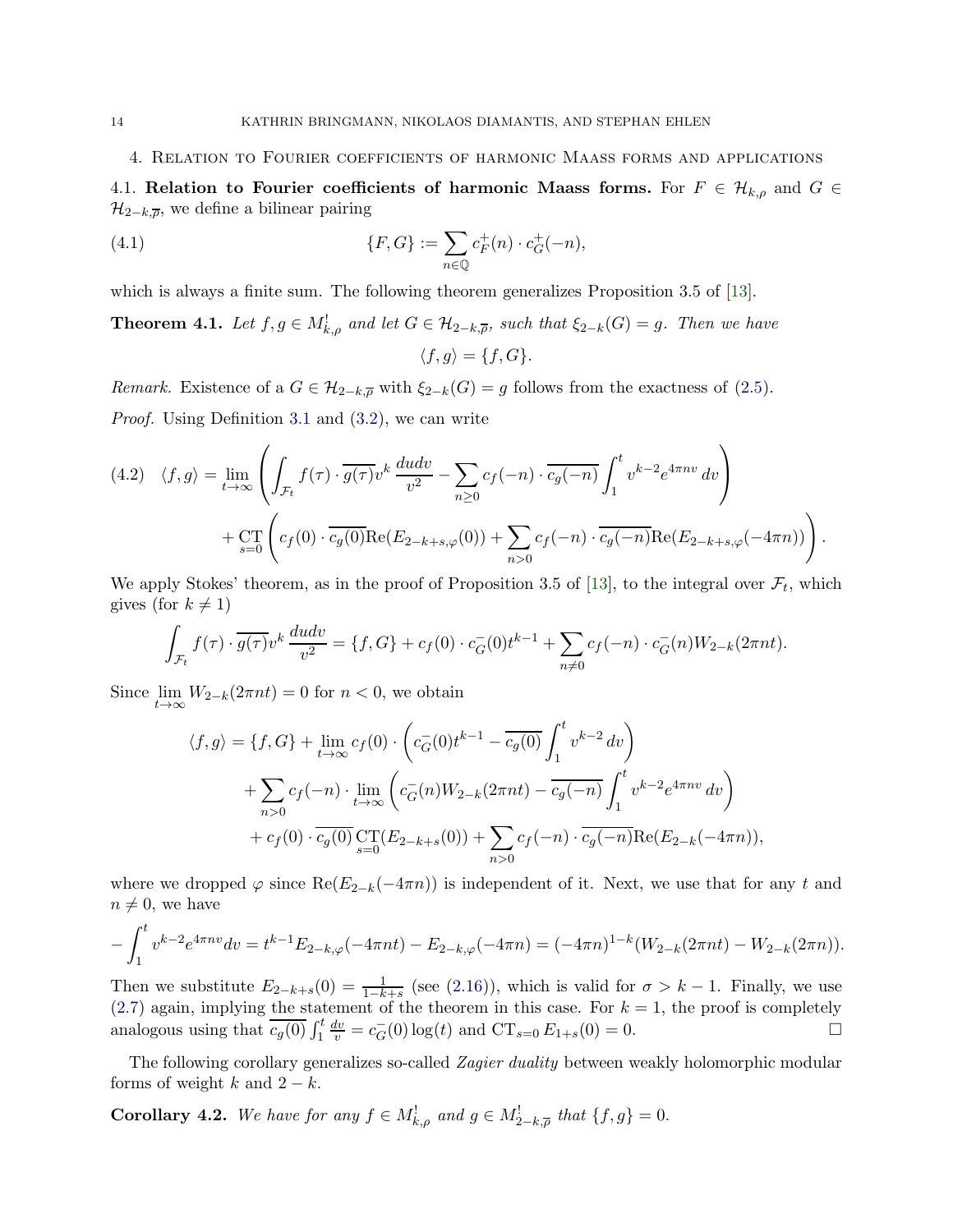We next obtain information about the extent of non-degeneracy of our inner product. Before we accomplish this in Corollary [4.5,](#page-14-0) we state two lemmas. The first one is a modularity criterion for formal power series which is well-known (see, for instance, Theorem 3.1 of [\[4](#page-25-16)] or Proposition 4.3 of  $|14|$ ).

<span id="page-14-1"></span>**Lemma 4.3.** Let  $f(q) = \sum_{n \in \mathbb{Q}_0^+} c_f(n)q^n \in V[[q^{N_\rho}]],$  such that (formally)  $f|_k$   $T = f|_k$   $Z = f$ . Then f is the q-expansion of an element of  $M_{k,\rho}$  if and only if  $\{f,g\}=0$  for all  $g \in M^!_{2-k,\overline{\rho}}$ .

## Remarks.

- (i) In Lemma [4.3,](#page-14-1)  $\{f, g\}$  is defined formally as in [\(4.1\)](#page-13-2).
- (ii) Using the exactness of [\(2.5\)](#page-5-3) and a variant of Theorem 3.1 of [\[4](#page-25-16)], the existence of harmonic Maass forms with prescribed principal parts can be shown as in Proposition 3.11 of [\[13](#page-25-4)].

<span id="page-14-2"></span>**Lemma 4.4.** For every Fourier polynomial  $P(q) = \sum_{n < 0} c_P(n)q^n$  satisfying  $P|_k T = P$  and  $P \mid_k Z = P$ , there exists a harmonic Maass form  $F \in \mathcal{H}_{k,\rho}$  with  $\xi_k(F) \in S_{2-k,\overline{\rho}}$ , such that  $P = P_F$ .

Using these results, we obtain a precise description of the space on which the pairing is degenerate.

<span id="page-14-0"></span>**Corollary 4.5.** Let  $f \in M_{k,\rho}^!$ . We have that  $\langle f,g \rangle = 0$  for all  $g \in M_{k,\rho}^!$  if and only if there exists an  $F \in \mathcal{H}_{2-k,\overline{\rho}}$  with  $\xi_{2-k}(F) = f$  and  $F^+ = 0$ . (Equivalently,  $F^+ \in M^!_{2-k,\overline{\rho}}$  for any F with  $\xi_{2-k}(F) = f.$ )

*Proof.* It is clear that if such an F exists, then  $\langle f, g \rangle = 0$  by Theorem [4.1.](#page-13-0)

Now assume that  $\langle f, g \rangle = 0$  for all  $g \in M^!_{k, \rho}$ . This implies, in particular, that  $\langle f, g \rangle = 0$  for every  $g \in M_{k,\rho}$ . Thus,  $\{F,g\} = 0$  for every  $F \in \mathcal{H}_{2-k,\overline{\rho}}$  with  $\xi_{2-k}(F) = f$  and every  $g \in M_{k,\rho}$  by Theorem [4.1.](#page-13-0) By Lemma [4.4,](#page-14-2) we can assume that  $a_F(n) = 0$  for every  $n < 0$  by subtracting, if necessary, a harmonic Maass form F with the same principal part as F and with  $\xi_{2-k}(F) \in S_{k,o}$ . By Corollary 3.9 of [\[13](#page-25-4)], we must have that  $\tilde{F}$  is weakly holomorphic so that in fact  $\xi_{2-k}(\tilde{F}) = 0$ . However,  ${F^+, g} = {F, g} = 0$  for every  $g \in M^!_{k, \rho}$  implies that  $F^+$  is the q-expansion of a holomorphic modular form in  $M_{2-k,\overline{\rho}}$  by Lemma [4.3.](#page-14-1) Thus,  $F - F^+ \in \mathcal{H}_{k,\overline{\rho}}$  with  $\xi_{2-k}(F - F^+) = \xi_{2-k}(F) = \underline{f}$ has a vanishing holomorphic part.

Now consider the subspace  $\mathcal{T} := \mathcal{T}_{2-k,\overline{\rho}} \subset \mathcal{H}_{2-k,\overline{\rho}}$  spanned by all  $F \in \mathcal{H}_{2-k,\overline{\rho}}$  with  $F^+ \in M^!_{2-k,\overline{\rho}}$ . The sesquilinear form  $\langle \cdot, \cdot \rangle$  induces a non-degenerate hermitian sesquilinear form on the quotient space  $M_{2-k,\rho}^{\dagger}/\xi_{2-k}(\mathcal{T})$ .

Remark. It can happen that  $\xi_{2-k}(\mathcal{T}) = M^!_{k,\rho}$ ; for instance this is the case if  $\rho$  is the trivial representation and  $k = 2$ .

4.2. **Application: Weight 0.** A consequence of Theorem [4.1](#page-13-0) is a new proof of  $(1.3)$  and, further, Theorem [1.2.](#page-1-2)

In Proposition 5 of [\[16\]](#page-25-3), the Fourier expansions of a basis of  $\mathcal{H}_2$  was determined. For the convenience of the reader, we state the result we need, using our notation. For  $m \in -\mathbb{N}$  the basis elements  $F_m$  of  $\mathcal{H}_2$  are weakly holomorphic, whereas for  $m \in \mathbb{N}$ ,  $F_m$  has an expansion of the form

(4.3) 
$$
F_m(\tau) =: \mathcal{M}_m(v)e^{2\pi imu} - \frac{6}{\pi v}\sigma_1(m) - \sum_{n < 0} |n|c_m(|n|) \mathcal{W}_n(v)e^{2\pi inu} - \sum_{n > 0} \mathcal{L}_{m,n} q^n.
$$

Proposition [2.5](#page-8-6) and [\(2.33\)](#page-10-4) immediately yield

Corollary 4.6. For  $m \in \mathbb{N}$ , we have

$$
F_m(\tau) = -\sum_{n>0} \mathcal{L}_{m,n} q^n - \frac{6}{\pi v} \sigma_1(m) + mW_2(2\pi mv)q^m + \sum_{n<0} n c_m(-n)W_2(2\pi nv)q^n.
$$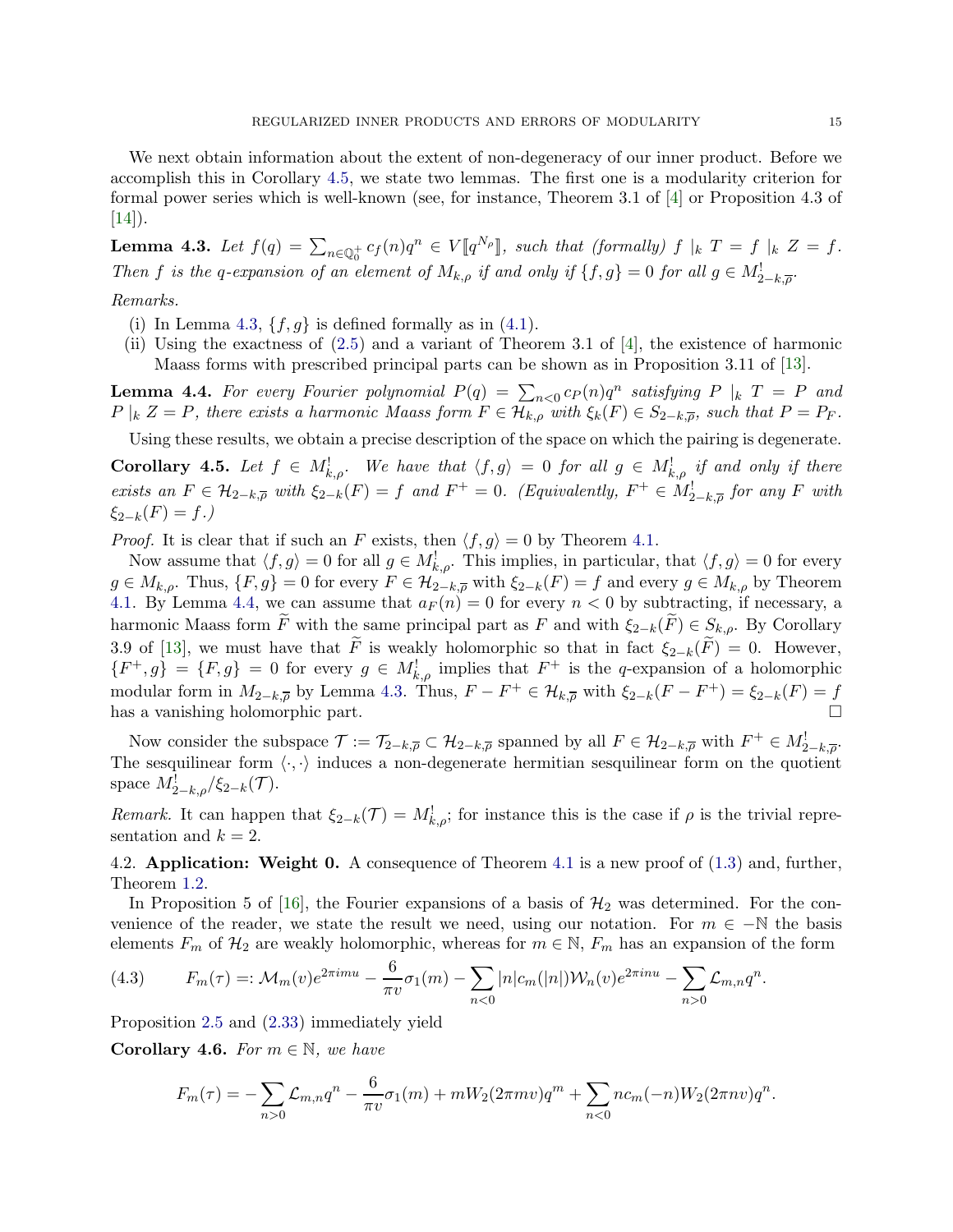For  $m \in \mathbb{N}$  the basis elements  $F_m \in \mathcal{H}_2$  and the basis elements  $f_m \in M_0^!$ , defined in [\(1.2\)](#page-0-0) are linked by (see Proposition 5 of [\[16](#page-25-3)])

<span id="page-15-0"></span>
$$
\xi_2(F_m) = \frac{1}{4\pi} f_m.
$$

.

By Proposition 4 of [\[16](#page-25-3)], we have

(4.4) 
$$
\mathcal{L}_{m,n} = 2\pi \sqrt{mn} \sum_{c \ge 1} \frac{K(m,n;c)}{c} F\left(\frac{4\pi \sqrt{mn}}{c}\right)
$$

Theorem [4.1](#page-13-0) together with [\(4.4\)](#page-15-0) then implies Theorem [1.2.](#page-1-2)

4.3. Application: Weight 3/2. Following [\[11](#page-25-6)] and [\[15\]](#page-25-5), we define for every discriminant  $d \in \mathbb{N}$ and  $f \in M_0^!$  the trace

(4.5) 
$$
\operatorname{tr}_d(f) := \frac{1}{2\pi} \sum_{Q \in \Gamma \backslash Q_d} \int_{\Gamma_Q \backslash C_Q}^{\text{reg}} f(\tau) \frac{d\tau}{Q(\tau, 1)},
$$

where  $\mathcal{Q}_d$  denotes the set of integral binary quadratic forms of discriminant  $d, \Gamma_Q \subset \Gamma = SL_2(\mathbb{Z})$  is the stabilizer of Q in  $\Gamma$ , and the cycle integral is regularized as in (1.10) of [\[11](#page-25-6)]. Note that a different regularization for these cycle integrals has been studied in [\[2](#page-25-18)].

Let  $\rho = \rho_A$  be the Weil representation of  $Mp_2(\mathbb{Z})$  as in Example [3](#page-6-1) for  $N = 1$ , and let  $g_d \in M^!_{3/2,\rho}$ be the unique weakly holomorphic modular form having a Fourier expansion of the form

$$
\boldsymbol{g}_d(\tau) = q^{-\frac{d}{4}} \mathfrak{e}_d + \sum_{\mu \in \mathbb{Z}/2\mathbb{Z}} \sum_{\substack{n \in \mathbb{N}_0 \\ n \equiv -\mu^2 \pmod{4}}} a_d(n) q^{\frac{n}{4}} \mathfrak{e}_\mu.
$$

To compare our result with the one in [\[15](#page-25-5)] (and prove the statement of Theorem [1.3](#page-2-0) in the introduction), let  $f, g \in M_k^1(4)$  be weight k weakly holomorphic forms for  $\Gamma_0(4)$  whose Fourier coefficients vanish unless  $(-1)^{k-1/2}n \equiv 0,1 \pmod{4}$ . Moreover, let  $f,g \in M^!_{k,\rho}$  be the corresponding vector-valued modular forms under the isomorphism given in Example [3.](#page-6-1) The map  $f \mapsto f$  gives  $c_f(n/4) = c_f(n)$ . In [\[15\]](#page-25-5), the regularized inner product of f and g is defined as

$$
\lim_{t \to \infty} \int_{\mathcal{F}_t(4)} f(\tau) \overline{g(\tau)} v^k \, \frac{du dv}{v^2}
$$

whenever the limit exists. Suppose that  $c_f(-n) \cdot \overline{c_q(-n)} = 0$  for all  $n \ge 0$ . Then we have, for  $t \ge 2$ ,

<span id="page-15-1"></span>(4.6) 
$$
\lim_{t \to \infty} \int_{\mathcal{F}_t(4)} f(\tau) \overline{g(\tau)} v^k \, \frac{du dv}{v^2} = \frac{3}{2} \lim_{t \to \infty} \int_{\mathcal{F}_t} f(\tau) \cdot \overline{g(\tau)} v^k \, \frac{du dv}{v^2} = \frac{3}{2} \langle f, g \rangle,
$$

where  $\mathcal{F}_t(4)$  is a truncated fundamental domain for  $\Gamma_0(4)$  as in [\[15](#page-25-5)] and the limit exists. That the limit exists and equals our regularized inner product follows from [\(3.5\)](#page-12-0).

To show the first equality, let G be a harmonic Maass form with  $\xi_{2-k}(G) = g$  and similarly  $G \in \mathcal{H}_{2-k,\overline{\rho}}$  the corresponding vector-valued form (which satisfies  $\xi_{2-k}(G) = g$ ). We have

$$
\boldsymbol{G}(\tau)=\sum_{\mu\in\{0,1\}}\sum_{\substack{n\in\mathbb{Z}\\ (-1)^{\frac{3}{2}-k}n\equiv\mu^2\pmod{4}}}\boldsymbol{c}_G\left(n,\frac{v}{4}\right)\boldsymbol{q}^{\frac{n}{4}}\mathfrak{e}_{\mu},\quad \boldsymbol{g}(\tau)=\sum_{\mu\in\{0,1\}}\sum_{\substack{n\in\mathbb{Z}\\ (-1)^{k-\frac{1}{2}}n\equiv\mu^2\pmod{4}}}\boldsymbol{c}_g(n)\boldsymbol{q}^{\frac{n}{4}}\mathfrak{e}_{\mu}
$$

and similarly for f and f. Inserting Fourier expansions of f and G shows that Lemma 2 in [\[15](#page-25-5)] is equivalent to (for  $t \geq 2$ )

$$
\int_{\mathcal{F}_t(4)} f(\tau) \overline{g(\tau)} v^k \frac{du dv}{v^2} = \int_0^1 \mathbf{f}(u+4it) \cdot \mathbf{G}(u+4it) du + \frac{1}{2} \int_0^1 \mathbf{f}(u+it) \cdot \mathbf{G}(u+it) du
$$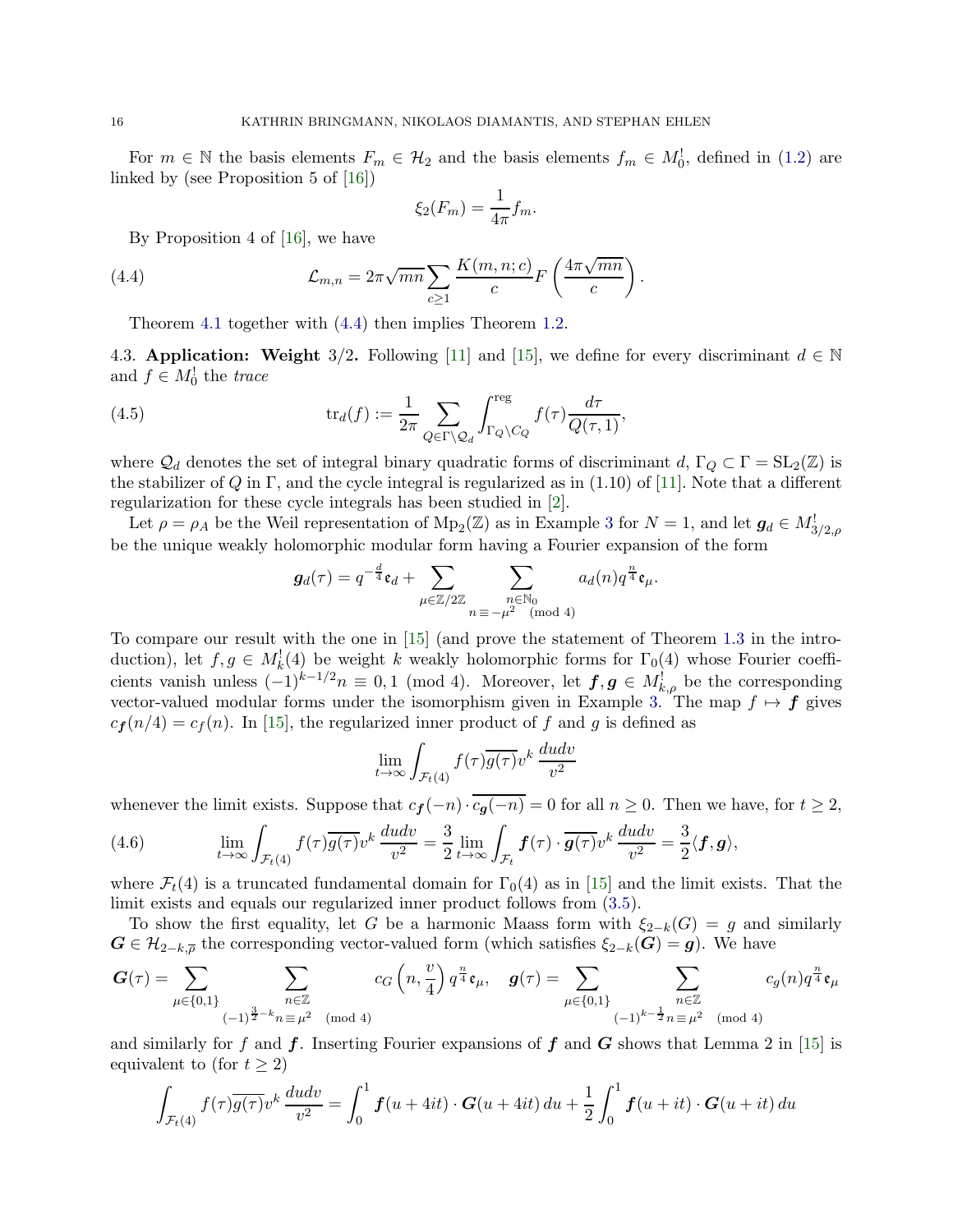and in the limit we obtain [\(4.6\)](#page-15-1). To see this, note that

$$
\int_0^1 f(u+it)G(u+it) du = \sum_{n \in \mathbb{Z}} c_f\left(\frac{n}{4}\right) \cdot c_G\left(\frac{-n}{4}, \frac{t}{4}\right) = \sum_{n \in \mathbb{Z}} c_f(n)c_G\left(-n, \frac{t}{4}\right)
$$

and it is easily seen that this agrees with the contribution from the integral over  $f^{\text{e}}G^{\text{e}} + f^{\text{o}}G^{\text{o}}$  as in loc. cit. Similarly,

$$
\int_0^1 \boldsymbol{f}(u+4it) \boldsymbol{G}(u+4it) du = \sum_{n \in \mathbb{Z}} c_{\boldsymbol{f}}\left(\frac{n}{4}\right) \cdot c_{\boldsymbol{G}}\left(\frac{-n}{4}, t\right) = \sum_{n \in \mathbb{Z}} c_{\boldsymbol{f}}(n) c_{\boldsymbol{G}}(-n, t)
$$

and this agrees with the contribution from the integral over  $fg$  in [\[15](#page-25-5)]. Under our assumption that  $c_f(-n) \cdot \overline{c_g(-n)} = 0$ , we see that the limit exists and is equal to

$$
\sum_{n \in \mathbb{Z}} c_f(n) c_G^+(-n)
$$

in both cases. Consequently, the regularized inner product of  $f$  and  $g$  agrees with the regularized inner product of f and g defined in [\[15](#page-25-5)] (and the usual Petersson inner product of f and g whenever it converges) up to a factor of 3/2. Therefore, we obtain a regularized inner product for scalar-valued weakly holomorphic modular forms for  $\Gamma_0(4)$  satisfying the plus-space condition that extends the regularization in [\[15\]](#page-25-5) by defining  $\langle f, g \rangle := \frac{3}{2} \langle f, g \rangle$ .

*Proof of Theorem [1.3.](#page-2-0)* By  $(1.2)$ ,  $(1.6)$ , and  $(1.8)$  of  $[11]$ , used in conjunction with the isomorphism in Example [3,](#page-6-1) the function

$$
G_1(\tau) = \sum_{d>0} \text{tr}_d(f_1) q^{\frac{d}{4}} \mathfrak{e}_d + \frac{i}{\sqrt{\pi}} W_{\frac{1}{2}} \left( \frac{\pi v}{2} \right) q^{\frac{1}{4}} \mathfrak{e}_1 + \sum_{d<0} \text{tr}_d(f_1) W_{\frac{1}{2}} \left( \frac{\pi dv}{2} \right) (\pi |d|)^{-\frac{1}{2}} q^{\frac{d}{4}} \mathfrak{e}_d - 4\sqrt{v} \mathfrak{e}_0
$$

is a harmonic Maass form of weight  $1/2$  and representation  $\bar{\rho}$  satisfying  $\xi_{1/2}(\bm{G}_1) = \bm{g}_1$ . (This is the vector-valued analog of the identity stated in the introduction of [\[11](#page-25-6)] and we used Lemma [2.6](#page-10-5) to rewrite the Fourier expansion using our conventions.) Thus, by Theorem [4.1,](#page-13-0) we have  $\langle \mathbf{g}_1, \mathbf{g}_1 \rangle = \text{tr}_1(f_1)$ . Finally, the explicit formula follows from Theorem 1.1 of [\[11\]](#page-25-6).

<span id="page-16-0"></span>Note that the expression in Theorem [1.3](#page-2-0) can be interpreted as the value at  $s = 0$  of an L-function for the modular function  $f_1$ . We refer the reader to [\[11\]](#page-25-6) and Section [6.](#page-23-0)

## 5. A cohomological interpretation of the error of modularity

5.1. The error of modularity. We next turn to a cohomological interpretation of the error of modularity of holomorphic parts of harmonic Maass forms. This is motivated by a question posed in [\[16](#page-25-3)], namely the geometric meaning of the inner product in [\[16](#page-25-3)].

In this section, let  $k \in -\frac{1}{2} \mathbb{N}_0$  and let  $\rho$  be a one-dimensional representation of  $\text{Mp}_2(\mathbb{Z})$ . If  $\rho$ satisfies  $\rho(I, -1) = (-1)^{2k}$ , then, for  $M = \begin{pmatrix} a & b \\ c & d \end{pmatrix} \in SL_2(\mathbb{Z}),$ 

$$
\nu(M) := \rho(M,\varphi)\varphi(\tau)^{2k}(c\tau+d)^{-k}
$$

is independent of the choice of  $\varphi$  and defines a unitary multiplier system on  $SL_2(\mathbb{Z})$  for weight k, as given in Section 1.2 of [\[7](#page-25-8)]. Therefore, the slash operator  $|_{k,\rho}$  is equivalent to the slash operator defined for  $f: \mathbb{H} \to \mathbb{C}$  and  $\widetilde{M} = \begin{pmatrix} a & b \\ c & d \end{pmatrix} \in SL_2(\mathbb{Z})$  by

$$
(f |_{k,\nu} M)(\tau) := \nu(M)^{-1} (c\tau + d)^{-k} f(M\tau),
$$

i.e., if  $(M, \varphi) \in Mp_2(\mathbb{Z})$ , then  $f|_{k,\rho}(M, \varphi) = f|_{k,\nu} M$ , independent of  $\varphi$ . By a slight abuse of notation, we thus use  $|_{k,\rho}$  to denote the action of  $SL_2(\mathbb{Z})$  on functions. Note that  $M^!_{k,\rho} = \{0\}$  unless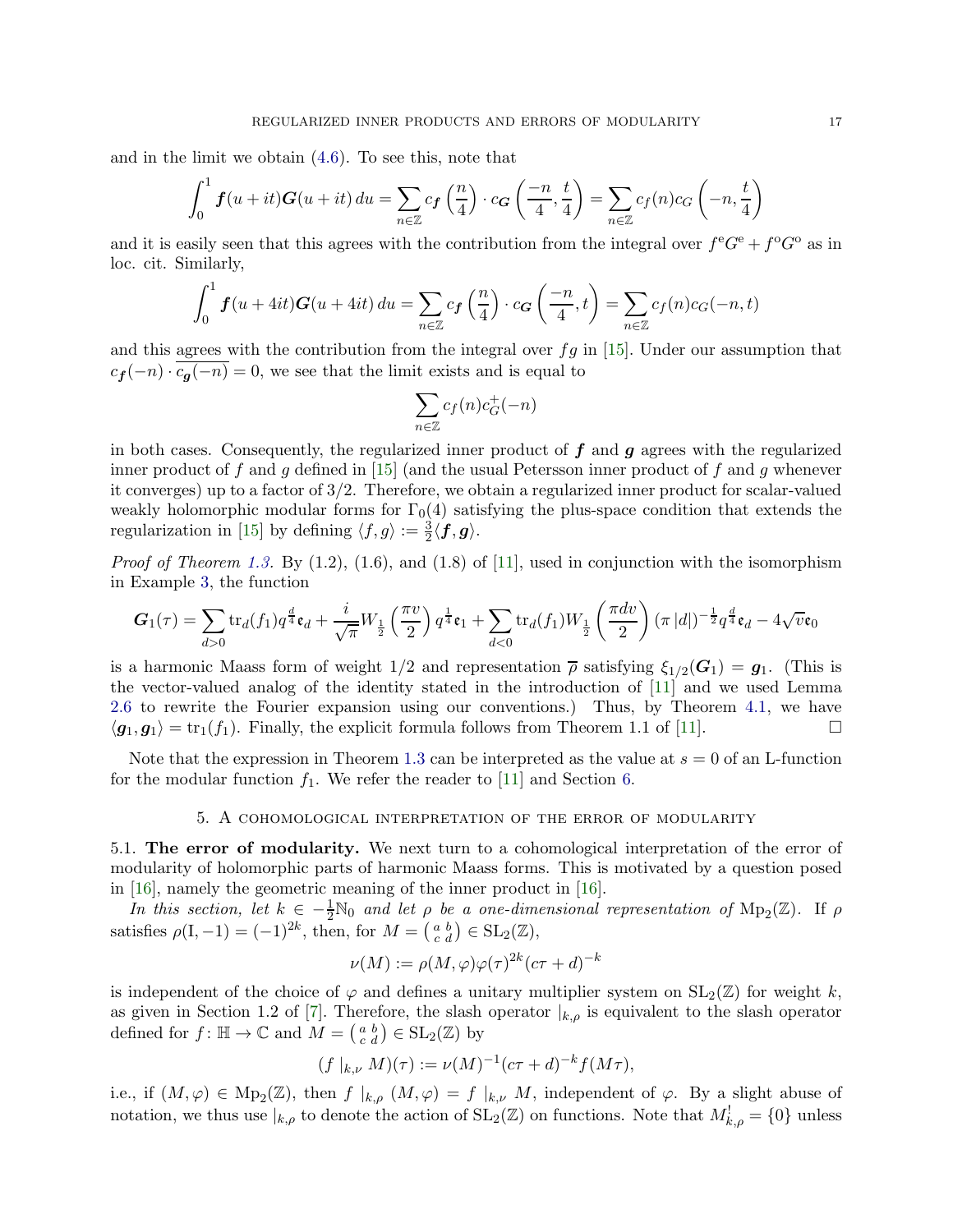$\rho(I, -1) = (-1)^{2k}$  since  $f(\tau) = (-1)^{2k} \rho(I, -1) f(\tau)$  for every  $f \in M^!_{k, \rho}$  and so it is natural to make this assumption throughout.

Let  $f \in M_{k,\rho}^!$  with Fourier expansion

$$
f(\tau) = \sum_{\substack{n \in \mathbb{Q} \\ n \gg -\infty}} c_f(n) q^n.
$$

By [\(2.5\)](#page-5-3), there exists an  $F \in \mathcal{H}_{2-k,\overline{\rho}}$  such that  $\xi_{2-k}(F) = f$ . We first express  $F^-$  as a nonholomorphic Eichler integral. For this, we let  $f^c(\tau) := \overline{f(-\overline{\tau})}$  for  $f : \mathbb{H} \to \mathbb{C}$ . Using the same notation as in Section [2.2,](#page-7-0) we set

$$
G_f(\tau) := -\frac{1}{(2i)^{k-1}} \int_{-\overline{\tau}}^{i\infty} \frac{f_o^c(z)}{(z+\tau)^{2-k}} dz - \frac{1}{(-4\pi)^{k-1}} \sum_{n \in \mathbb{Q}^+} \frac{\overline{c_f(-n)}}{n^{k-1}} W_{2-k} (2\pi n v) q^n, \quad \text{where}
$$
  

$$
f_o(\tau) := f(\tau) - \sum_{n \in \mathbb{Q}^+} c_f(-n) q^{-n}.
$$

<span id="page-17-1"></span>**Lemma 5.1.** If  $f \in M_{k,\rho}^!$  ( $k \in -\frac{1}{2} \mathbb{N}_0$ ) and  $F \in \mathcal{H}_{2-k,\overline{\rho}}$  such that  $\xi_{2-k}(F) = f$ , then we have  $(5.1)$  F  $F^{-}(\tau) = G_{f}(\tau).$ 

Proof. With 8.8.13 of [\[22](#page-26-5)], we deduce that

$$
(5.2) \qquad \qquad \xi_{2-k}(G_f) = f,
$$

in particular  $G_f$  is harmonic. To complete the proof, it thus suffices to show that  $G_f$  has an expansion of the same type as that of  $(2.3)$ . Indeed, we first see that

$$
\int_{-\overline{\tau}}^{i\infty} \frac{f_o^c(z)}{(z+\tau)^{2-k}} dz = \frac{\overline{c_f(0)}}{(k-1)(2iv)^{1-k}} + (-2\pi i)^{1-k} \sum_{n \in \mathbb{Q}^+} \overline{c_f(n)} n^{1-k} W_{2-k} (-2\pi n v) e^{-2\pi i n \tau},
$$

as claimed. The remaining term of  $G_f$  has the shape [\(2.3\)](#page-4-1).

The next lemma justifies calling  $G_f$  an Eichler integral. For  $w \in \mathbb{C}$  with  $\text{Re}(w) \gg 0$ , set

<span id="page-17-2"></span>
$$
\mathcal{F}_{\tau}(w) := \int_{-\overline{\tau}}^{i\infty} \frac{e^{i w z} f^c(z)}{(\tau + z)^{2-k}} dz.
$$

<span id="page-17-3"></span>**Lemma 5.2.** The function  $\mathcal{F}_{\tau}(w)$ , originally defined for  $\text{Re}(w) \gg 0$ , can be analytically extended to  $\mathbb{C}\setminus(-\infty,2\pi M]$ , where  $M \in \mathbb{Q}^+$  is maximal such that  $c_f(-M) \neq 0$ . It can further be extended continuously from above to  $(-\infty, 2\pi M)$ . For  $w \in \mathbb{C} \setminus (-\infty, 2\pi M]$  we have:

<span id="page-17-0"></span>(5.3)

$$
\mathcal{F}_{\tau}(w) = \int_{-\overline{\tau}}^{i\infty} \frac{e^{iwz} f_o^c(z)}{(\tau + z)^{2-k}} dz + e^{\frac{\pi i}{2}(k-1)} \sum_{n \in \mathbb{Q}^+} \frac{\overline{c_f(-n)} (w - 2\pi n)^{1-k} W_{2-k}(-v(w - 2\pi n)) e^{-i\tau(w - 2\pi n)}}{-\frac{e^{\frac{3\pi i}{2}(k-1)}\pi i}{\Gamma(2-k)}} - \frac{e^{\frac{3\pi i}{2}(k-1)}\pi i}{\Gamma(2-k)} \sum_{n \in \mathbb{Q}^+} \frac{\overline{c_f(-n)} (w - 2\pi n)^{1-k} e^{-i\tau(w - 2\pi n)}}{(\tau + 2\pi n)^{1-k}}.
$$

and in particular

(5.4) 
$$
\mathcal{F}_{\tau}(0) = -(2i)^{k-1} G_f(\tau) - \frac{e^{\frac{3\pi i}{2}(k-1)} \pi i}{\Gamma(2-k)} \sum_{n \in \mathbb{Q}^+} \frac{\overline{c_f(-n)}}{(-2\pi n)^{k-1}} q^n.
$$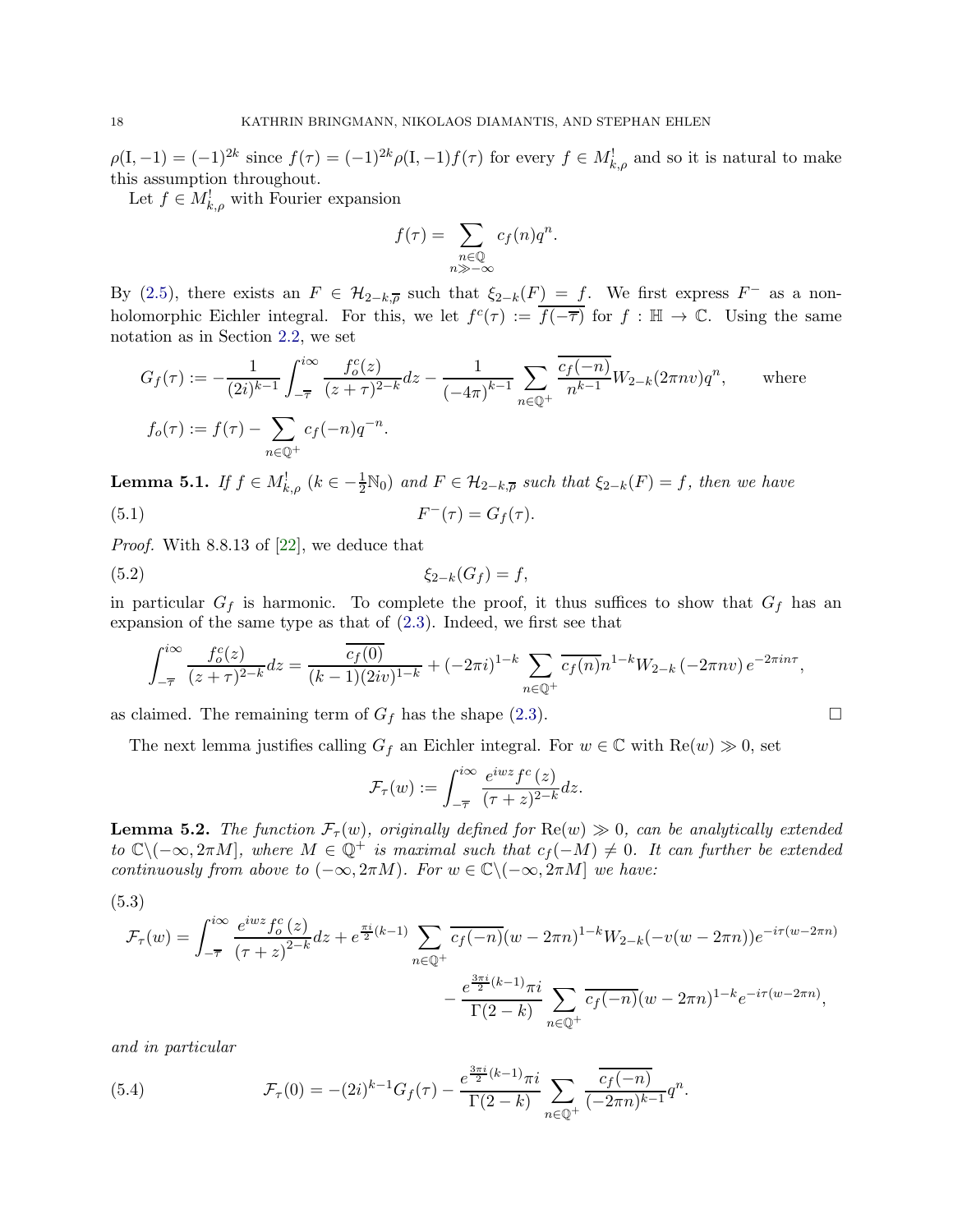*Proof.* We first note that, for  $Re(w) \gg 0$ ,

(5.5) 
$$
\mathcal{F}_{\tau}(w) = \int_{-\overline{\tau}}^{i\infty} \frac{e^{iwz} f_o^c(z)}{(\tau + z)^{2-k}} dz + \sum_{n \in \mathbb{Q}^+} \overline{c_f(-n)} \int_{-\overline{\tau}}^{i\infty} \frac{e^{iwz - 2\pi inz}}{(\tau + z)^{2-k}} dz.
$$

We make the change of variables  $z = -\tau + \frac{iz_1}{w-2i}$  $\frac{i z_1}{w-2\pi n}$ , to obtain

(5.6) 
$$
\int_{-\overline{\tau}}^{i\infty} \frac{e^{iz(w-2\pi n)}}{(\tau+z)^{2-k}} dz = i^{k-1} e^{-i\tau(w-2\pi n)} (w-2\pi n)^{1-k} \Gamma(k-1, 2v(w-2\pi n)).
$$

With the choice of branch of the incomplete Gamma function in Section [2.2,](#page-7-0) this implies that the value at  $w = 0$  of the continuous extension of  $\mathcal{F}_{\tau}(w)$  to  $\mathbb{R}^{-}$  equals

$$
\int_{-\overline{\tau}}^{i\infty} \frac{f_o^c(z)}{(z+\tau)^{2-k}} dz + \frac{1}{(2\pi i)^{k-1}} \sum_{n \in \mathbb{Q}^+} \frac{\overline{c_f(-n)}}{n^{k-1}} \Gamma(k-1, -4\pi n v) q^n.
$$

Using Lemma [2.4,](#page-8-0) we deduce  $(5.3)$ .

We are now ready to give a formula for the error of modularity of  $F^+$ . This leads to a cohomological interpretation.

<span id="page-18-2"></span>**Proposition 5.3.** With the notation of Lemma [5.1,](#page-17-1) we have, for  $\tau \in \mathbb{H}$ 

<span id="page-18-1"></span>
$$
(5.7) \qquad F_S(\tau) := F^+(\tau)|_{2-k,\overline{\rho}}(S-1)
$$
  

$$
= \frac{-1}{(2i)^{k-1}} \int_i^{i\infty} f_o^c(z) \left( (z+\tau)^{k-2} - \left( z - \frac{1}{\tau} \right)^{k-2} \tau^{k-2} \nu(S) \right) dz
$$
  

$$
- \frac{1}{(-4\pi)^{k-1}} \sum_{n \in \mathbb{Q}^+} \frac{\overline{c_f(-n)}}{n^{k-1}} \left( e^{2\pi i n\tau} W_{2-k} \left( -\pi i n(\tau+i) \right) - \tau^{k-2} e^{-\frac{2\pi i n}{\tau}} \nu(S) W_{2-k} \left( -\pi i n \left( i - \frac{1}{\tau} \right) \right) \right).
$$

*Proof.* The functions in  $(5.1)$  are real-analytic. We slash the left-hand side of  $(5.1)$  by  $S-I$ . Writing  $v = (\tau - \overline{\tau})\frac{1}{2i}$  we can view the resulting function as a function in two independent variables, namely  $\tau$  and  $\overline{\tau}$ . The identity

<span id="page-18-0"></span>(5.8) 
$$
F^+|_{2-k, \overline{\rho}}(S-1) = -F^-|_{2-k, \overline{\rho}}(S-1).
$$

and [\(2.21\)](#page-8-7) imply that the left-hand side of the resulting equation is holomorphic and thus independent of  $\overline{\tau}$ . Therefore the same holds for its right hand side. So, using that  $Si = i$  and setting  $\overline{\tau} = -i$ , we obtain

$$
F_S(\tau) = \frac{-1}{(2i)^{k-1}} \int_i^{i\infty} f_o^c(z) \left(z - \frac{1}{\tau}\right)^{k-2} \tau^{k-2} \nu(S) dz - \frac{1}{(-4\pi)^{k-1}} \sum_{n \in \mathbb{Q}^+} \frac{c_f(-n)}{n^{k-1}} e^{-\frac{2\pi in}{\tau}} W_{2-k} \left(-\pi i n \left(i - \frac{1}{\tau}\right)\right) \nu(S) \tau^{k-2} + \frac{1}{(2i)^{k-1}} \int_i^{i\infty} f_o^c(z) \left(\tau + z\right)^{k-2} dz + \frac{1}{(-4\pi)^{k-1}} \sum_{n \in \mathbb{Q}^+} \frac{c_f(-n)}{n^{k-1}} e^{2\pi i n \tau} W_{2-k} \left(-\pi i n \left(\tau + i\right)\right).
$$

Using [\(5.8\)](#page-18-0), this implies the result. To obtain the form of the last sum appearing in the statement of the proposition, we employ [\(2.7\)](#page-5-4).

 $\Box$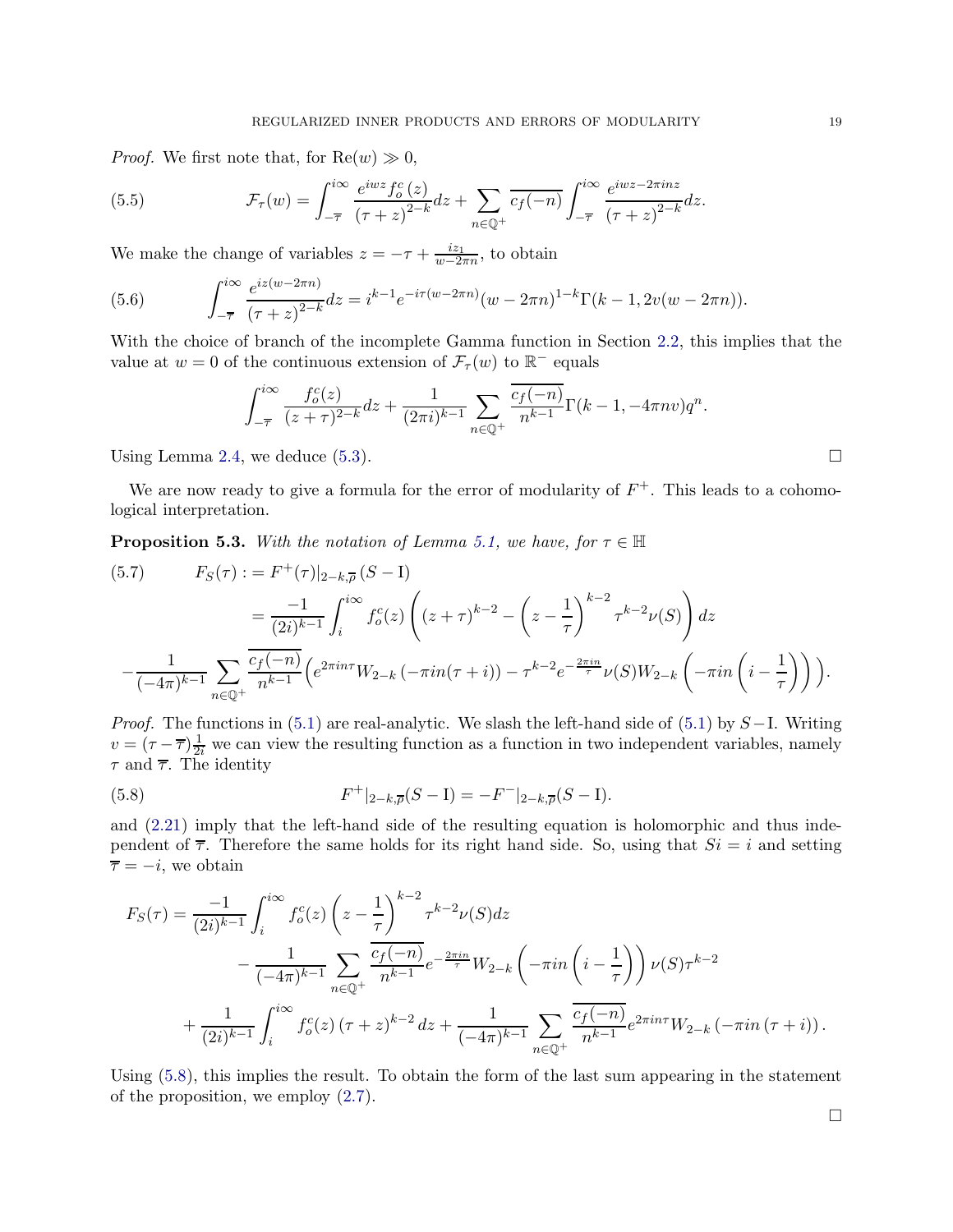5.2. Cohomology. In this section we show that the error of modularity  $F_S$  has a cohomological interpretation. The space it belongs to was introduced in Definition 1.13 of [\[7](#page-25-8)], which we now recall. Note that we reverse the roles of the upper- and lower-half-plane in comparison to [\[7](#page-25-8)]. The two formalisms are equivalent via the involution  $\iota$  given by  $\iota(f)(\tau) := f(\overline{\tau})$ . For the remainder of this section we fix  $k \in -\frac{1}{2}N_0$ .

We first define the spaces of excised semi-analytic vectors. Let  $\mathfrak{a} \in \mathbb{P}^1(\mathbb{Q}) := \mathbb{Q} \cup \{i\infty\}$  be a cusp of  $SL_2(\mathbb{Z})$  (here cusps are not assumed to be necessarily  $SL_2(\mathbb{Z})$ -inequivalent). Suppose that  $M(i\infty) = \mathfrak{a}$  for some  $M \in SL_2(\mathbb{Z})$ . For  $a, \varepsilon \in \mathbb{R}^+$ , set

$$
V_{\mathfrak{a}}(a,\varepsilon) := \{ M\tau \in \mathbb{H}^-; |u| \le a, v < -\varepsilon \},\
$$

where  $\mathbb{H}^-$  is the lower half-plane. For E a finite set of cusps of  $SL_2(\mathbb{Z})$  a set  $\Omega \subset \mathbb{P}^1(\mathbb{C})$  is called an E-excised neighborhood of  $\mathbb{H} \cup \mathbb{P}^1(\mathbb{R})$  if there exists a neighborhood U of  $\mathbb{H} \cup \mathbb{P}^1(\mathbb{R})$  and pairs of positive reals  $(a_{\mathfrak{a}}, \varepsilon_{\mathfrak{a}})$   $(\mathfrak{a} \in E)$  such that  $U \setminus \bigcup_{\mathfrak{a} \in E} V_{\mathfrak{a}}(a_{\mathfrak{a}}, \varepsilon_{\mathfrak{a}}) \subset \Omega$ . An example is shown in Figure [1.](#page-19-0)



<span id="page-19-0"></span>FIGURE 1. An  $\{i\infty, \mathfrak{a}_1, \mathfrak{a}_2\}$ -excised neighborhood.

We also recall the map  $\text{prj}_{2-k}$ , used in Section 1.5 of [\[7](#page-25-8)] to move between the projective model and the plane model. For any open subset  $U \subset \mathbb{P}^1(\mathbb{C})$  not containing  $-i$ , this map sends a function  $f: U \to \mathbb{C}$  to  $\text{prj}_{2-k}(f): U \to \mathbb{C}$  defined by

$$
\text{prj}_{2-k}(f)(\tau) := (i+\tau)^{2-k} f(\tau).
$$

For an open subset  $U \subset \mathbb{P}^1(\mathbb{C})$ , we let  $\mathcal{O}(U)$  be the space of holomorphic functions  $U \to \mathbb{C}$  and define the space of excised semi-analytic vectors associated with a finite set  $\{a_1, a_2, \ldots, a_n\}$  of cusps as

$$
D_{2-k,\overline{\rho}}[\mathfrak{a}_1,\mathfrak{a}_2,\ldots,\mathfrak{a}_n] := \text{prj}_{2-k}^{-1} \varinjlim \mathcal{O}(\Omega),
$$

where  $\Omega$  runs over all  $\{\mathfrak{a}_1, \mathfrak{a}_2, \ldots, \mathfrak{a}_n\}$ -excised neighborhoods.

**Example 4** (Special case  $k \in -\mathbb{N}_0$ ). An element of the space  $D_{2-k,\overline{\rho}}[\mathfrak{a}_1, \mathfrak{a}_2, \ldots, \mathfrak{a}_n]$  is (represented by) a function  $f$  with the following properties:

- (i) It is defined on some neighborhood U of  $\mathbb{H} \cup \mathbb{P}^1(\mathbb{R})$  from which we have truncated some "wedges"  $V_{\mathfrak{a}_1}, \ldots, V_{\mathfrak{a}_n}$ .
- (ii) It is holomorphic in U unless the neighborhood contains  $i\infty$  in which case we allow poles of order at most  $2 - k$  at i $\infty$ .

The main coefficient module we use is defined as the inductive limit

$$
D_{2-k,\overline{\rho}} := \lim_{\longrightarrow} D_{2-k,\overline{\rho}}[\mathfrak{a}_1, \mathfrak{a}_2, \dots, \mathfrak{a}_n],
$$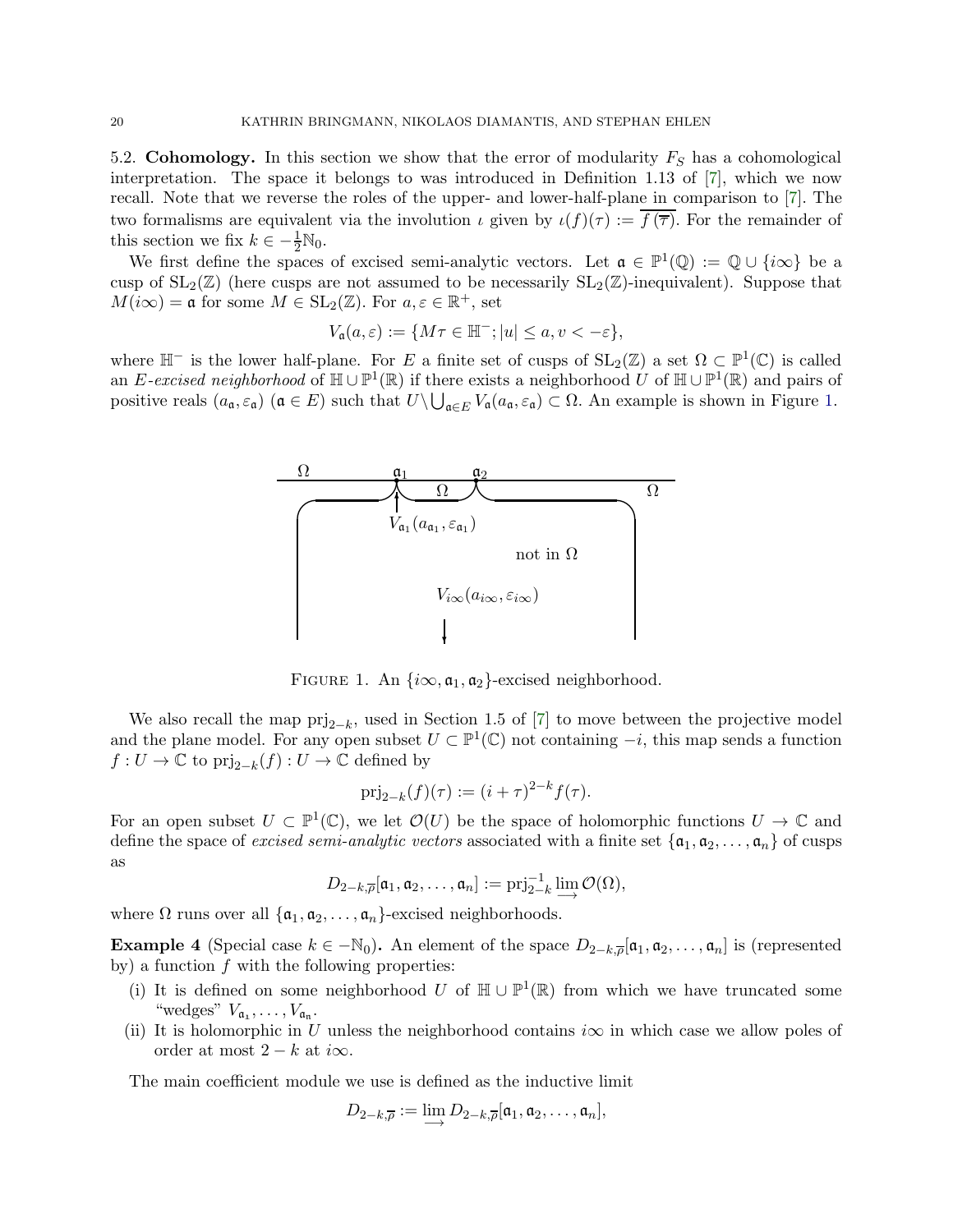where  $\{\mathfrak{a}_1, \mathfrak{a}_2, \ldots, \mathfrak{a}_n\}$  ranges over all finite sets of cusps of  $SL_2(\mathbb{Z})$ .

To illustrate the definition, assume again that  $k \in -\mathbb{N}_0$ . Then an element of  $D_{2-k,\overline{\rho}}$  is (represented by) a function  $f$  with the following properties:

- (i) It is defined on some neighborhood  $U$  of  $\mathbb{H} \cup \mathbb{P}^1(\mathbb{R})$  from which we have truncated some "wedge"  $V_{\mathfrak{a}_j}$  for each cusp in some set of cusps  $\{\mathfrak{a}_1, \ldots, \mathfrak{a}_n\}$ .
- (ii) It is holomorphic in U unless the neighborhood contains  $i\infty$ . In the latter case we allow poles of order at most  $2 - k$  at i $\infty$ .

In Proposition 1.14 of [\[7](#page-25-8)], it is proved that  $D_{2-k,\overline{\rho}}$  is a  $SL_2(\mathbb{Z})$ -module via  $|_{2-k,\overline{\rho}}$ .

The following Proposition is crucial for the cohomological interpretation of the error of modularity.

<span id="page-20-0"></span>**Proposition 5.4.** The function  $F_S$  belongs to  $D_{2-k,\overline{p}}$ .

*Proof.* The holomorphicity of  $\mathcal{F}_s$  on  $\mathbb H$  follows by definition since  $F^+$  is holomorphic.

On the other hand, since  $f_o(z) = c + O(e^{-\alpha y})$ , as  $y \to \infty$ , for some  $c \in \mathbb{C}$  and  $\alpha > 0$ , the integral on the right hand side of [\(5.7\)](#page-18-1) defines a function which can be extended to a holomorphic function everywhere except for the negative imaginary axis (corresponding to the possible poles of the integrand). To examine the terms involving the  $W_{2-k}$ -function we first note that, if  $u \neq 0$ , then  $-\pi i n(\tau + i)$  and  $-\pi i n(i - \frac{1}{\tau})$  do not lie on the real line. Thus the terms involving  $W_{2-k}$ extend holomorphically to  $\mathbb{C} \setminus i[0, -\infty)$ . Using Proposition [5.3,](#page-18-2) we deduce that  $F_S$  is a holomorphic function on some neighborhood of  $\mathbb{H} \cup \mathbb{P}^1(\mathbb{R})$  not containing  $-i$  and with the sectors  $V_0$  and  $V_{i\infty}$ excised. Therefore,  $F_S \in D_{2-k,\overline{\rho}}[0,i\infty]$  and, thus, by definition, it is in  $D_{2-k,\overline{\rho}}$ .

To state our next theorem we recall the definition of parabolic cohomology groups.

**Definition 5.5.** We let  $Z_{\text{par}}^1(\text{SL}_2(\mathbb{Z}), D_{2-k,\overline{\rho}})$  be the set of all maps  $\phi : \text{SL}_2(\mathbb{Z}) \to D_{2-k,\overline{\rho}}$ , satisfying the conditions  $\phi(M_1M_2) = \phi(M_1)|_{2-k,\overline{\rho}}M_2 + \phi(M_2)$  for all  $M_1, M_2 \in SL_2(\mathbb{Z})$  and  $\phi(T) \in$  $D_{2-k,\overline{\rho}}|_{2-k,\overline{\rho}}(T-{\rm I}).$  We further set

$$
B^1(\mathrm{SL}_2(\mathbb{Z}), D_{2-k,\overline{\rho}}) := \{ \phi : \mathrm{SL}_2(\mathbb{Z}) \to D_{2-k,\overline{\rho}}; \ \phi(M) = a|_{2-k,\overline{\rho}} (M-1) \ \text{ with } a \in D_{2-k,\overline{\rho}} \},
$$
  

$$
H^1_{\text{par}}(\mathrm{SL}_2(\mathbb{Z}), D_{2-k,\overline{\rho}}) := Z^1_{\text{par}}(\mathrm{SL}_2(\mathbb{Z}), D_{2-k,\overline{\rho}}) / B^1(\mathrm{SL}_2(\mathbb{Z}), D_{2-k,\overline{\rho}}).
$$

Note that since  $F^+$  is invariant under T,  $F_S$  satisfies the period relations, i.e., it is annihilated in terms of the action of  $|_{2-k,\overline{\rho}}$  by  $S + I$  and  $U^2 + U + I$  where  $U := TS$ . Thus the map  $M \mapsto$  $F^+|_{2-k,\overline{\rho}}(M-1)$  induces a parabolic 1-cocycle, hence, by Proposition [5.4,](#page-20-0) a cohomology class.

<span id="page-20-1"></span>**Theorem 5.6.** The map  $\sigma : SL_2(\mathbb{Z}) \to D_{2-k,\overline{\rho}}$  defined via

$$
\sigma(M) := (-2i)^{k+1} \pi F^+|_{2-k, \overline{\rho}} (M - I)
$$

induces a cohomology class in  $H_{\text{par}}^1(\text{SL}_2(\mathbb{Z}), D_{2-k,\overline{\rho}})$ .

We next show that the cohomology class of Theorem [5.6](#page-20-1) coincides with the cohomology class attached to f under one of the Eichler-Shimura isomorphisms given in [\[7](#page-25-8)]. In particular, this implies that the cohomology class of Theorem [5.6](#page-20-1) is not trivial.

<span id="page-20-2"></span>**Proposition 5.7** (Theorem E(i)(a) of [\[7](#page-25-8)]). Let  $k \in \mathbb{R} \setminus \mathbb{N}_{\geq 2}$ , and let  $A_{k,\rho}$  denote the space of holomorphic functions f on  $\mathbb H$  satisfying  $f|_{k,\rho}M = f$  for all  $M \in SL_2(\mathbb Z)$ . Furthermore, for  $\tau_0 \in \mathbb H$ fixed, let  $\mathcal{E}_k$  be the map assigning to  $f \in A_{k,\rho}$  the map

$$
M \mapsto \overline{\int_{M^{-1}\tau_0}^{\tau_0} \frac{f(z)}{(z-\overline{\tau})^{2-k}} dz} = (-1)^{-k+1} \int_{-M^{-1}\overline{\tau_0}}^{-\overline{\tau_0}} \frac{f^c(z)}{(z+\tau)^{2-k}} dz, \qquad M \in SL_2(\mathbb{Z}).
$$

Then  $\mathcal{E}_k$  induces an isomorphism between  $A_{k,\rho}$  and  $H_{\mathrm{par}}^1(\mathrm{SL}_2(\mathbb{Z}), D_{2-k,\overline{\rho}})$ .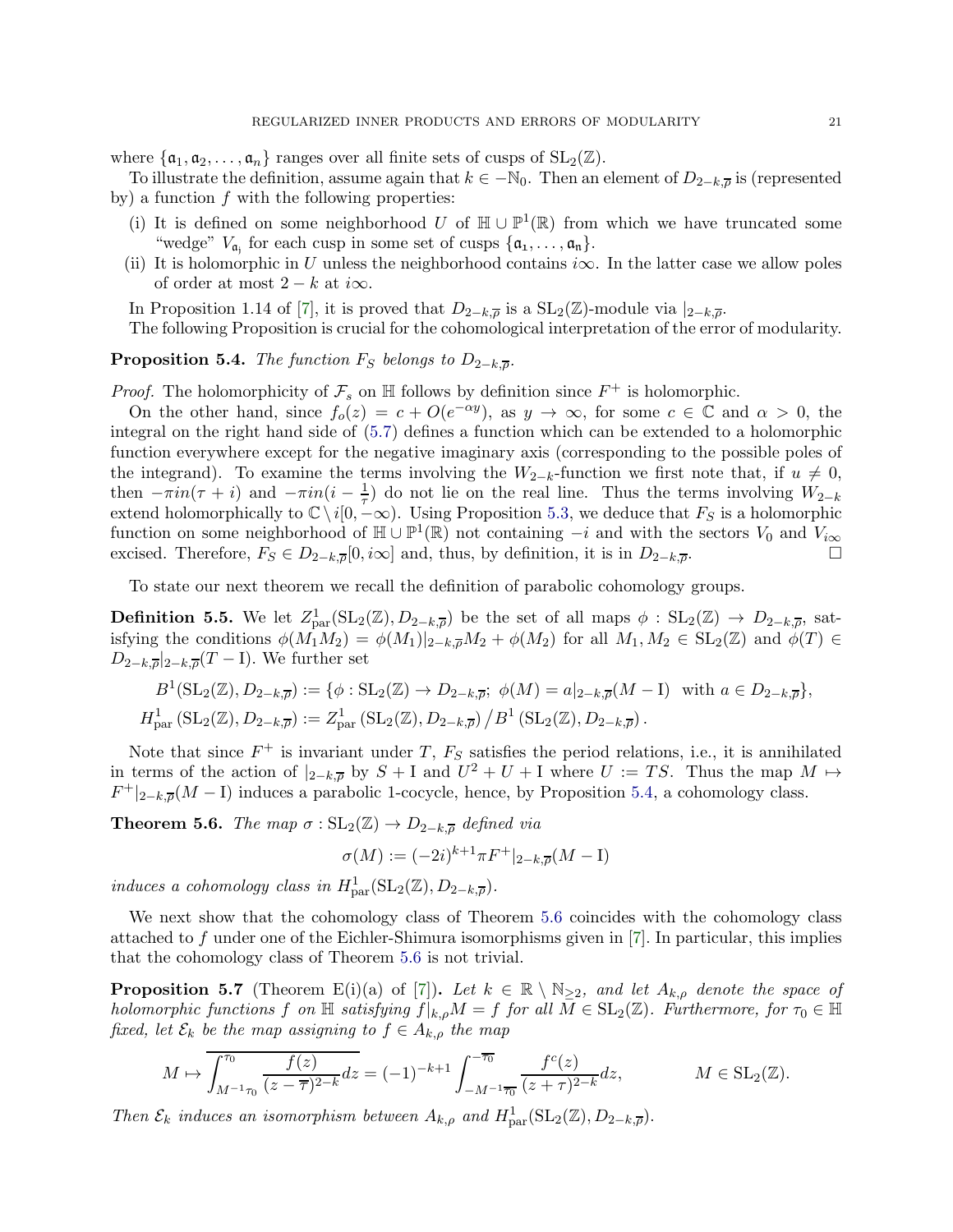Remark. The image of  $\mathcal{E}_k(f)$  in  $H^1_{\text{par}}(\text{SL}_2(\mathbb{Z}), D_{2-k,\overline{\rho}})$  is independent of  $\tau_0$ .

In order to prove that the cohomology class of  $\sigma$  in fact coincides with the cohomology class of  $\mathcal{E}_k(f^c)$ , we need the following explicit formula.

<span id="page-21-4"></span>**Proposition 5.8.** Suppose that  $2 - k = m + b$  with  $m \in \mathbb{N}$  and  $b \in \{1/2, 1\}$ . Then, for each  $\tau \in \mathbb{H}$ with  $u > 0$ , we have

<span id="page-21-2"></span>
$$
(5.9) \quad - (2i)^{k-1} G_f(\tau) + \int_i^{-\overline{\tau}} \frac{f^c(z)}{(\tau+z)^{2-k}} dz - \frac{e^{\frac{3\pi i}{2}(k-1)} \pi i}{\Gamma(2-k)} \sum_{n \in \mathbb{Q}^+} \frac{\overline{c_f(-n)}}{(-2\pi n)^{k-1}} q^n
$$
\n
$$
= \int_i^{i\infty} \frac{f_o^c(z)}{(z+\tau)^{2-k}} dz + \sum_{n \in \mathbb{Q}^+} \overline{c_f(-n)} i^{k-1} e^{2\pi i n \tau} (1 - i\tau)^{k-1} \Big( e^{2\pi n (1-i\tau)} \frac{1}{\Gamma(2-k)} \Big) \times \sum_{\ell=1}^{m-1} \Big( (2\pi n (1-i\tau))^{\ell} \Gamma(1-k-\ell) + \frac{\Gamma(c) (2\pi n (1-i\tau))^m}{\Gamma(2-k)} E_b (2\pi n (i\tau - 1)) \Big) \, .
$$

Proof. Lemma [5.2](#page-17-3) yields that

$$
-(2i)^{k-1}G_f(\tau) - \frac{e^{\frac{3\pi i}{2}(k-1)}\pi i}{\Gamma(2-k)} \sum_{n\in\mathbb{Q}^+} \frac{\overline{c_f(-n)}}{(-2\pi n)^{k-1}} q^n
$$

equals the value at  $w = 0$  of the continuation of the function of w:

<span id="page-21-1"></span>
$$
\int_{-\overline{\tau}}^{i\infty} f^c(z) e^{iwz} (\tau + z)^{k-2} dz
$$
\n(5.10) 
$$
= \int_{i}^{i\infty} \frac{f_o^c(z)}{(\tau + z)^{2-k}} dz + \sum_{n \in \mathbb{Q}^+} \frac{e^{iwz - 2\pi inz}}{(\tau + z)^{2-k}} dz - \int_{i}^{-\overline{\tau}} \frac{f^c(z)}{(\tau + z)^{2-k}} dz.
$$

Equation 8.19.1 of [\[22\]](#page-26-5) gives for  $\text{Re}(w) \gg 0$ ,

<span id="page-21-0"></span>(5.11) 
$$
\int_{i}^{i\infty} \frac{e^{iwz - 2\pi inz}}{(\tau + z)^{2-k}} dz = i^{k-1} e^{-i\tau(w - 2\pi n)} (1 - i\tau)^{k-1} E_{2-k} ((1 - i\tau)(w - 2\pi n)).
$$

If  $2 - k = m + b$  with  $b = 1/2$  or  $b = 1$  and  $m \in \mathbb{N}$ , then [\(2.13\)](#page-7-3) implies that [\(5.11\)](#page-21-0) equals

$$
i^{k-1}e^{-i\tau(w-2\pi n)}(1-i\tau)^{k-1}\Big(e^{(1-i\tau)(2\pi n-w)}\frac{1}{\Gamma(2-k)}\sum_{\ell=1}^{m-1}((1-i\tau)(2\pi n-w))^{\ell}\Gamma(1-k-\ell) + \frac{\Gamma(c)\left((1-i\tau)(2\pi n-w)\right)^m}{\Gamma(2-k)}E_b((1-i\tau)(w-2\pi n))\Big).
$$

As a function of  $\tau$  this is holomorphic for  $w = 0$  since Im $(2\pi n(i\tau - 1)) = 2\pi n u > 0$ . Substituting this into [\(5.10\)](#page-21-1) and taking the limit as  $w \to 0^+$ , we obtain the double sum in [\(5.9\)](#page-21-2). The remaining terms are obtained directly from  $(5.10)$ .

Finally, we are ready to state the main theorem of this section.

<span id="page-21-5"></span>**Theorem 5.9.** We assume the notation of Proposition [5.7.](#page-20-2) Then the cohomology class of  $\mathcal{E}_k(f^c)$ in  $H_{\text{par}}^1(\text{SL}_2(\mathbb{Z}), D_{2-k, \overline{\rho}})$  equals the cohomology class of the cocycle  $\sigma$ .

Proof. The statement of the theorem is equivalent to

<span id="page-21-3"></span>(5.12) 
$$
\mathcal{E}_k(f^c) - \sigma \in B^1(\mathrm{SL}_2(\mathbb{Z}), D_{2-k, \overline{\rho}}).
$$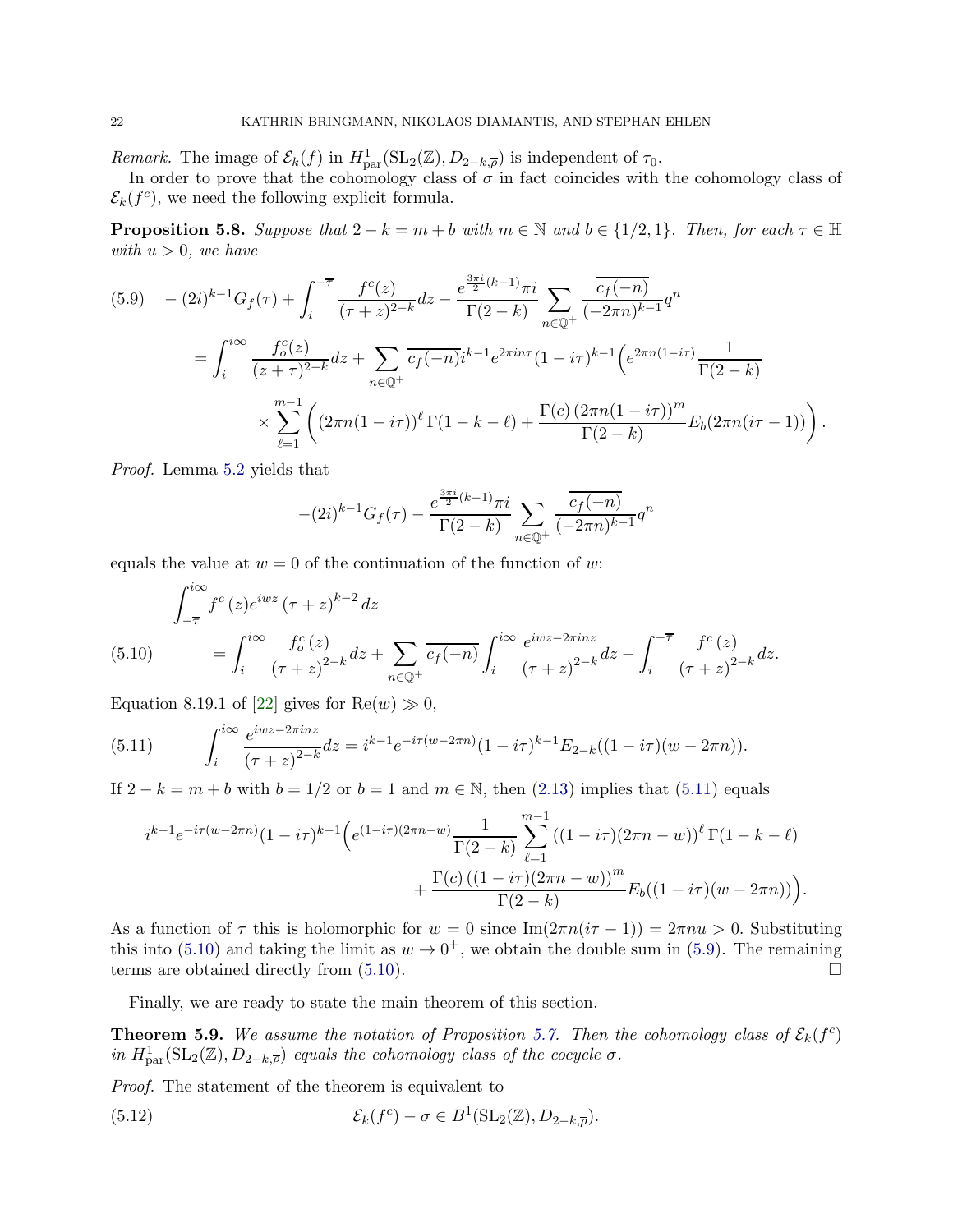To prove [\(5.12\)](#page-21-3), we need to show that there exists  $a \in D_{2-k,\overline{a}}$  such that, for each  $M \in SL_2(\mathbb{Z})$ ,  $(5.13)$ <sup>c</sup> $)(M) - \sigma(M) = a|_{2-k,\rho}(M - I).$ 

The formulas for  $\mathcal{E}_k(f^c)(M)$  and  $\sigma(M)$  imply that this is equivalent to

<span id="page-22-0"></span>(5.14) 
$$
\int_{M^{-1}\tau_0}^{\tau_0} \frac{f^c(z)}{(z-\overline{\tau})^{2-k}} dz + 2^{k+1} \pi e^{\frac{\pi i}{2}(1-k)} F^+|_{2-k,\rho}(M-I) = a(\tau)|_{2-k,\rho}(M-I).
$$

Using Lemma 5.1 of  $[7]$ , we can rewrite  $(5.14)$  as

<span id="page-22-1"></span>
$$
(5.15)
$$

$$
\left(\int_{i}^{-\overline{\tau}} \frac{f^c(z)}{(\tau+z)^{2-k}} dz\right) \Big|_{2-k,\overline{\rho}} (M-I) + 2^{k+1} \pi e^{\frac{\pi i}{2}(1-k)} h^+(\tau) |_{2-k,\overline{\rho}} (M-I) = a(\tau) |_{2-k,\overline{\rho}} (g-1)
$$

for all  $\tau$  in some excised neighborhood of  $\mathbb{H} \cup \mathbb{P}^1(\mathbb{R})$ .

We next find an  $a \in D_{2-k,\overline{\rho}}$  satisfying [\(5.15\)](#page-22-1). With the definitions of m and b as above, we let

$$
\widetilde{G}_f(\tau) := \int_i^{i\infty} \frac{f_o^c(z)}{(z+\tau)^{2-k}} dz + i^{k-1} \sum_{n \in \mathbb{Q}^+} \overline{c_f(-n)} e^{2\pi i n \tau} (1 - i\tau)^{k-1} \Big( e^{2\pi n (1-i\tau)} \frac{1}{\Gamma(2-k)} \times \sum_{\ell=1}^{m-1} (2\pi n (1 - i\tau))^{\ell} \Gamma(1 - k - \ell) + \frac{\Gamma(c) (2\pi n (1 - i\tau))^m}{\Gamma(2-k)} E_{b,0}(2\pi n (i\tau - 1)) \Big) \n+ \frac{e^{\frac{3\pi i}{2}(k-1)} \pi i}{\Gamma(2-k)} \sum_{n \in \mathbb{Q}^+} \frac{\overline{c_f(-n)}}{(-2\pi n)^{k-1}} q^n.
$$

Recall, from Section [2,](#page-3-0) that  $E_{b,0}$  denotes the branch of  $E_b$  with the cut on the non-negative real axis. We denote the logarithm branch used in the definition of  $E_{b,0}$  by Log<sup>-</sup>. Then

(5.16) 
$$
E_b(2\pi n(i\tau - 1)) = E_{b,0}(2\pi n(i\tau - 1)).
$$

Since for  $\tau \in \mathbb{H}$  with  $u > 0$  we have  $2\pi n(i\tau - 1) \in \mathbb{H}$ , hence  $\text{Log}^{-}(2\pi n(i\tau - 1)) = \text{Log}(2\pi n(i\tau - 1))$ . Together with  $(2.14)$  and  $(2.15)$ , this implies  $(5.16)$ . Then, by Proposition [5.8,](#page-21-4) we obtain

<span id="page-22-2"></span>
$$
-(2i)^{k-1}G_f(\tau) + \int_i^{-\overline{\tau}} \frac{f^c(z)}{(\tau+z)^{2-k}} dz = \widetilde{G}_f(\tau).
$$

Therefore,

<span id="page-22-3"></span>
$$
(5.17) \quad - (2i)^{k-1} G_f(\tau)|_{2-k, \overline{\rho}} (M-1) + \left( \int_i^{-\overline{\tau}} \frac{f^c(z)}{(\tau+z)^{2-k}} dz \right) \Big|_{2-k, \overline{\rho}} (M-1) = \widetilde{G}_f(\tau)|_{2-k, \overline{\rho}} (M-1).
$$

We next show that this identity extends to some excised neighborhood of  $\mathbb{H} \cup \mathbb{P}^1(\mathbb{R})$  and that  $G_f \in D_{2-k,\overline{\rho}}$ . More precisely, we prove that the two terms on the left-hand side of [\(5.17\)](#page-22-3) and  $G_f$ can be analytically continued to an excised neighborhood of  $\mathbb{H} \cup \mathbb{P}^1(\mathbb{R})$ .

First, in Theorem [5.4,](#page-20-0) it is shown that  $F^+|_{2-k,\overline{\rho}}(M-I)$  is in  $D_{2-k,\overline{\rho}}$ , i.e., it is holomorphic on such a domain. Next, according to Lemma 5.1. of [\[7](#page-25-8)] and Proposition [5.7,](#page-20-2)

$$
\left(\int_{i}^{-\overline{\tau}} \frac{f^c(z)}{(\tau+z)^{2-k}} dz\right)\bigg|_{z=k,\overline{\rho}} (M-\mathrm{I}) = (-1)^{-k+1} \mathcal{E}_k(f^c)(M)(\tau)
$$

is also in  $D_{2-k,\overline{\rho}}$  and thus holomorphic on a domain of the same kind. Finally,  $G_f$  is also holomorphic on such a domain since: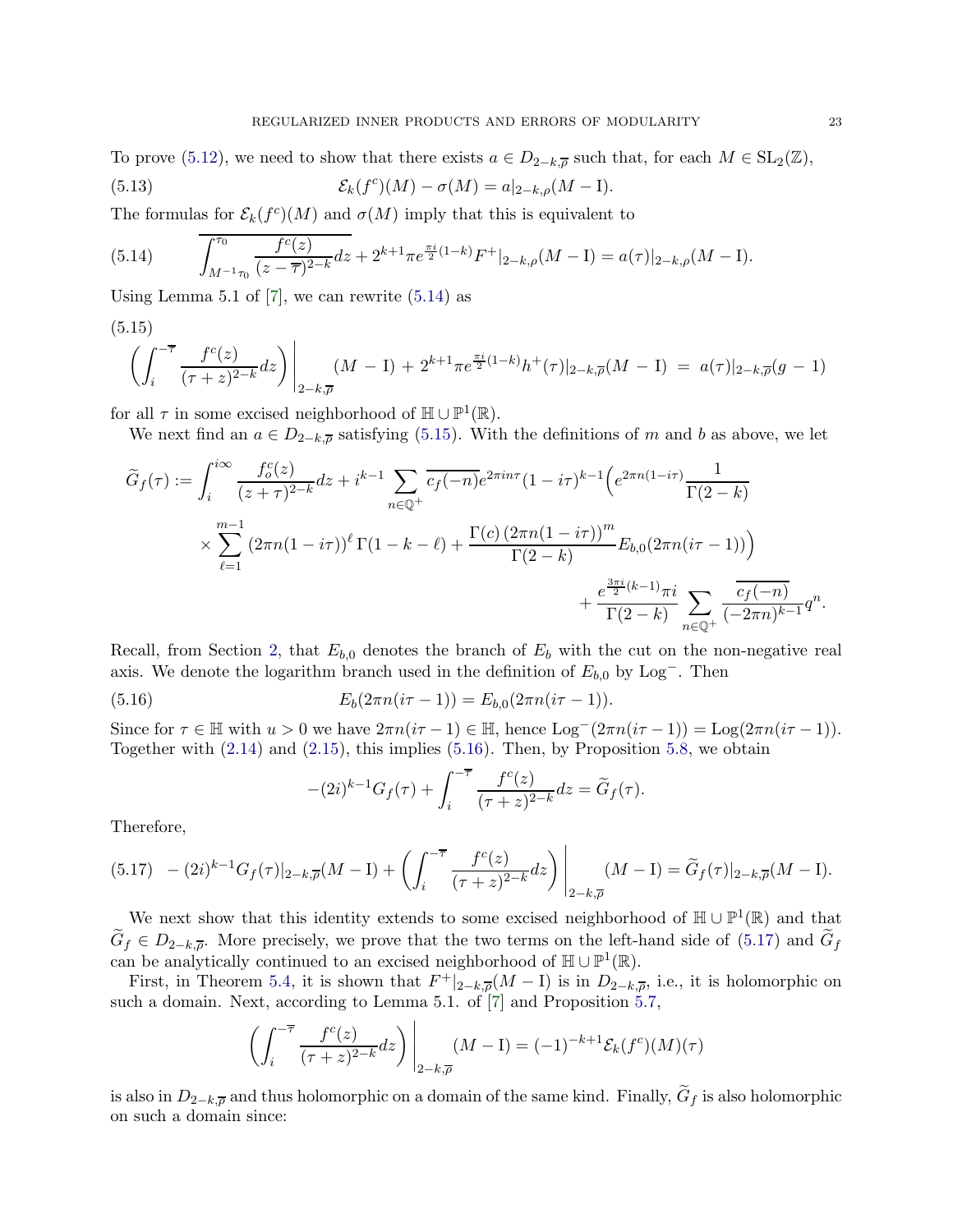- $\cdot \tau \mapsto E_{b,0}(2\pi n(i\tau 1))$  is holomorphic everywhere except for  $(-i)[1,\infty)$  since the cut of  $E_{b,0}$  is  $[0,\infty),$
- $\int_i^{i\infty} f^c(z)(z+\tau)^{k-2}dz$  is holomorphic everywhere except for a line joining  $-i$  to  $-i\infty$ ,
- · all other terms in the formula of  $G_f$  are holomorphic everywhere (except for  $-i$ ).

Thus, we have proved that the three terms appearing in [\(5.17\)](#page-22-3) are analytic in a neighborhood of  $\mathbb{H} \cup \mathbb{P}^1(\mathbb{R})$  that does not contain  $-i$  and from which we have excised some sectors  $V_0, V_{i\infty}, M^{-1}V_{i\infty}$ . Hence, by uniqueness,  $(5.17)$  holds for all  $\tau$  in such an excised neighborhood of  $\mathbb{H} \cup \mathbb{P}^1(\mathbb{R})$ .

The holomorphicity of  $G_f$  on an excised region just proved shows further that

$$
-\sigma(M) + \mathcal{E}_k(f^c)(M) = a|_{2-k, \overline{\rho}}(M - I)
$$

for some  $a \in D_{2-k,\overline{\rho}}$  for all  $M \in SL_2(\mathbb{Z})$ , i.e., the cohomology classes of  $\sigma$  and  $\mathcal{E}_k(f^c)$  coincide.  $\Box$ 

A direct consequence of Theorem [5.9](#page-21-5) is that the cocycle  $\sigma$  is not cohomologically trivial.

Corollary 5.10. The cohomology class of

$$
\sigma: M \mapsto (-2i)^{k+1}\pi F^+|_{2-k,\overline{\rho}}(M-\mathrm{I})
$$

does not vanish in  $H_{\text{par}}^1(\text{SL}_2(\mathbb{Z}), D_{2-k,\overline{\rho}})$ .

*Proof.* By Theorem [5.9,](#page-21-5) the cohomology class of  $\sigma$  equals that of  $\mathcal{E}_k(f^c)$ . However, Theorem [5.7](#page-20-2) asserts that the map induced by  $\mathcal{E}_k$  is an isomorphism. Since  $f^c$  is non-trivial, we deduce the non-vanishing of our cohomology class.

# 6. Connections to L-values

<span id="page-23-0"></span>For simplicity, we consider only integral weight k in this section and also assume that  $\rho$  is trivial. In [\[6,](#page-25-13) [18](#page-25-14)] L-functions for weakly holomorphic modular forms with vanishing constant Fourier coefficient were investigated. We briefly recall them in the slightly more general context that includes weight 0 and weakly holomorphic modular forms with non-vanishing constant term.

**Definition 6.1.** Let  $k \in \mathbb{Z}$  and let  $g(\tau) = \sum_{m \geq m_0} c_g(m)q^m \in M_k^!$ . Then, for  $t_0 > 0$  fixed, we set

$$
(6.1) \quad L_g^*(s) := \sum_{\substack{m \ge m_0 \\ m \neq 0}} \frac{c_g(m)\Gamma(s, 2\pi mt_0)}{(2\pi m)^s} + i^k \sum_{\substack{m \ge m_0 \\ m \neq 0}} \frac{c_g(m)\Gamma\left(k-s, \frac{2\pi m}{t_0}\right)}{(2\pi m)^{k-s}} - c_g(0) \left(\frac{i^s t_0^{s-k}}{k-s} + \frac{t_0^s}{s}\right).
$$

Remarks.

- (i) The growth estimates of Lemma [2.3](#page-5-2) imply that the two series are convergent.
- (ii) One can show that this definition is independent of  $t_0$ .
- (iii) For weight 0, the value  $L_g^*(0)$  agrees with the definition made in (1.10) of [\[11](#page-25-6)] for the "central" value" of the L-function of a weakly holomorphic modular form of weight 0 with vanishing constant term.

The main result of this section concerns

<span id="page-23-1"></span>(6.2) 
$$
\mathcal{G}_k(\tau) := \frac{-1}{(2i)^{k-1}} \int_i^{i\infty} \tilde{f}(z) \left( (z+\tau)^{k-2} - (z\tau-1)^{k-2} \right) dz + \frac{e^{-\pi i k}}{(4\pi)^{k-1}} \sum_{j=1}^{m_0} \frac{\overline{c_j(-j)}}{j^{k-1}} e^{2\pi i j\tau} W_{2-k}(-\pi i j(\tau+i)),
$$

where  $f := f_o^c - \overline{c_f(0)}$ . We note that the first term has a well defined value as  $\tau$  goes to 0 from within H. Therefore, by Proposition [5.3,](#page-18-2) the function  $\mathcal{G}_k$  can be thought of as the part of  $F_S$  which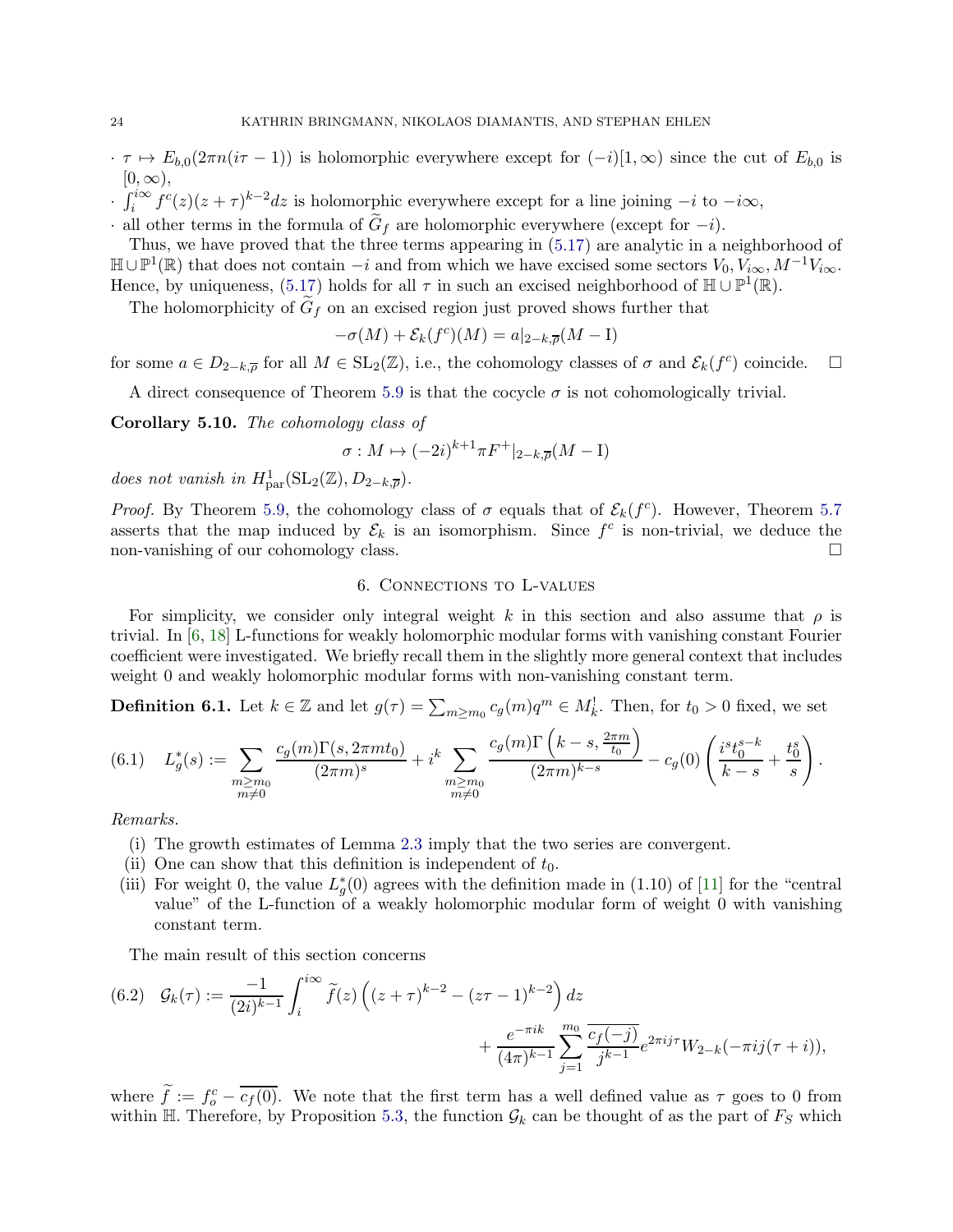is defined at 0. We show that, for  $k \in -2\mathbb{N}$ , the function  $\mathcal{G}_k$  is essentially the generating function of the L-values of  $f^c$ . Specifically, although this function has no Taylor expansion at 0,  $\mathcal{G}_k^{(n)}$  $\binom{n}{k}(0)$  gives numbers explicitly involving values of L-functions.

<span id="page-24-0"></span>Theorem 6.2. For  $k \in -2\mathbb{N}_0$  and  $n \in \mathbb{N}_0$ ,

<span id="page-24-2"></span>
$$
(6.3) \quad \frac{\mathcal{G}_k^{(n)}(0)}{n!} = \frac{-(k-n-1)_n}{2^{k-1}i^{n+k}n!} \left( L_{fc}^*(n+1) + \frac{1}{c_f(0)} \left( \frac{i^{n+1}}{k-n-1} + \frac{1}{n+1} \right) - \sum_{j=1}^{m_0} \frac{1}{c_f(-j)} \frac{\Gamma(n+1, -2\pi j)}{(-2\pi j)^{n+1}} \right) + \frac{2^{2-2k+n}\pi^{n-k+2}i^{n-1}}{\Gamma(2-k)} \sum_{j=1}^{m_0} \frac{\overline{c_f(-j)}}{j^{k-n-1}},
$$

where  $(a)_n := \Gamma(a+n)/\Gamma(a)$  denotes the Pochhammer symbol.

Remark. The sum with the incomplete Gamma functions is explicit and elementary since, for  $n \in \mathbb{N}$ ,  $\Gamma(n+1, w)$  has a closed formula.

Proof. We compute

$$
\frac{d^n}{d\tau^n}\left((z+\tau)^{k-2}-(z\tau-1)^{k-2}\right)=(k-n-1)_n\left((z+\tau)^{k-2-n}-z^n(z\tau-1)^{k-2-n}\right).
$$

Letting  $\tau \to 0$ , and substituting the Fourier expansion of  $\tilde{f}$ , (since k is even) the contribution of the first term to  $\mathcal{G}_k^{(n)}$  $\binom{n}{k}(0)$  is

$$
(6.4) \quad \frac{-(k-n-1)_n}{(2i)^{k-1}} \left( \int_i^{i\infty} \tilde{f}(z) z^{k-2-n} dz - \int_i^{i\infty} \tilde{f}(z) (-z)^n dz \right)
$$
  
= 
$$
\frac{-(k-n-1)_n}{(2i)^{k-1}} \left( \sum_{\ell \ge 1} \overline{c_f(\ell)} \int_i^{i\infty} e^{2\pi i \ell z} z^{k-2-n} dz - \sum_{\ell \ge 1} \overline{c_f(\ell)} \int_i^{i\infty} e^{2\pi i \ell z} (-z)^n dz \right).
$$

Making the change of variable  $z = it/(2\pi\ell)$ , this becomes

<span id="page-24-1"></span>
$$
(6.5) \quad \frac{(k-n-1)_n}{2^{k-1}i^{k+n+2}} \left( i^k \sum_{\ell \ge 1} \frac{\overline{c_f(\ell)}}{(2\pi \ell)^{k-n-1}} \Gamma(k-n-1, 2\pi \ell) + \sum_{\ell \ge 1} \frac{\overline{c_f(\ell)}}{(2\pi \ell)^{n+1}} \Gamma(n+1, 2\pi \ell) \right)
$$
  

$$
= \frac{(k-n-1)_n}{2^{k-1}i^{k+n+2}} \left( L_{fc}^*(n+1) + \overline{c_f(0)} \left( \frac{i^{n+1}}{k-n-1} + \frac{1}{n+1} \right) - \sum_{j=1}^{m_0} \overline{c_f(-j)} \frac{\Gamma(n+1, -2\pi j)}{(-2\pi j)^{n+1}} - i^k \sum_{j=1}^{m_0} \overline{c_f(-j)} \frac{\Gamma(k-n-1, -2\pi j)}{(-2\pi j)^{k-n-1}} \right).
$$

To differentiate the second term in [\(6.2\)](#page-23-1), we first see with 8.8.19 of [\[22](#page-26-5)] that

$$
\frac{d^n}{d\tau^n} \left( e^{2\pi ij\tau} \Gamma\left(k-1, 2\pi ij(\tau+i)\right) \right) = (2\pi ij)^n (k-n-1)_n e^{2\pi ij\tau} \Gamma(k-n-1, 2\pi ij(\tau+i)).
$$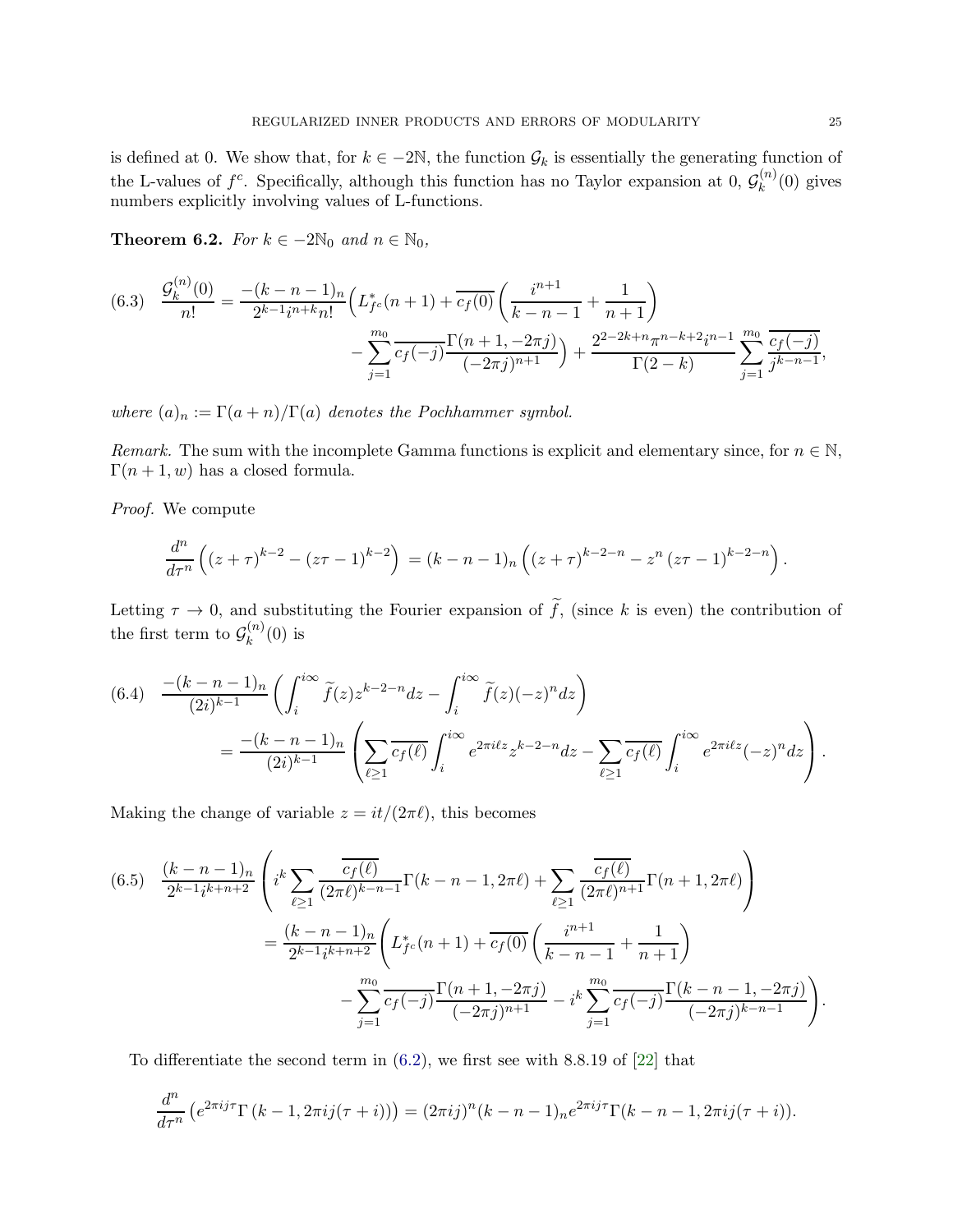With this and [\(2.21\)](#page-8-7), we get

$$
(6.6) \frac{d^n}{d\tau^n} \left[ \frac{1}{(4\pi)^{k-1}} \sum_{j=1}^{m_0} \frac{\overline{c_f(-j)}}{j^{k-1}} e^{2\pi i j \tau} W_{2-k}(-\pi i j(\tau+i)) \right]_{\tau=0}
$$
  
= 
$$
\frac{(k-n-1)_n}{2^{k-1}i^{n+2}} \sum_{j=1}^{m_0} \frac{\overline{c_f(-j)}}{c_f(-j)} \frac{\Gamma(k-n-1, -2\pi j)}{(-2\pi j)^{k-n-1}} + \frac{4^{k-1}\pi^{2-k}}{i\Gamma(2-k)} \sum_{j=1}^{m_0} (2\pi i j)^n \frac{\overline{c_f(-j)}}{j^{k-1}}.
$$

Upon addition to [\(6.5\)](#page-24-1), the first term of the right-hand side cancels the last sum of [\(6.5\)](#page-24-1). The second term equals the last term of  $(6.3)$ , completing the proof.

### **REFERENCES**

- <span id="page-25-7"></span>[1] C. Alfes and S. Ehlen. "Twisted traces of CM values of weak Maass forms". In: J. Number Theory 133.6 (2013), pp. 1827–1845.
- <span id="page-25-18"></span>[2] N. Andersen. "Periods of the j-function along infinite geodesics and mock modular forms". In: Bull. Lond. Math. Soc. 47.3 (2015), pp. 407–417. issn: 0024-6093.
- <span id="page-25-1"></span>[3] R. E. Borcherds. "Automorphic forms with singularities on Grassmannians". In: Invent. Math. 132.3 (1998), pp. 491–562.
- <span id="page-25-16"></span>[4] R. E. Borcherds. "The Gross-Kohnen-Zagier theorem in higher dimensions". In: Duke Math. J. 97.2 (1999), pp. 219–233.
- <span id="page-25-11"></span>[5] K. Bringmann, N. Diamantis, and M. Raum. "Mock period functions, sesquiharmonic Maass forms, and non-critical values of L-functions". In:  $Adv. Math. 233 (2013)$ , pp. 115–134.
- <span id="page-25-13"></span>[6] K. Bringmann, K.-H. Fricke, and Z. A. Kent. "Special L-values and periods of weakly holomorphic modular forms". In: Proc. Amer. Math. Soc. 142.10 (2014), pp. 3425–3439.
- <span id="page-25-8"></span>[7] R. Bruggeman, Y. Choie, and N. Diamantis. "Holomorphic automorphic forms and cohomology". In: Memoirs of the AMS, accepted for publication (2015).
- <span id="page-25-9"></span>[8] R. Bruggeman, J. Lewis, and D. Zagier. "Function theory related to the group  $PSL_2(\mathbb{R})$ ". In: From Fourier analysis and number theory to Radon transforms and geometry. Vol. 28. Dev. Math. Springer, New York, 2013, pp. 107–201.
- <span id="page-25-10"></span>[9] R. Bruggeman, J. Lewis, and D. Zagier. "Period functions for Maass wave forms and cohomology". In: Mem. Amer. Math. Soc. 237.1118 (2015), pp. xii+132.
- <span id="page-25-2"></span>[10] J. H. Bruinier. Borcherds products on  $O(2, l)$  and Chern classes of Heegner divisors. Vol. 1780. Lecture Notes in Mathematics. Springer-Verlag, Berlin, 2002, pp. viii+152.
- <span id="page-25-6"></span>[11] J. H. Bruinier, J. Funke, and O. Imamoglu. "Regularized theta liftings and periods of modular functions". In: J. Reine Angew. Math. 703 (2015), pp. 43–93.
- <span id="page-25-12"></span>[12] J. H. Bruinier and K. Ono. "Heegner divisors, L-functions and harmonic weak Maass forms". In: Ann. of Math. (2) 172.3 (2010), pp. 2135–2181.
- <span id="page-25-17"></span><span id="page-25-4"></span>[13] J. H. Bruinier and J. Funke. "On two geometric theta lifts". In: Duke Math. J. 125.1 (2004), pp. 45–90.
- [14] J. Bruinier and Y. Li. "Heegner divisors in generalized Jacobians and traces of singular moduli". In: arXiv.org 6 (Aug. 2015), pp. 1277–1300.
- <span id="page-25-5"></span>[15] W. Duke, O. Imamoglu, and  $\dot{A}$ . Tóth. "Real quadratic analogs of traces of singular moduli". In: Int. Math. Res. Not. IMRN 13 (2011), pp. 3082–3094.
- <span id="page-25-3"></span>[16] W. Duke, O. Imamoglu, and  $\AA$ . Tóth. "Regularized inner products of modular functions". In: The Ramanujan Journal (2014), pp. 1–17.
- <span id="page-25-15"></span>[17] M. Eichler and D. Zagier. The theory of Jacobi forms. Vol. 55. Progress in Mathematics. Birkhäuser Boston, Inc., Boston, MA, 1985, pp. v+148.
- <span id="page-25-14"></span><span id="page-25-0"></span>[18] K. Fricke. Analytische und p-adische Aspekte von klassischen und Mock-Modulformen. Universität Bonn, 2013.
- [19] J. A. Harvey and G. Moore. "Algebras, BPS states, and strings". In: Nuclear Phys. B 463.2-3 (1996), pp. 315–368.